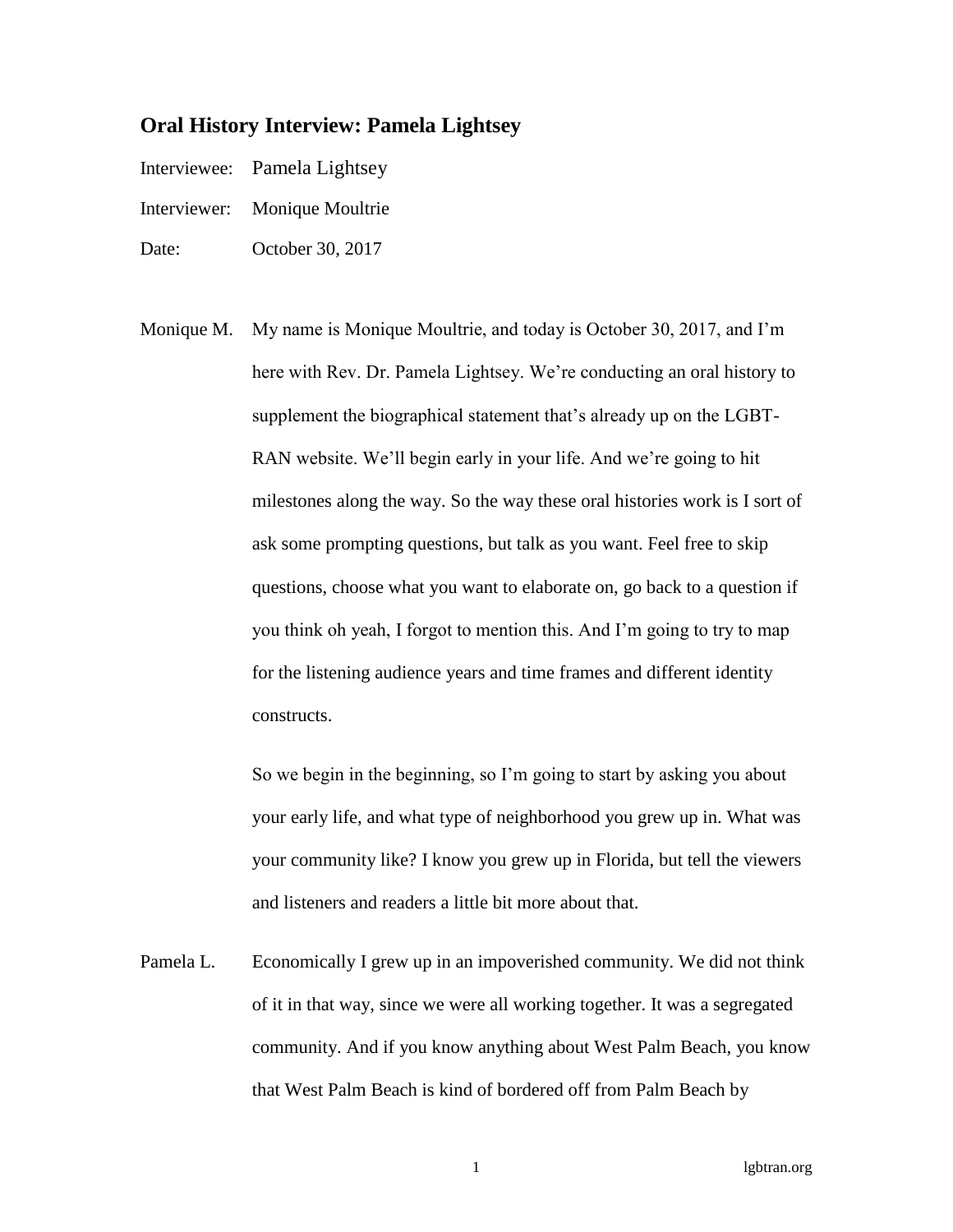bridges. You literally have to cross bridges to go over to the affluent section called Palm Beach. So in West Palm Beach, the black communities consisted of a lot of domestics. My mother was a domestic. My father was a day laborer. There were seven of us in a tiny, two bedroom apartment. In fact, we moved around from place to place until we finally settled into an apartment where we stayed our longest, and that was on what we called Second Street, right off a place called Tamarind Avenue.

And it was a wonderful community. I call it the queerest community. It was the queerest community, now that I look back at that community, probably in the county, because in my community—and I've written about this—in my community there were gay men, there were lesbians, there were, you know, we had a criminal element there. And everybody knew who the criminals were. Next door to me was a numbers runner, a pimp, prostitute. Down the street was the dirty old man that everybody knew about. And then just, you know, a few Mom and Pop stores. Educators there also. And then of course there was the police station, which we had some incarcerated. The county jail was a few blocks away, so very…it was a colorful community. I loved my community growing up. I did.

Monique M. So did you have additional family members that were in the community as well, or was it just your large family?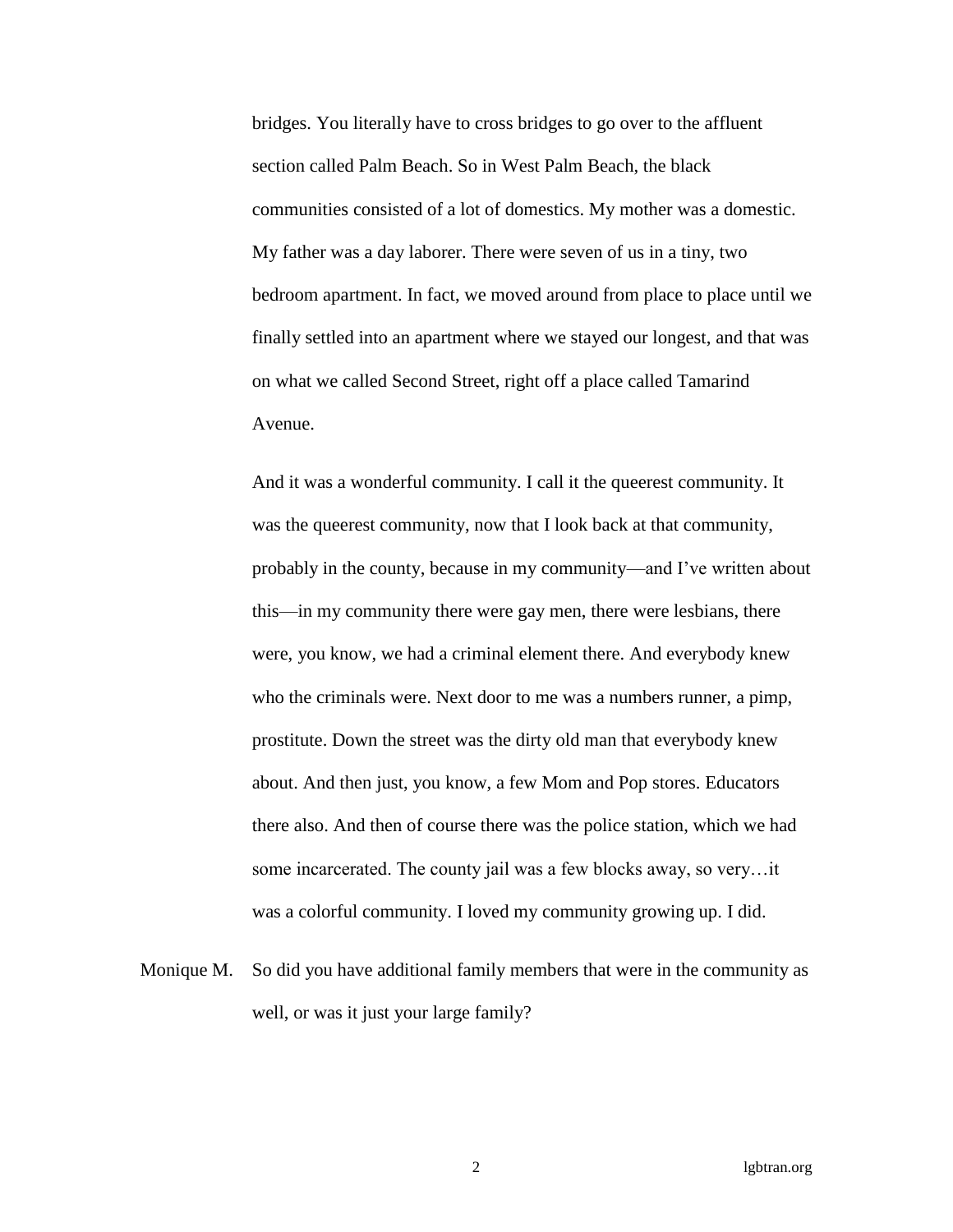- Pamela L. So there were additional family members who lived in other parts of West Palm Beach. And this was my mother's relatives, largely my mother's relatives. Just a small amount of my father's relatives, but largely my mother's relatives lived in West Palm Beach. And also later Rivera Beach was just, you know, there connecting their cities that are just so close to one another. So my cousins, my aunties, uncles, grandmother all lived in the area.
- Monique M. What did you do for fun as a child?
- Pamela L. [*Laughs*.] For fun as a child I read plenty of books, went to the library, took swimming classes, took industrial arts classes. The swimming and industrial art classes were largely summer because my mother, who was a maid, wanted to keep us busy and out of the streets. But, you know, we also played in our neighborhood, things like kickball, foursquare, jumping jack, those kinds of things. Guys in the neighborhood played basketball. I played basketball when they would allow me. So we had a lot of sports going on right in the middle of the street itself. And cars would come through and we'd, you know, step aside, let the cars pass through. But a lot of sports. A lot of activities, a lot of play right in the streets.
- Monique M. What do you think some of the values you got from your family were from an early age? What family values were signaled as important?
- Pamela L. Well, I learned very early on the importance of staying together as a connected unit. So the fact that my grandmother was not too far from us,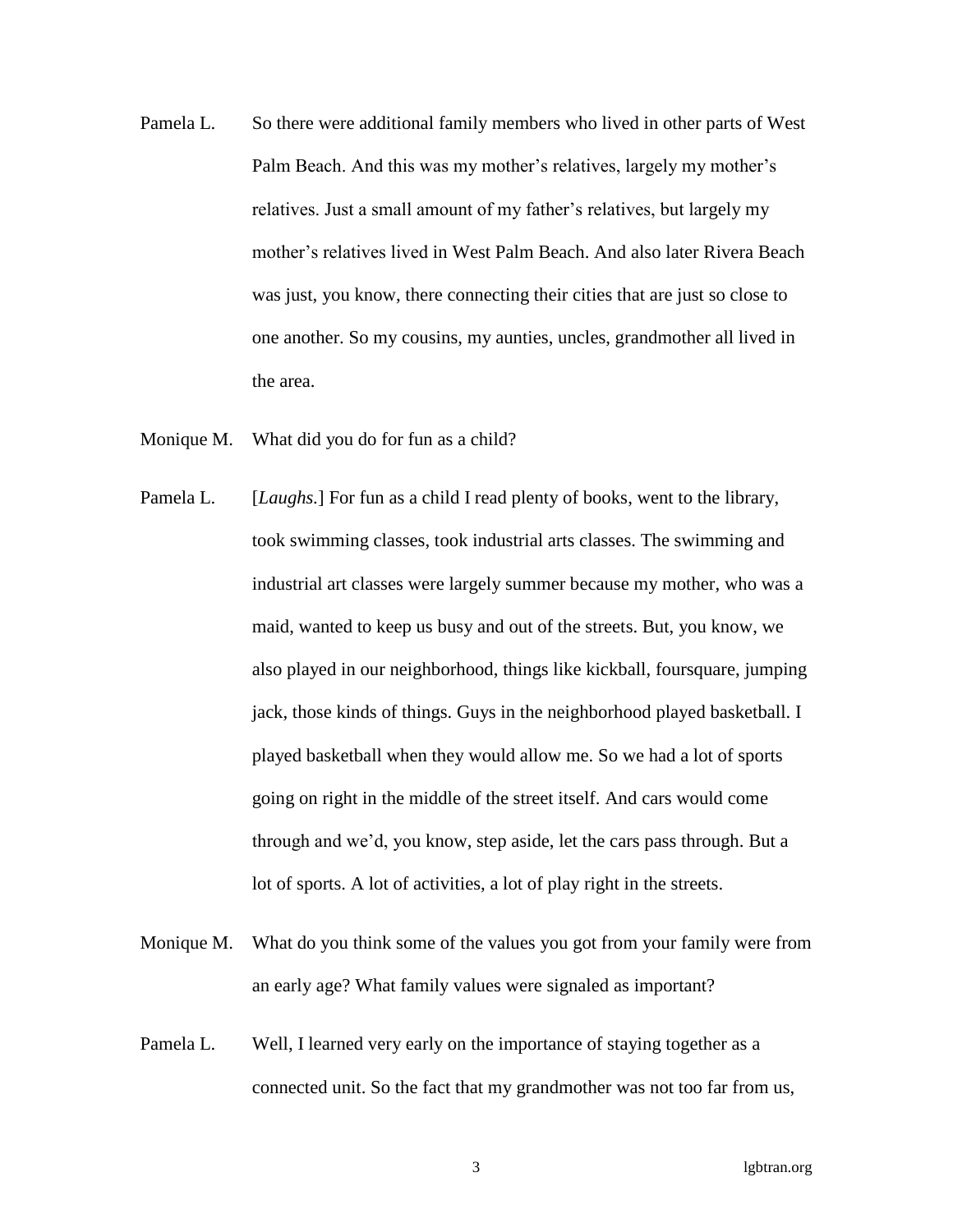and my aunties, uncles weren't too far from us was really influential in my life, because I had a big family. We were often told by my parents that we needed to stick together. My age group was the first to desegregate the school systems, so we were put on buses from our neighborhoods. And of course my parents, again, impressed upon us the need to stay with our people, to stick with one another and to care for one another. So I learned very early on a commitment to not only my family, but more broadly speaking to that family and that neighborhood, that black neighborhood that I grew up in, that we were, you know, despite our particularities, that we were connected to one another.

- Monique M. When you talked about, in one of the bios that I read, about being a product of black parenting, with messages about blackness and instilling pride in blackness, were those values given specifically, explicitly? Did they show up in artwork in the home? Or how were those things instilled? And how did that help you mediate being bused into these largely white areas?
- Pamela L. So I went to segregated elementary school systems. And these segregated schools very early on taught us about black history. The civil rights movement was taking place at the time, so our teachers were very committed to exploring what was happening around us within the classroom itself. Within the neighborhood, not blocks from my very impoverished community, was a more middle class black community where the principal of the school lived. We passed his place every day.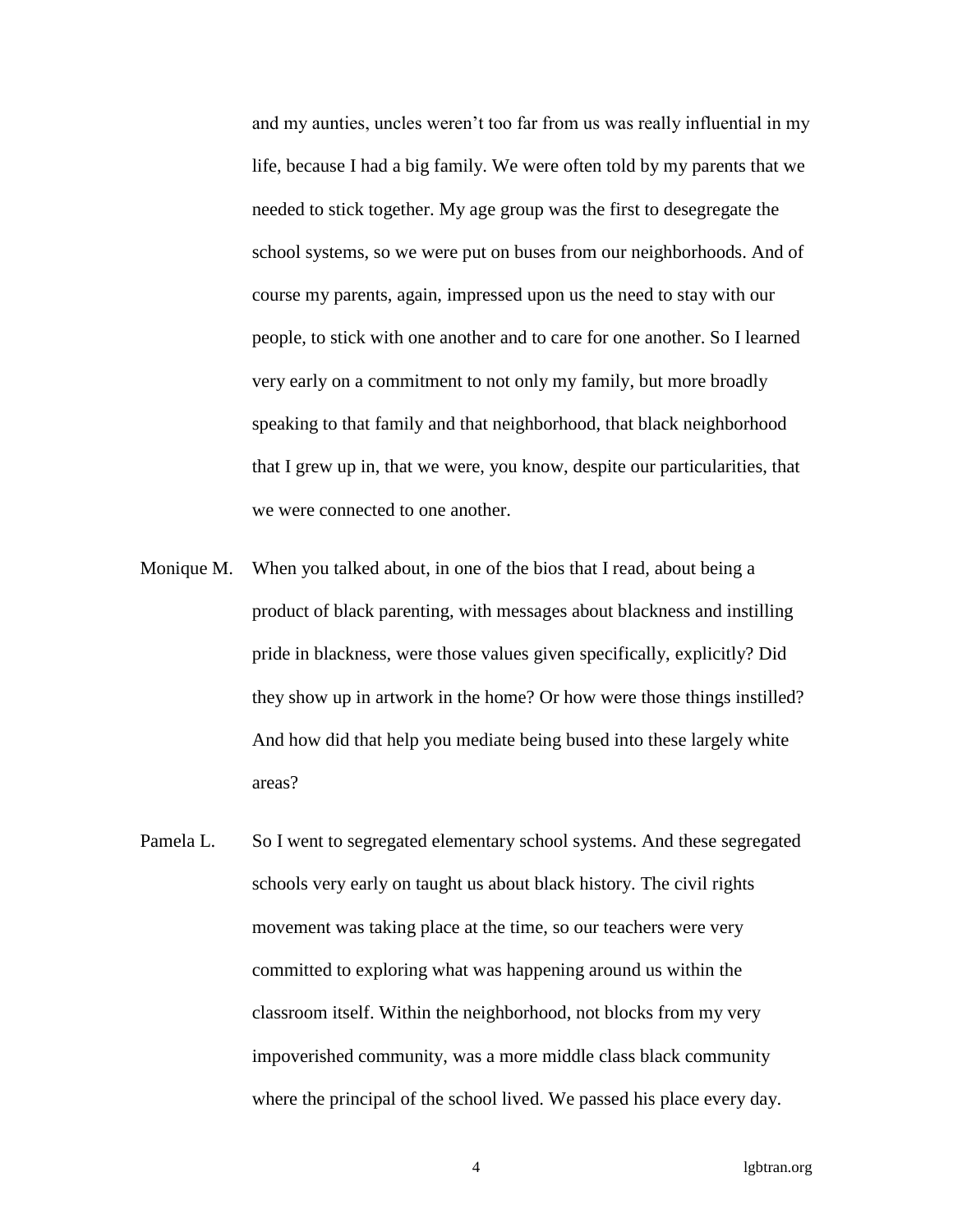My godmother was an educator. She lived in our neighborhood. And so there was always a sense that we were being taught, even outside of the classroom, because the presence of the educators was so strong within and around our community.

Within my household my parents had ongoing conversations about Martin Luther King, Jr., had conversations about freedom fighters. My peers, after Martin Luther King was assassinated, my peers and I got very, were very engaged with the Black Power movement. We did all things black. We wore afros, had afro picks in our hair, wore dashikis, Black Power signs. My sister and I actually earned extra money by corn rowing and braiding our peers' hair, so we were involved in the kind of arts way of being.

I drew some. And especially my godmother, she really encouraged me to continue my artwork. And she sent me, she actually—this is interesting she sent me, a couple months ago, a picture that I had drawn of a black queen. You know, she kept all these kind of things that I would do. She was more committed to my education, I think, at times than I. She kept all this stuff, and she has tons of this stuff even to this day that I did. But she was very, very influential in my life also. Continues to be. I call her every time I have to make an important decision in my life.

Monique M. Any other major influences growing up?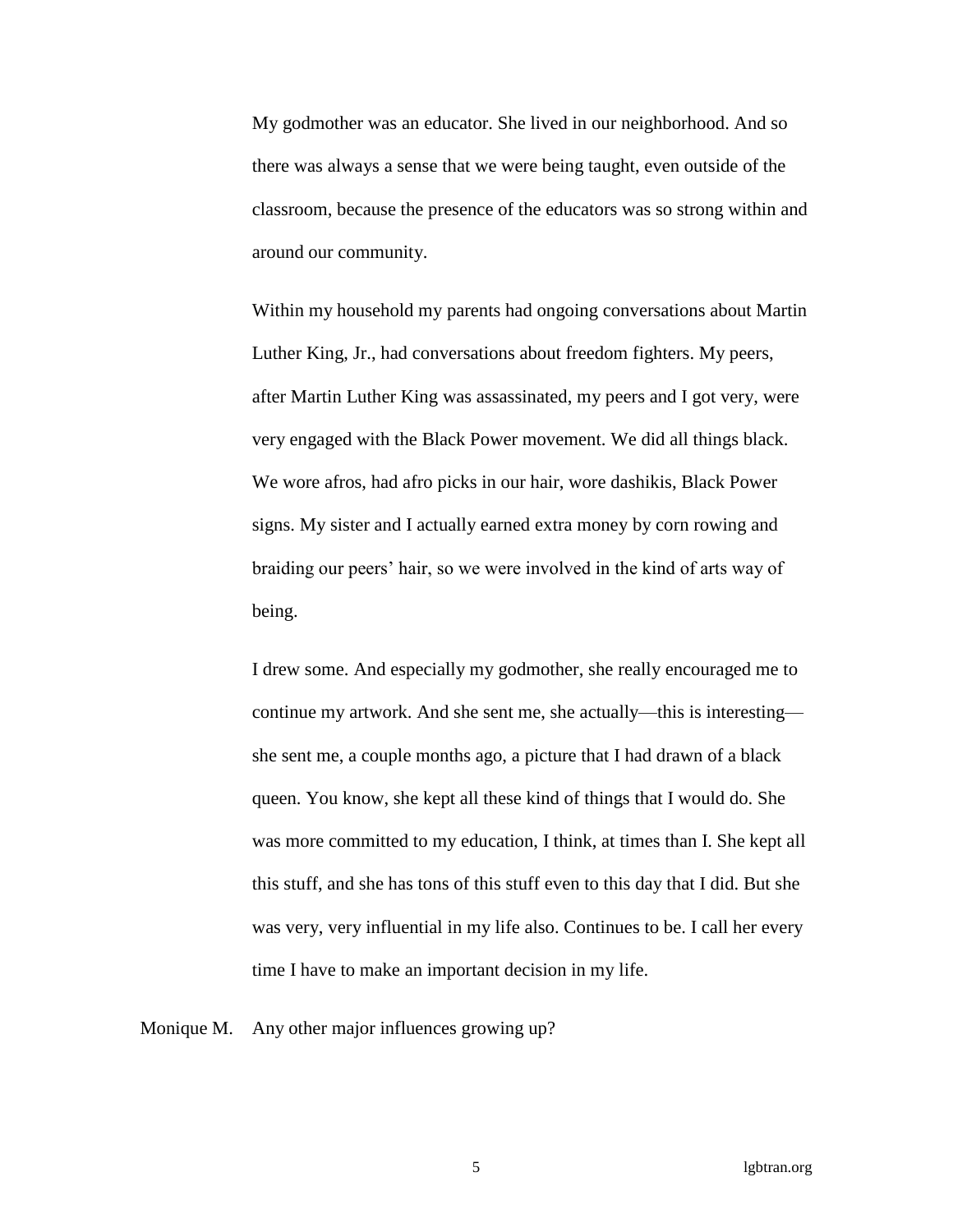Pamela L. I was just a bookworm, so I loved to read the writings of persons like Langston Hughes, Gwendolyn Brooks. The autobiography of Angela Davis just really…I just loved that book. Or the biography. Probably shouldn't say autobiography. I loved that book. I loved all books related to African American history.

> I would spend—because the library was not too far from our home, I would spend hours in the library just picking up books and reading. I would get in trouble doing it, but, that's, you know. Oftentimes I would be reading, so my job, I would not get this or that chore done that my mother wanted us to complete, so of course she'd get angry about that. But those books enabled me to go to places that we could not go to from an economic perspective.

- Monique M. I heard you speak about the role of humor, and it hasn't come up here. Was that a significant value or important for your childhood?
- Pamela L. Yes, absolutely. My mother... of blessed memory was...well, she was let me, I will put it this way. She was strict, and that's putting it mildly. And so my father was like a breath of fresh air to my mother's really, really strong discipline. And he had a sense of humor that was just out of this world, and he loved comedy, so he loved people like Redd Foxx. And he would bring in these albums that we weren't, as children, permitted to listen to. But we would sneak and listen to them.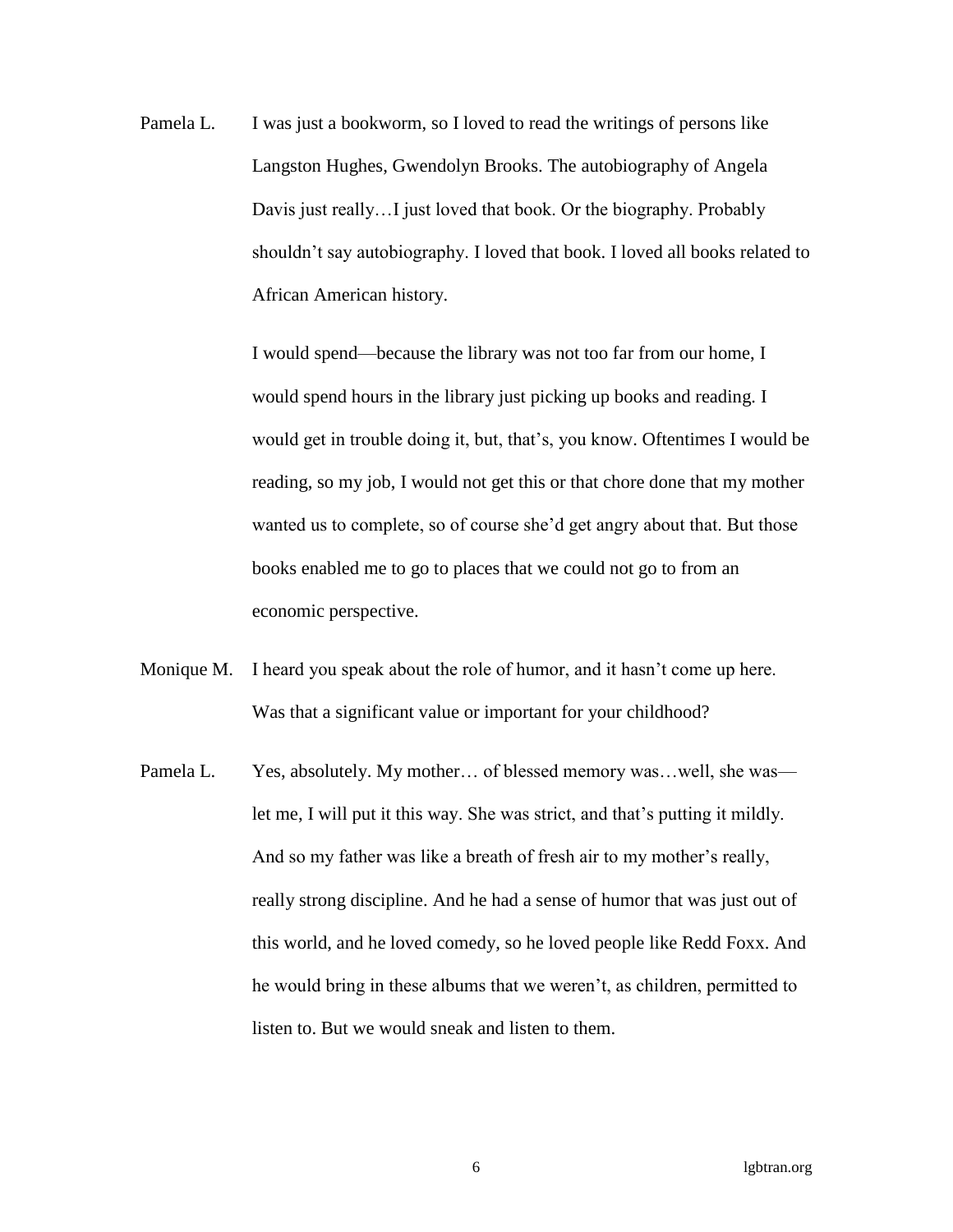And some Moms Mabley I loved, and later found that she's a distant cousin of mine from cousins in New York who told me about her as a person. And so humor was really that window for me that allowed me to kind of, in addition to the books, to be transported, at least mentally, to a happier state of being than what was going on around me. Yeah.

And part of humor also, in our community, was a game called playing the dozens. Now many black children are familiar, or at least in my generation were familiar with this game of playing the dozens. And that was filled with humor, and kind of gray criticism of your peer, and so I learned to play the dozens fairly well. And it took a sense of humor to play the dozens and win a sufficient amount of those rounds of playing the dozens such that people knew this person is not a person to be toyed with unless you want to be embarrassed, and rather efficiently. So I played the dozens real well.

And I would say that that has served me well in the academy, playing the dozens, and has served me well working with our denomination, 'cause to play the dozens well you have to understand the nuances of language, and you have to be able to read people's disposition as they're standing before you to know okay, I think I'm digging deep enough here. And also to develop the kind of discipline to know when enough is enough, when you've crossed over from mere play into a dangerous area of denigrating a person's character. And the dozens were not to denigrate character. So I learned to do that rather efficiently.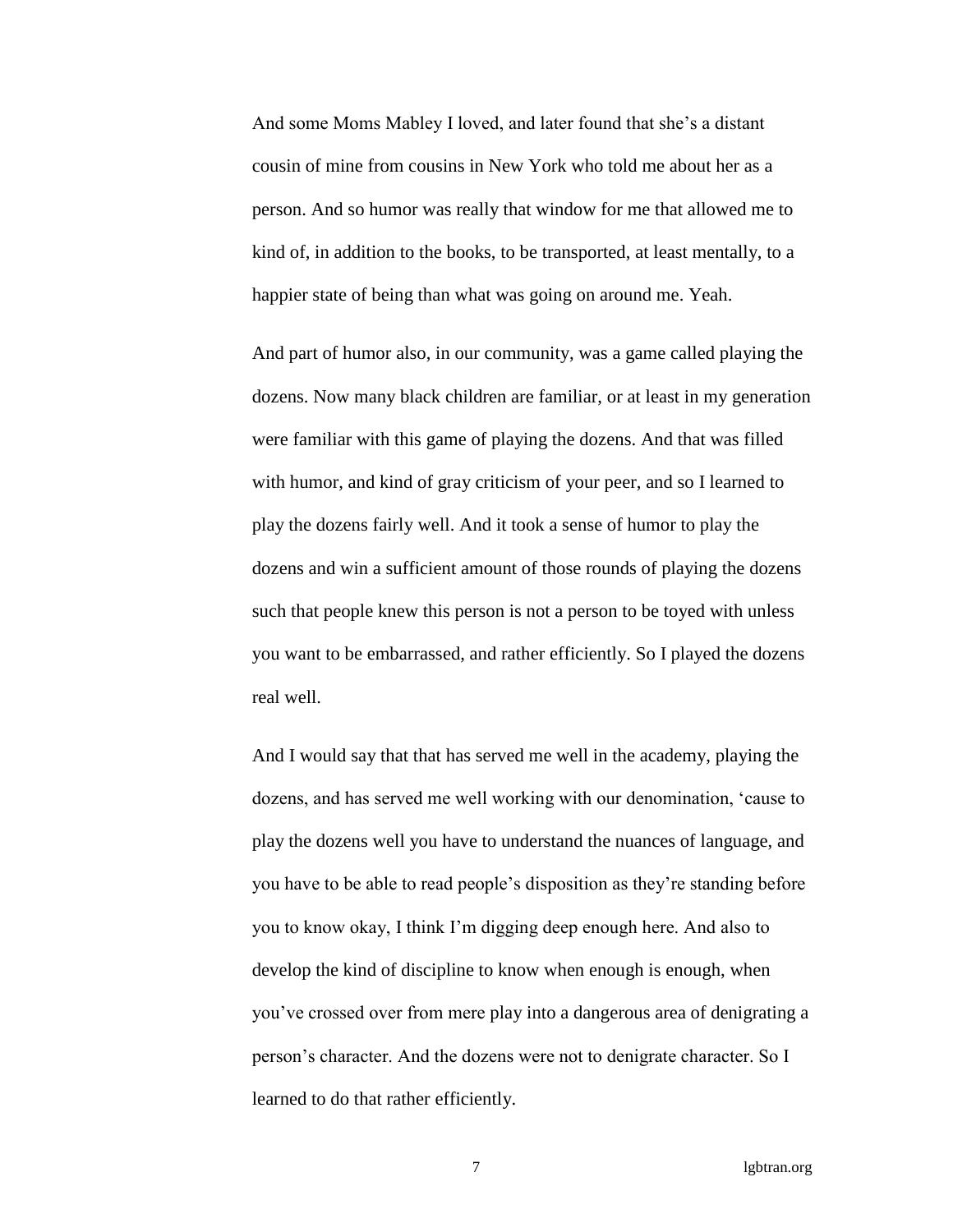- Monique M. So I'm going to skip us ahead to you approaching graduating high school and thinking about college. And from what I've read that led you to your military decision. So can you talk about making that decision and what the military experience was like?
- Pamela L. Yes. There was a running joke in my neighborhood, but it wasn't a joke, it was reality. And the kids would say Lightsey, you're getting ready to graduate. You know you can't stay in your house. Where you going? And they would say it like that because my mother was, again, very strict. She had seven children, and so her method was when you turn 18, you had to know what you were doing with your life because you were not going to hang around her house.

And so I really searched things out. And I knew that my parents couldn't pay for college, and so when a military recruiter came and presented an opportunity for me to go to college, to get a college education while being in the military, I jumped on that. I also jumped on it because I wanted to leave Florida. My relationship with my mother was not good at all. It was a very painful relationship. And so in some ways I really wanted to leave her also. And so I joined the military, enlisted. My MOS, as we call it, was 72 echo. I was in signal corps. And I stayed in the military long enough to learn that, you know, that function fairly well, but also long enough to meet another soldier, fall in love, get married, and begin a family.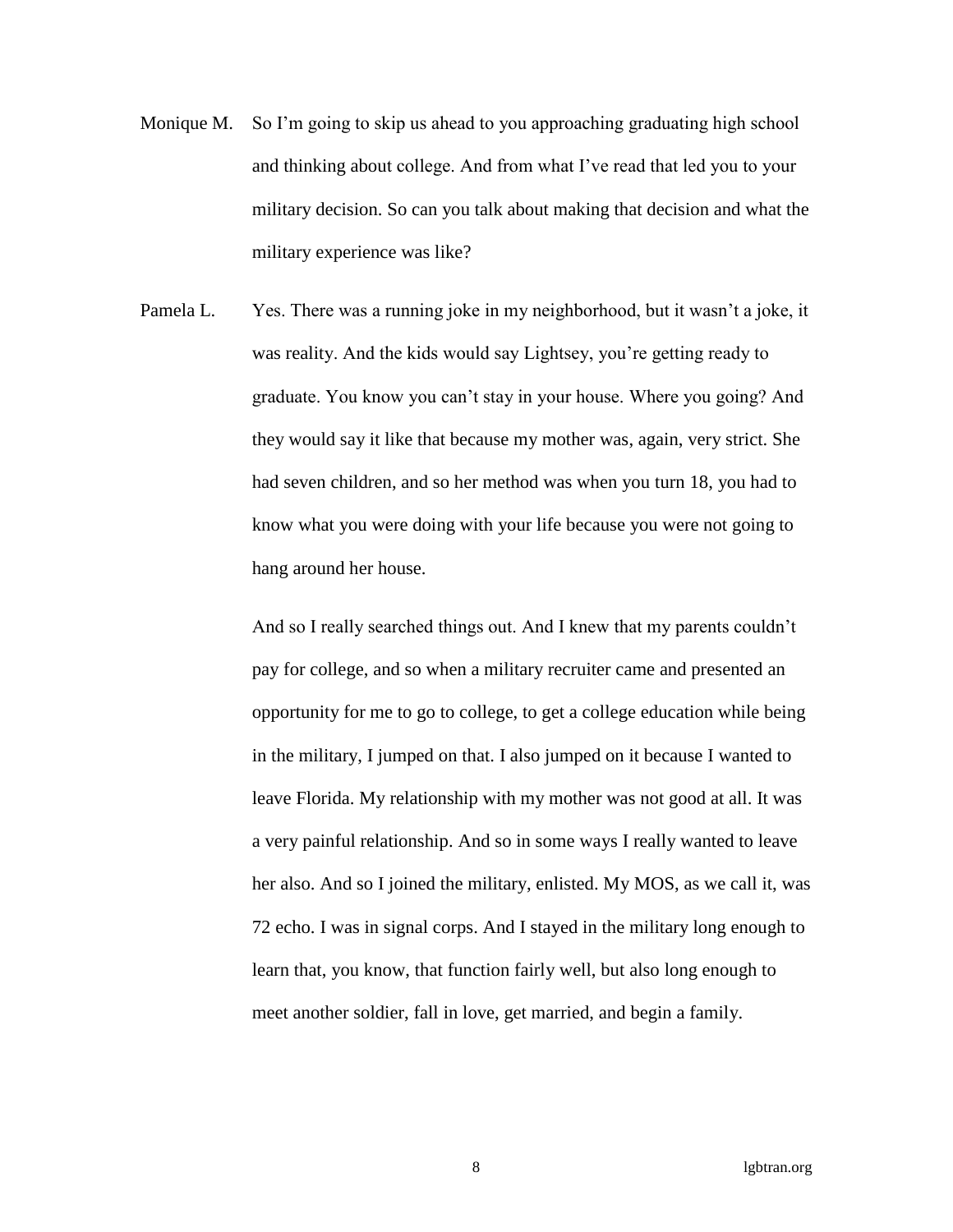The military never allowed me time to go to college. In fact that was very disappointing to me. I felt like I'd been sold a bill of goods, that this wasn't…you know, false claims. The truth is you can go to college if, in your function, in your job, there's time for you to do so, if your commander approves it, and all these other things that you've got to get approved in order to get to college. And so those things did not work out for me. And I was very bitter. I was angry. I felt like if I could sue the government, I would sue the government for lying to me and convincing me to join the military for something that would never come to be.

But, you know, these many years later, the good news is I'm a veteran. I walk through the airport and I show my ID and I get all kinds of discounts. And I get all kinds of benefits for being a veteran. So some things worked out real well. And the fact that my decision to join the military was a crucial decision for me, crucial in that it put me on a path that would become clearer and clearer and clearer.

And that path was my relationship with the church. Because prior to joining the military, I didn't go to church much. We weren't an especially religious family in the sense of church attendance. Now in the sense of worship where we were, we were very religious. My father preached every Sunday while he cooked in the kitchen, so that was important for me to hear about God from my father, and to witness my father, every night, praying before he went to bed. I literally don't remember a day that my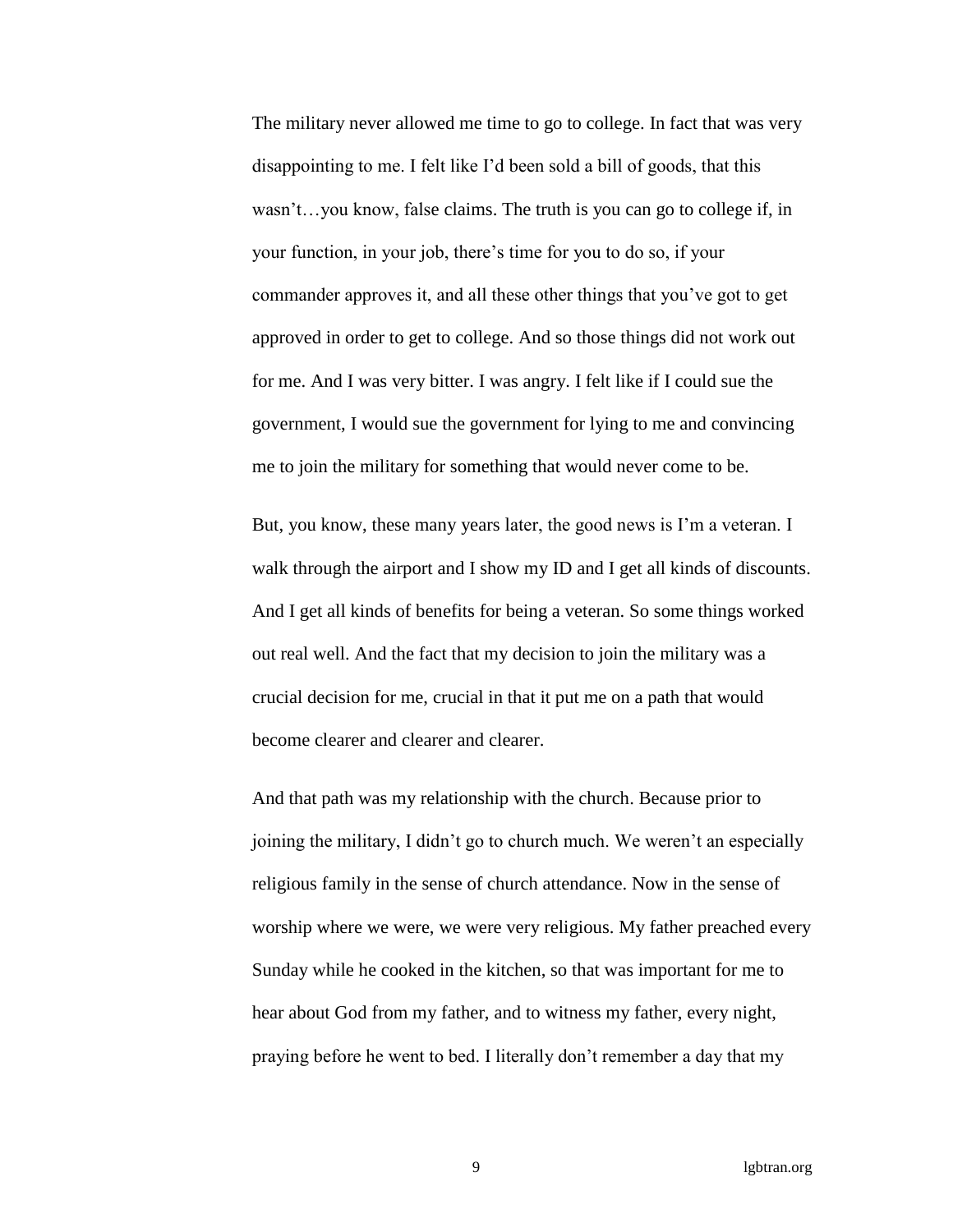father ended without literally getting on his knees at his bed and praying. I don't remember that. That was important.

Monique M. So how did the military then introduce you to formalized church?

Pamela L. While I was stationed at Fort Lewis, Washington—no, prior to going to Fort Lewis, Washington, I went home. It was a break between what we call it, AIT, and being at your permanent duty assignment. Your AIT was your advanced training where you learned everything you were supposed to do. But I had a break and I went home and went to church with my older sister, who had had a very transformative experience.

> My sister was one of the many African Americans who got caught up in the heroin crisis. My sister was addicted to heroin and my sister also sold drugs to support her own habit. And she was in relationship with a young man, and they sold drugs. I helped—me and my older brother helped package drugs, so I was part of this kind of drug trade as a teenager. My sister just, you know, it's that thing about you don't take what you…any of the product. My sister made the poor decision of beginning to take heroin. It just took her down a really, really bad path. Really, really bad path.

But by the time I joined the military, she had gotten saved. And her getting saved was the talk of the family. So when I went home between AIT and permanent duty, my sister convinced me to come to church to hear her preach. And she was preaching. So transformative. Such a transformative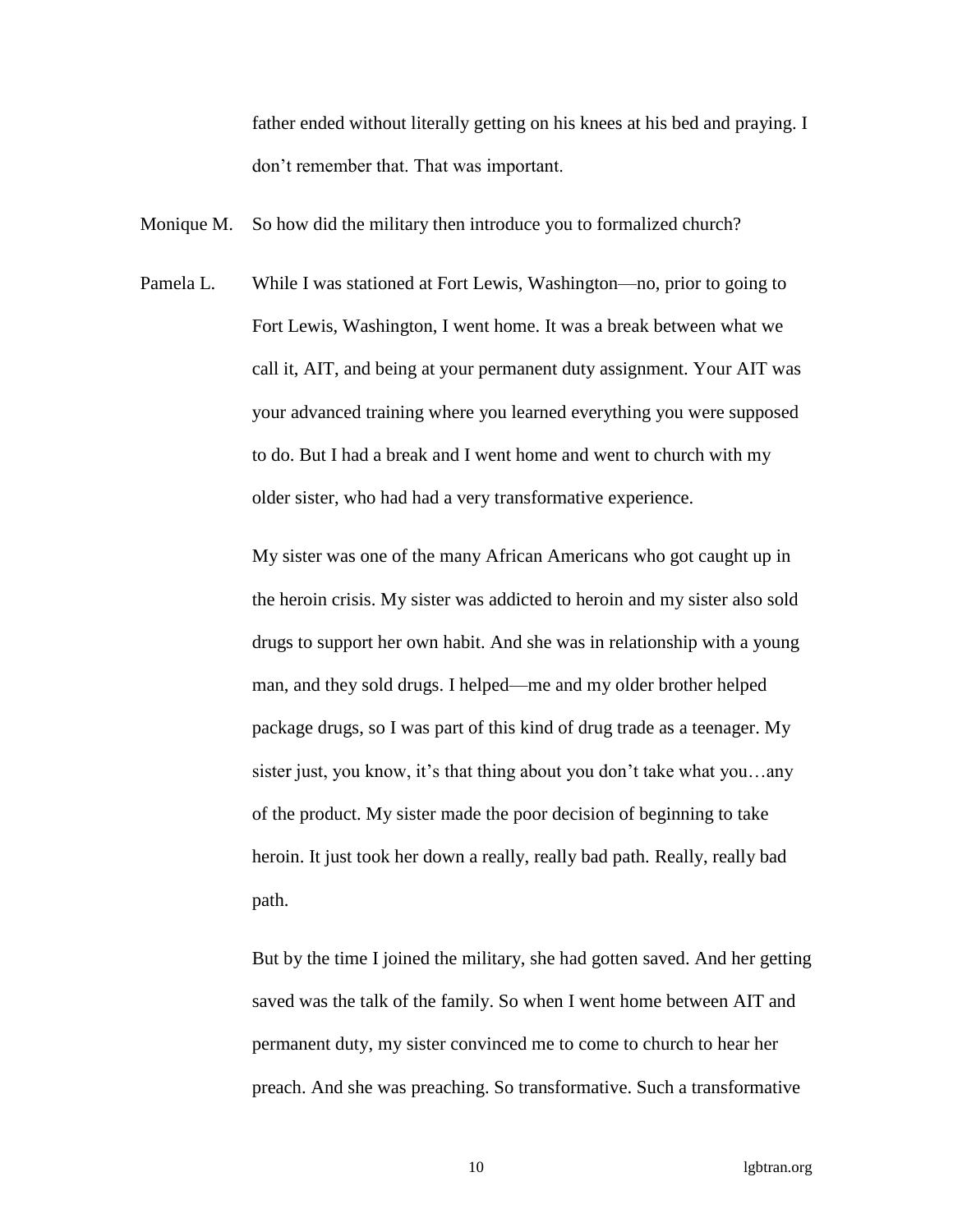experience she'd had with God. She began to preach in this little church. And I went to this little church and I got saved, okay? And so I went back to my permanent duty station a changed woman. And I was determined to find a church similar to the church that my sister was preaching in, which was a Church of God, a Pentecostal church.

I found a Pentecostal church, a Church of God. It was called Warner Street Church of God or—yeah. And I met my—it was later called Warner Street. I forget what it was called before we moved. But I met my soon to be husband at that church, and he was also part of the military. And as things would come, as the teenagers in the church would say, we know who your rib is, Brother Fifer. And it was Sister Lightsey. So we actually, my then husband and I began to date. Both of us were in the military. And we decided to get married. And I got pregnant with my first child. We then made a decision that we didn't need two of us in the military, only one. And I was very happy to get out, so I did. And he remained in the military.

Both of us remained committed members of this church, this Pentecostal church. And he was licensed in the Church of God. I was not licensed in the Church of God, even though I was preaching, because my pastor, female pastor, was more committed to getting the men of the church licensed first than the women of the church, so that kind of patriarchy. Strange switch on patriarchy. Once she got the men licensed, they were licensed, then next in line were her daughters. They got licensed.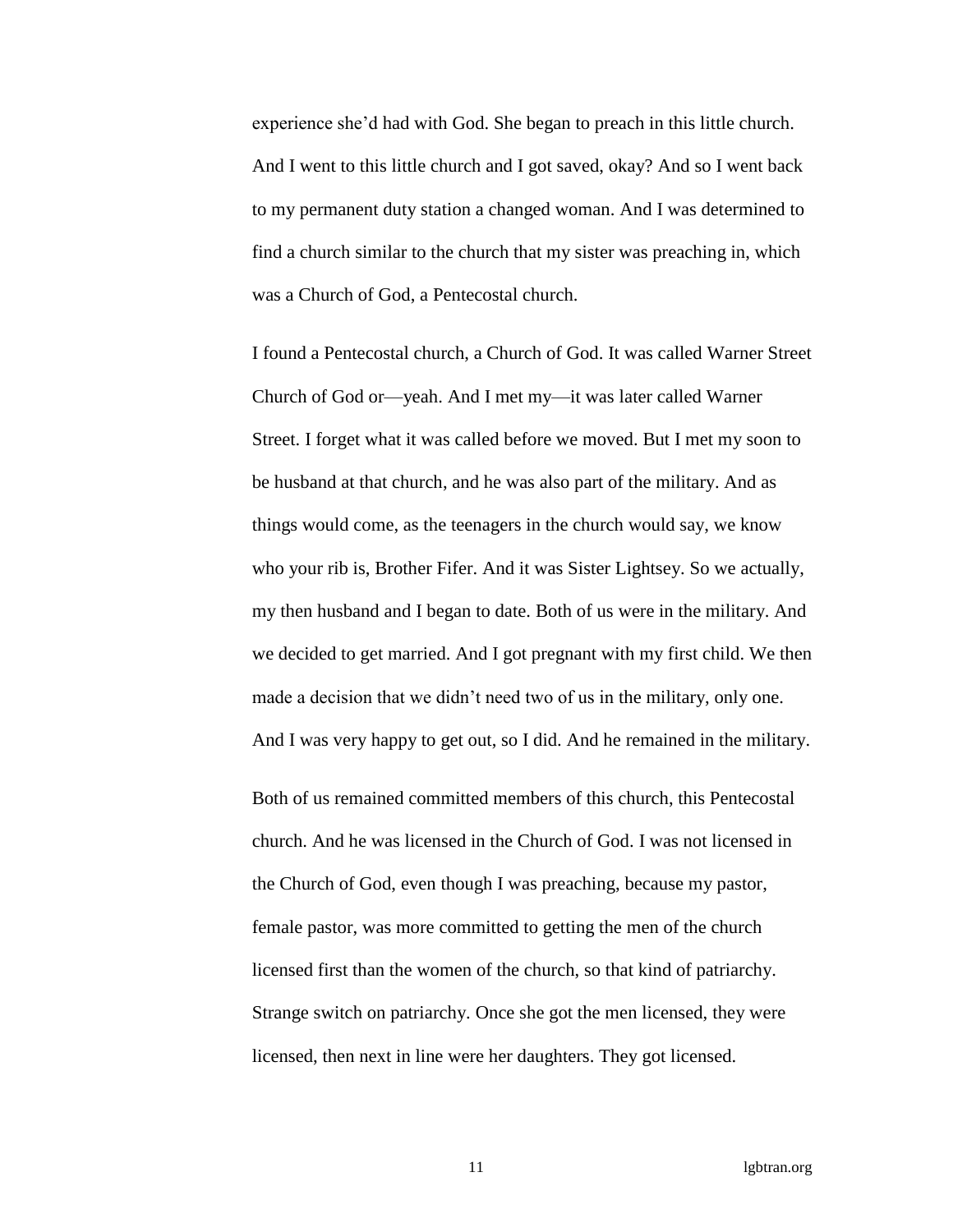And as for me, as she told me and I told someone, I've said this, she told me that I would never make a good pastor's wife. Which of course I never did. I wasn't going to be anybody's pastor's wife, anybody's trophy. I wasn't going to do any of that. I knew very early on that I was a leader and I also knew that I could preach circles around any one of those men who had been licensed. And I saw it as an affront that a woman in ministry would stand in opposition to someone as gifted as myself. I knew myself to be gifted in preaching and gifted in ministry, and I also understood the kind of church politics that was at play.

And my husband, he knew I could preach better than him, you know. And in the Pentecostal church, when you preach a good sermon, there's a way in which the congregation lets you know the spirit is moving. And so there was a not a time that I preached where the spirit was not moving. I was young, too. I was also, you know, a bit full of myself, but I knew that I was not going to be made subordinate simply because I was a woman.

And other things that impacted me, one thing was just the opposition to women in ministry. That was so apparent to me. It was so apparent as to be repugnant to me. And so I think I really began to, at an early age, look around and see that all the work that we had been doing with civil rights was, for me, the strategy, the work, the methodology was transferable to strategy against the discrimination that women were faced with in the church.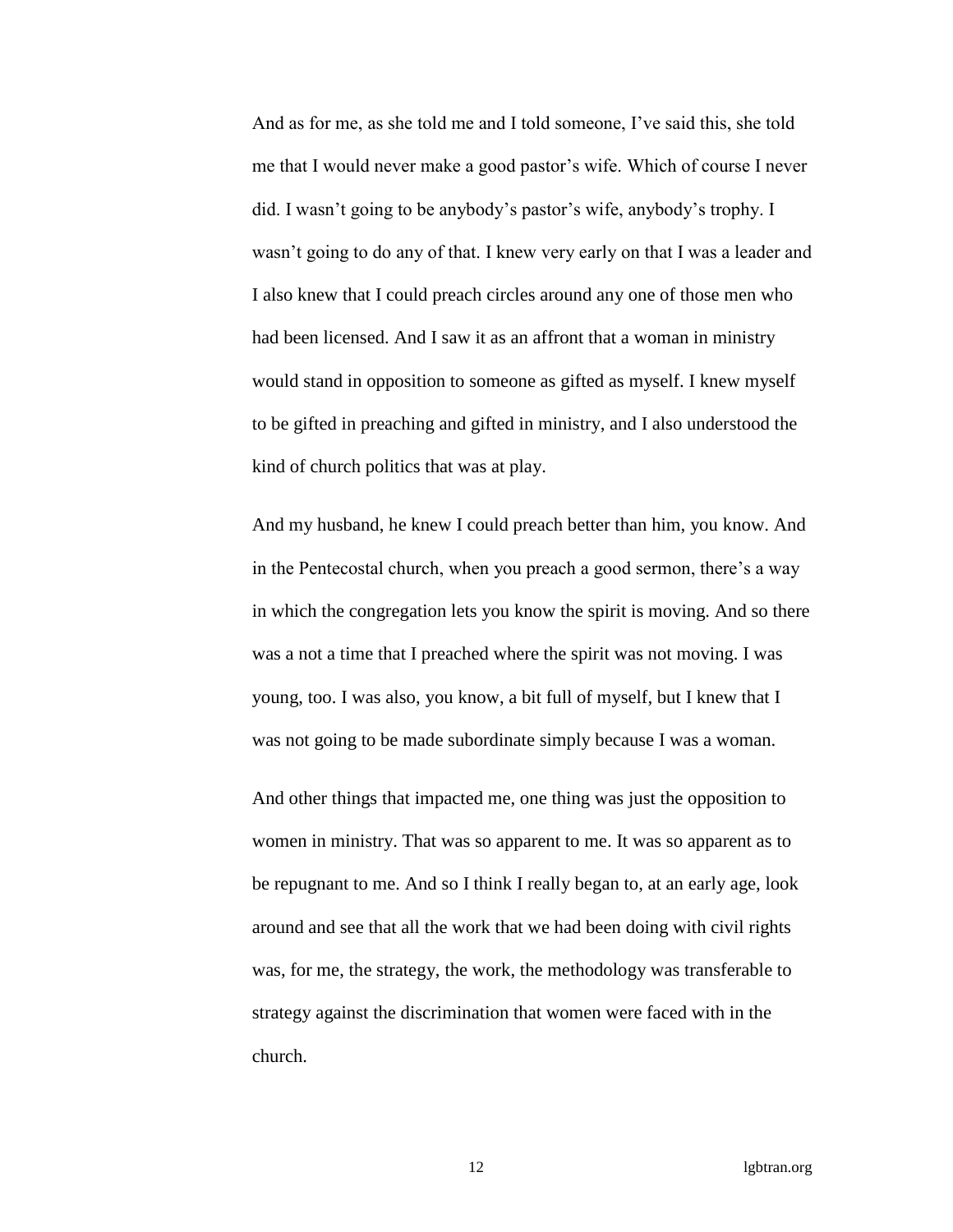Monique M. So when did you officially heed the call to ministry? So we can timeline it.

- Pamela L. Yes. So I received my call in the barracks of  $9<sup>th</sup>$  Signal Fort Lewis, Washington, when I was 18 years old. Eighteen years old. Not long after I'd been saved, actually. Yeah, I remember it. I remember. I was in what we called the day room. I was on duty, actually, as charge of quarters, CQ, charge of quarters. And I was in the day room on my knees praying. It was like maybe 2:00 or 3:00 in the morning. And I remember praying. And on my knees praying. And I remember feeling this really, really kind of strong presence of God, what some would even call a mystical experience. But I remember feeling and sensing that God was speaking to me and calling me to ministry. I was 18.
- Monique M. So you leave Fort Washington, because eventually you're ordained and licensed in the UMC church, so talk about that shift between leaving the denomination. You spoke to some of the challenges you were beginning to note within the Pentecostal denomination you were a part of. What led you to the UMC church in Columbus?
- Pamela L. So Washington State Church of God. Then we moved to Fort Monmouth, New Jersey Church of God. And between Washington State and Fort Monmouth I noticed the differences in church polity, particularly related to women. So Washington State with the Church of God women could not wear pants, they could not wear jewelry. In New Jersey women could wear pants. And they were wearing jewelry. But in both places they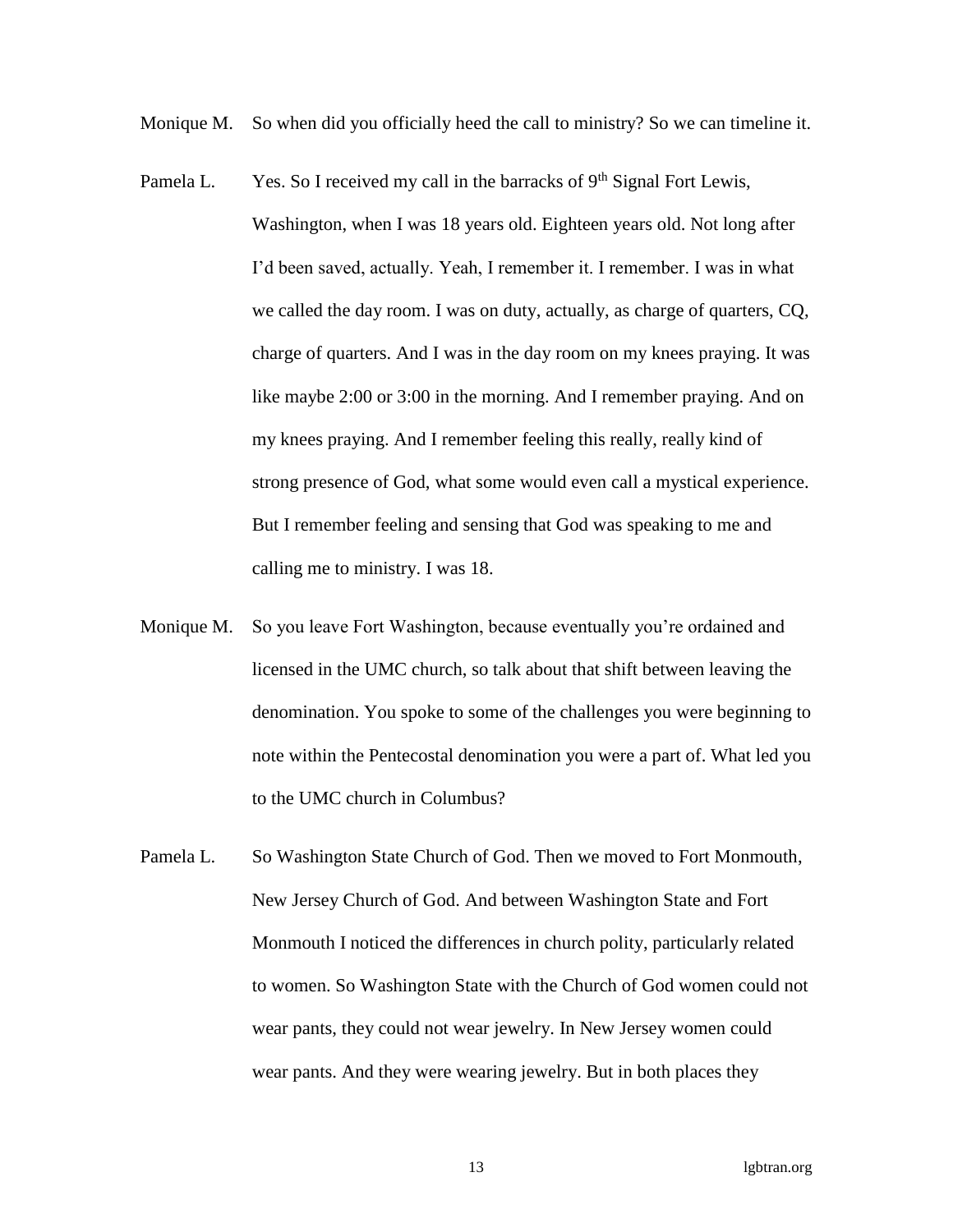weren't listening to worldly music and they weren't going to the movies. But just that subtle shift between the two places caused me to say, now wait a minute, God. This area they taught me this. The same denomination is allowing this in this area. I'm sure I'm going to go someplace else, and what will they be doing?

So I made a deal, I made a… In the parking lot of a mall in New Jersey, near Nordstrom's—they had a Nordstrom's store—I made a deal with God. I said, God, you know, it's like we're going to move a lot of places and people are going to tell me a lot of things, but I'm going to listen to you, God. And if you don't convict me, I'm not going to pay attention to what anybody else has to say. So I'm going to read your word, I'm going to try to interpret your word, and based upon what I know about you and how the holy spirit guides me is how I'm going to lead my life as a Christian. And that was a commitment I made to God.

So leaving New Jersey, we went to NATO/SHAPE in Mons, Belgium and became part of a kind of branch of the Church of God which is a Christian Serviceman's Center. And my husband at the time and myself, we actually became interim pastors for that small community. And that was exciting to kind of lead a Pentecostal church. And it was a lovely, diverse community of military persons. And then the church brought in the permanent pastor.

And between the time that we were serving as interim, I was also working as a volunteer up on base, starting a community choir. And that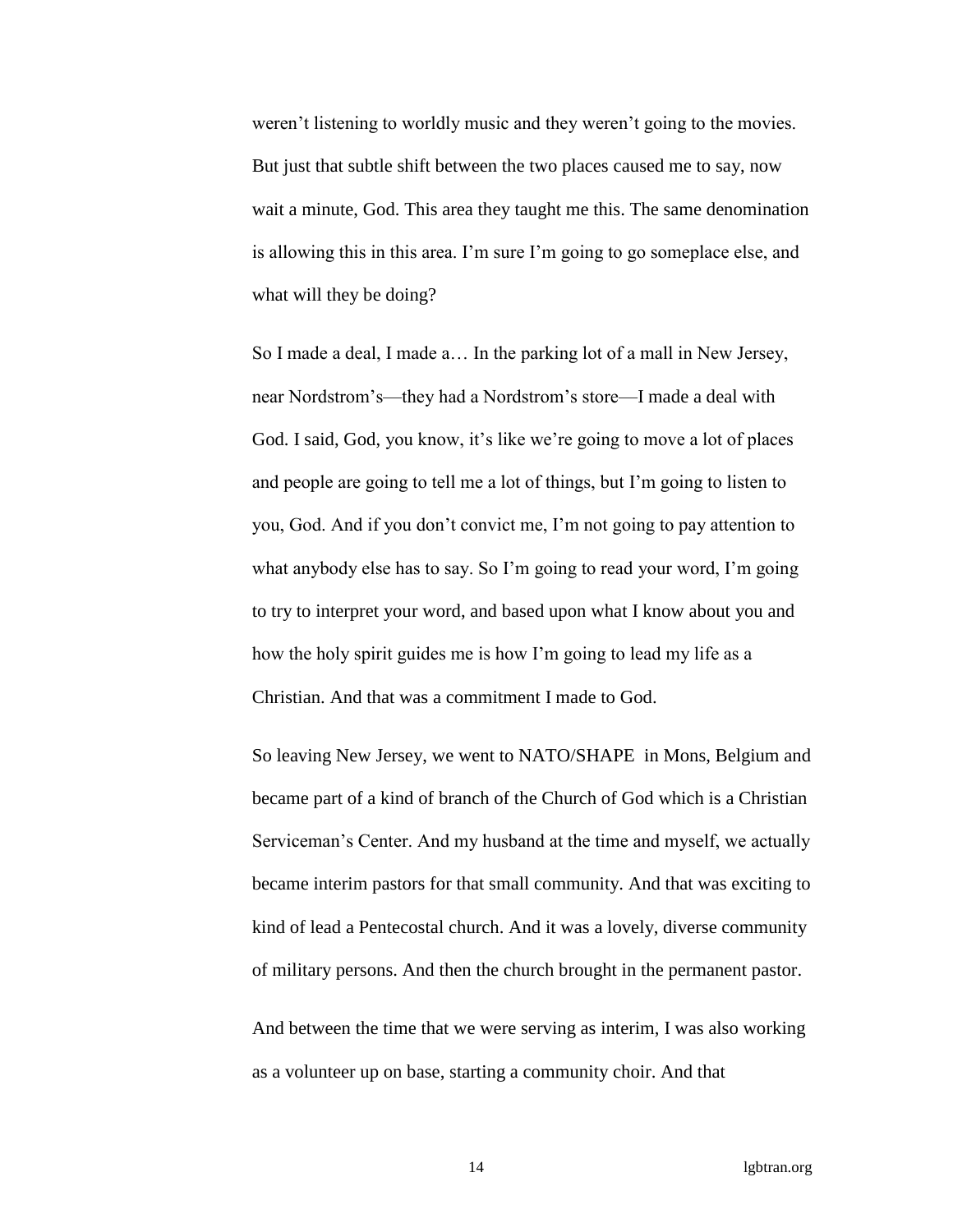community choir was, I mean, that gospel choir was great. NATO SHAPE Community Gospel Choir. We had some of the best musicians, some of the best voices, and we just—you know, I founded it, worked with musicians, and we brought in just, you know, people that wanted to sing for God. We didn't ask questions about their religious affiliation. We didn't ask them if they were saved. We just wanted to know do you want to sing gospel. And that was a, I mean, just a huge choir. And I directed the choir. And I was one of the lead vocalists for the choir.

The incoming pastor of the Church of God found out about my community work with the choir, and one little piece of it that really got him going was the fact that people who sang in the choir were not saved, that we had some people singing in the choir who were not saved. So he called me into his office. He said, Sister Lightsey, I understand you have people singing in that choir who don't know Jesus, who aren't saved, and the Lord has told me that you need to have those people leave the choir or you need to stop working with that choir.

Now remember, I said that I made an agreement with God in New Jersey. So by the time this pastor comes on board, I was, you know, I had been really committed to that covenant that I made with God. And I was trying to really understand God even more, so I was reading. I was reading everything I could put my hands on about the text, about scripture. I was reading all kinds of commentaries. I was really trying to understand. And I was also attending some military worship services with military chaplains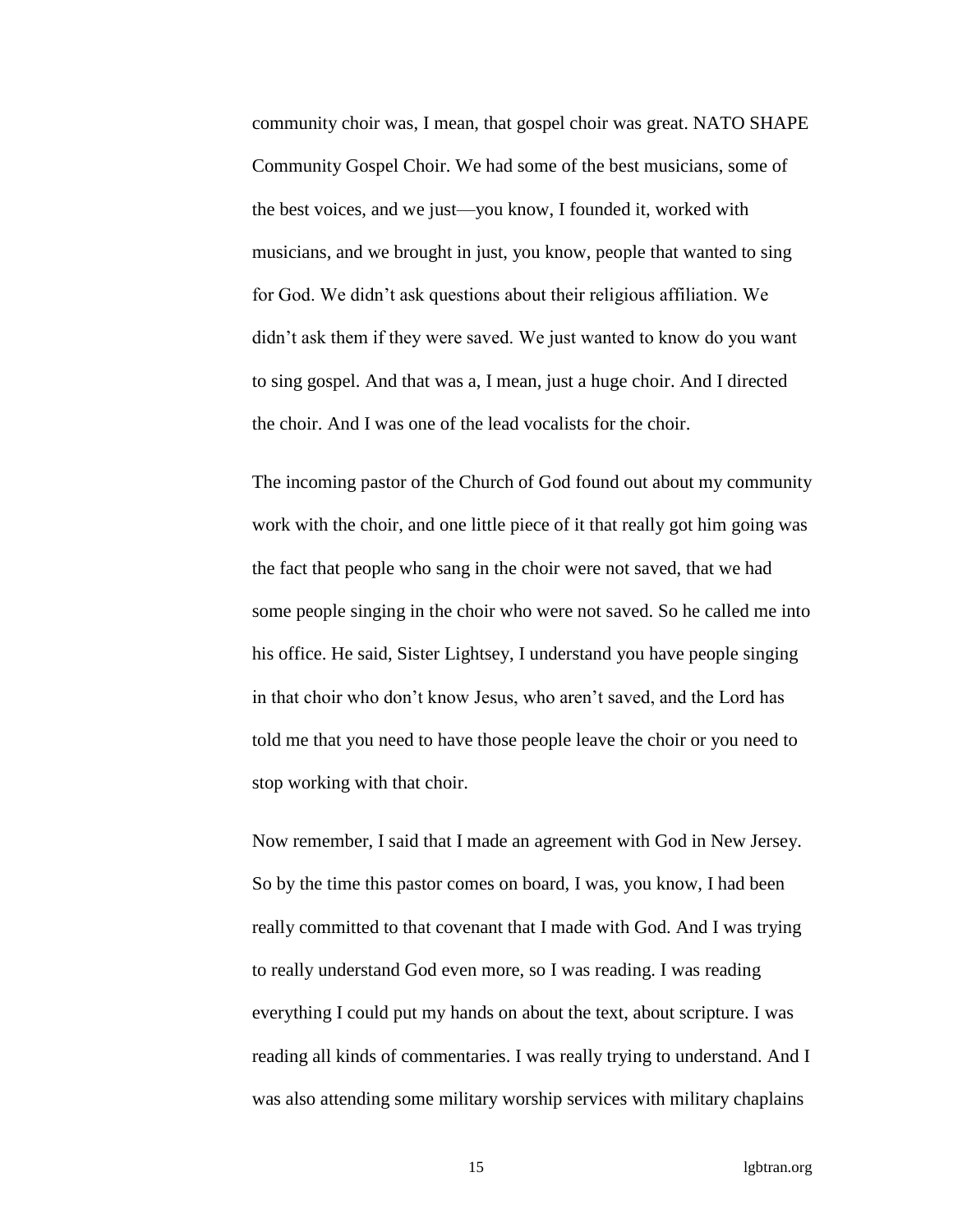who'd gone to seminary and were doing some really wonderful things with the text.

So when he told me that I needed to ask people to leave the choir if they didn't know the Lord, my response to him was pretty simple. No, I'm not doing that. And he was taken aback. He wanted to know, well, do you understand? You hear what I'm saying, Sister Lightsey? You know, he got all male aggressive with me. And I said to him, I said, people who come to sing in the choir may not say they know the Lord, but if our Christianity is anything like what you say it is, then it seems to me that the Jesus that's on the inside of us ought to be able to influence even those who are coming into the choir to want to lead a life where they're in relationship and love God. And if we can't help influence people to love God out of Jesus with us, then we don't really have much to say about our religion.

He was so angry. Oh, he was. He thought I was being insubordinate to him. So he told me that I either do that, have the people leave the choir, or myself stop working with the choir, or I turn in my keys to the church. Well, it didn't take me too long. I just got up and gave him my keys to the church and walked out. I was done. I continued to worship at the church with my ex-husband. And he used his good time in the pulpit to sling mud at me from the pulpit through his sermons. You know what preachers do. You know, somebody here who is working with the sinners and not having those sinners come—who else? I mean, it's a small church. Come on, man, who are you fooling?

16 lgbtran.org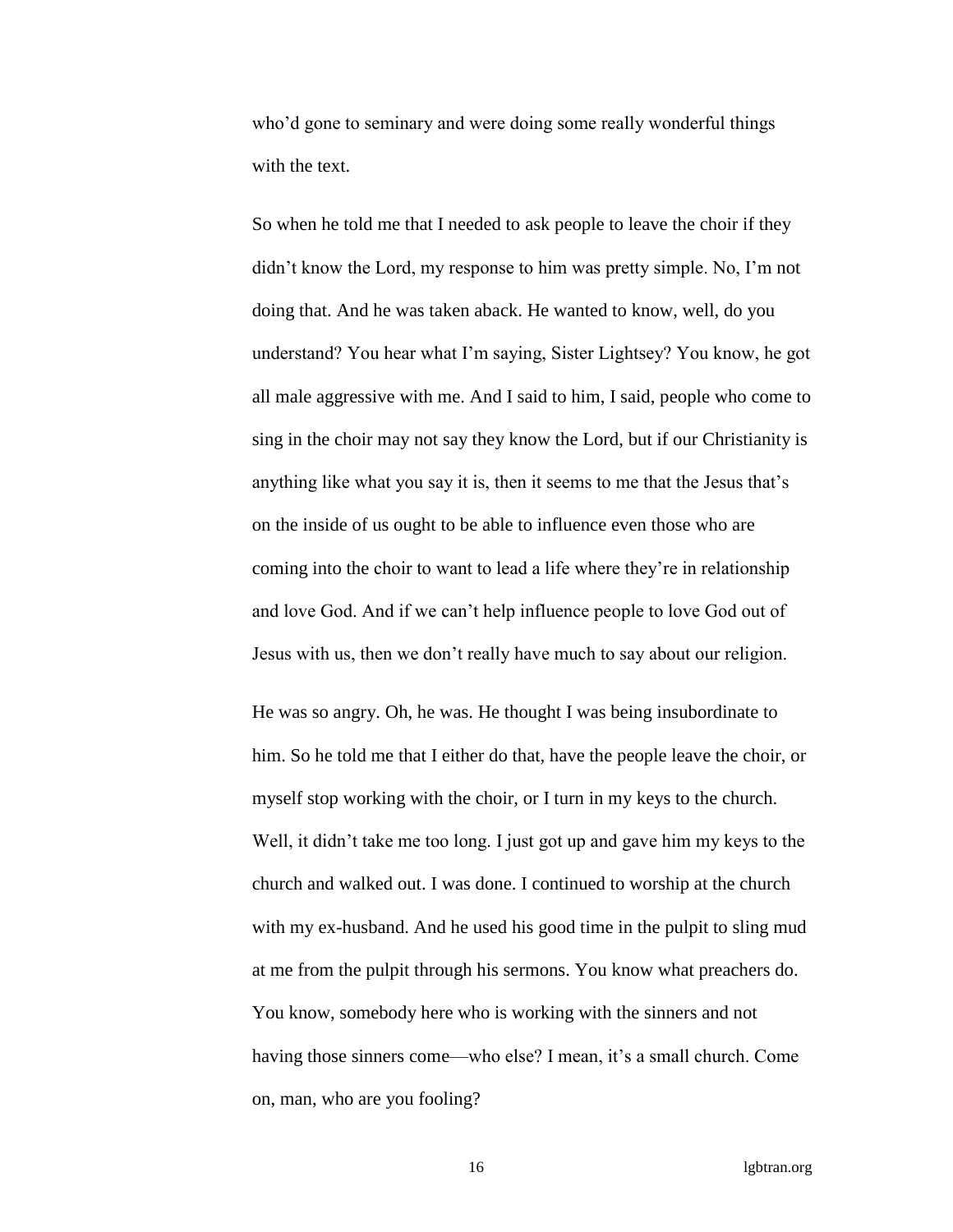Monique M. [*Laughs.*]

Pamela L. Who else you talking to, you know? So I had to endure that kind of garbage until I finally said to my husband at the time, I said, Ricky, you know what, I'm done with him. You can keep going, but me and my children, we're going to find another place to worship. Plus, I'm disappointed in you that you allow that man to talk about your wife the way that he talks about your wife from the pulpit. So that kind of began to really, what was going on in the church began to really impact my relationship with my husband at the time, because I really was…I was like you just don't… It was that sense of commitment to family that came back at the time.

> So went to separate churches in Belgium. We moved from Belgium to Frankfort, Germany. Again we went to separate churches. A pastor from the Church of God came to our house to meet with me, to try to convince me to go to church with my husband because a wife needs to be with her husband, and a husband needs his family with him preaching. Because my husband was preaching also. And it wouldn't look good to have a preacher at one church and his wife and children at another. So I listened to him and when he left, I told my ex-husband, I said, well, I, you know—my husband at the time—I said I understand what he's saying, so why don't you come to church with us, because I'm not going to church with the Church of God anymore.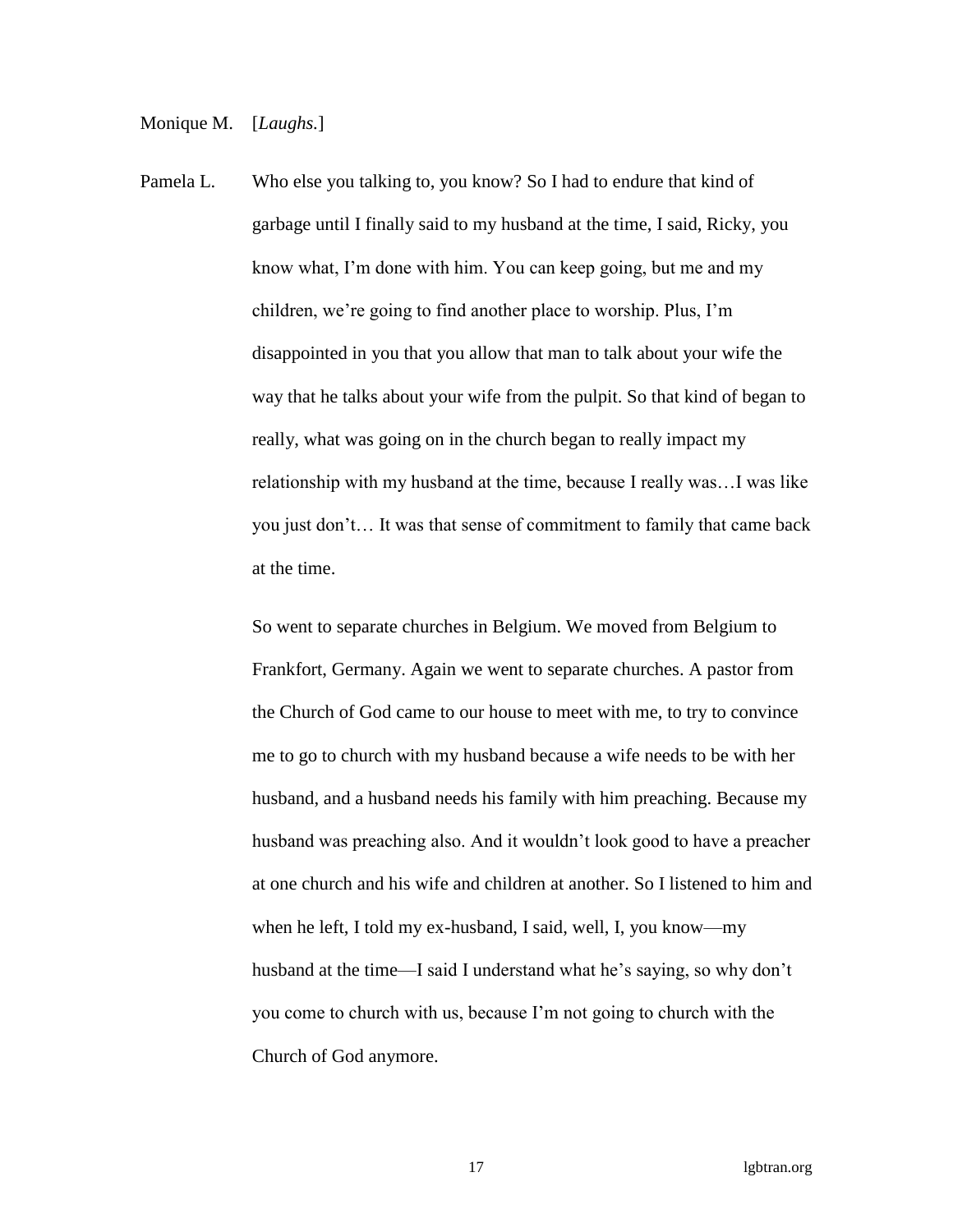In addition to just my sensibility about the unhealthy ways that the Church of God—that I experienced in the Church of God, this is not to say it was the same in every Church of God—but the experiences that I had, it was also this sense of I read Church of God polity, and at the time the Church of God had, within their polity, within their church written law, that they did not support interracial marriages. So that was also problematic for me. And I told my ex-husband this is racism. Why are you involved with a church that is so committed to racism and sexism? And I was not going to go with that church anymore.

So in the military chaplaincy system in Frankfort I had a couple chaplains who were Methodists, and those Methodist chaplains encouraged me to develop my ministry. Gave me opportunities to lead, a Sunday School teacher, Christian educator. Certainly loved my continued work in choirs and singing, but also nurtured me in the ministry. Actually called me a minister. Actually gave me the opportunity to preach in the military chapels that we were attending.

And by the time we got ready to leave Germany, my chaplain at the time pulled me aside and said hey, listen, you've got the gift. When you go back to America, find a Methodist church and work on being ordained. That's how I got to the United Methodist Church. He said a Methodist church. He didn't say which one. He later said I meant AME.

Monique M. [*Laughs.*]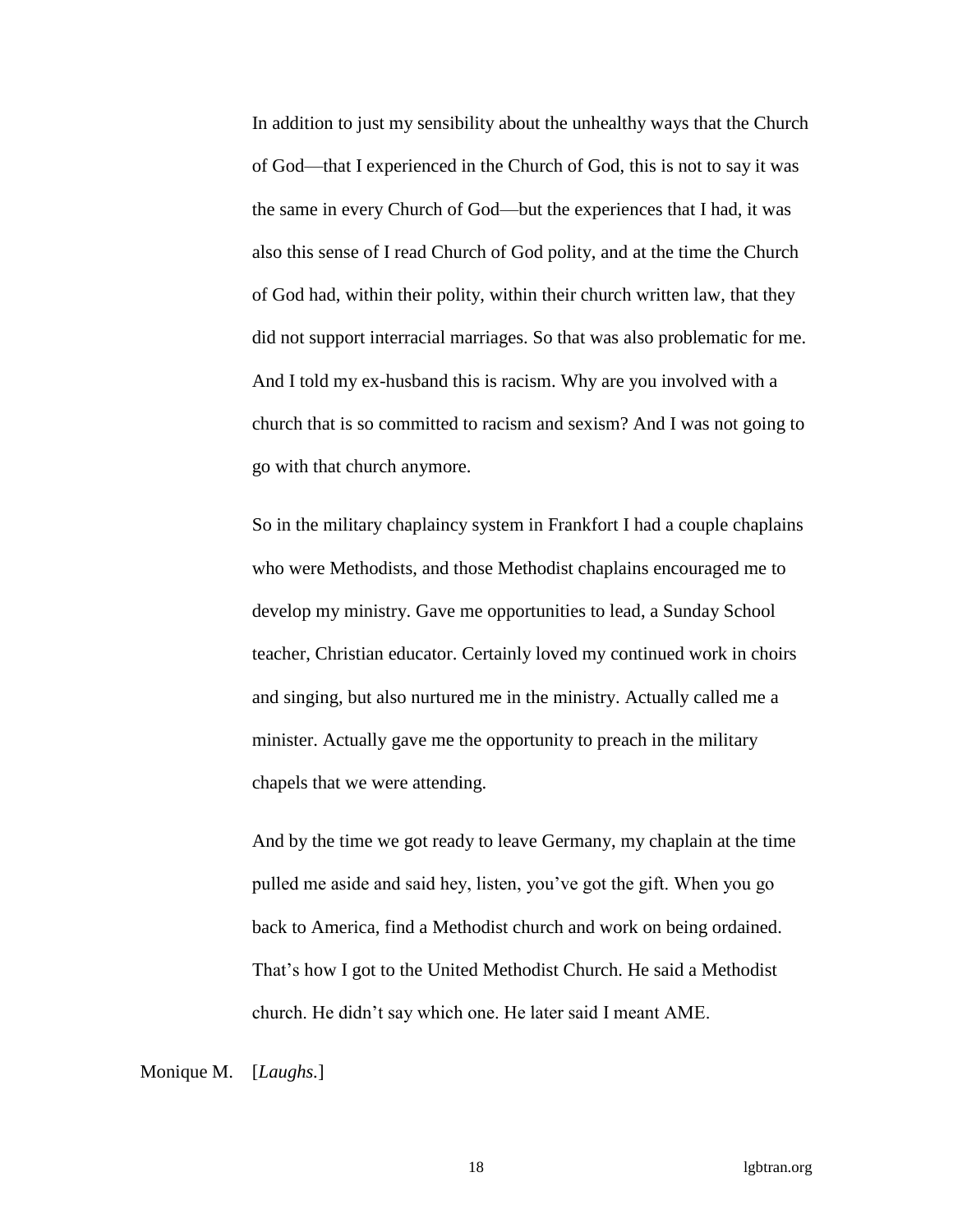- Pamela L. And I ended up in the United Methodist Church. That's how I got there.
- Monique M. So the church you chose to attend, was it predominantly black in Columbus, or was it a white church, interracial church?
- Pamela L. It was predominantly black. The community had been predominantly white. When black people started moving into the community, white people started moving out. You've heard the story before. The church became a predominantly black church. The pastor of the church, who is now a bishop in the United Methodist Church, was once himself a Pentecostal preacher, so the way he preached, his style of preaching, was Pentecostal. He was with the Church of God in Christ. So he had a Pentecostal style of preaching, but he had been to seminary, so he would infuse in his sermons a lot of good theology. I was so hungry for it. I remember sitting in church the first time hearing him preach just crying like a baby. I was like ah, ah, this is what I need. This is where I can grow.

And so the children and I—and being, at the time, when we got back to the States, my husband decided we're going to worship together, so we all joined the Methodist church. And we were worshiping in the United Methodist Church, with a pastor who made some sense and didn't mind being questioned. I loved that about the United Methodist Church. It wasn't as though the pastors were like paragons of virtue, smaller gods themselves, that if you asked them a question, you know, you committed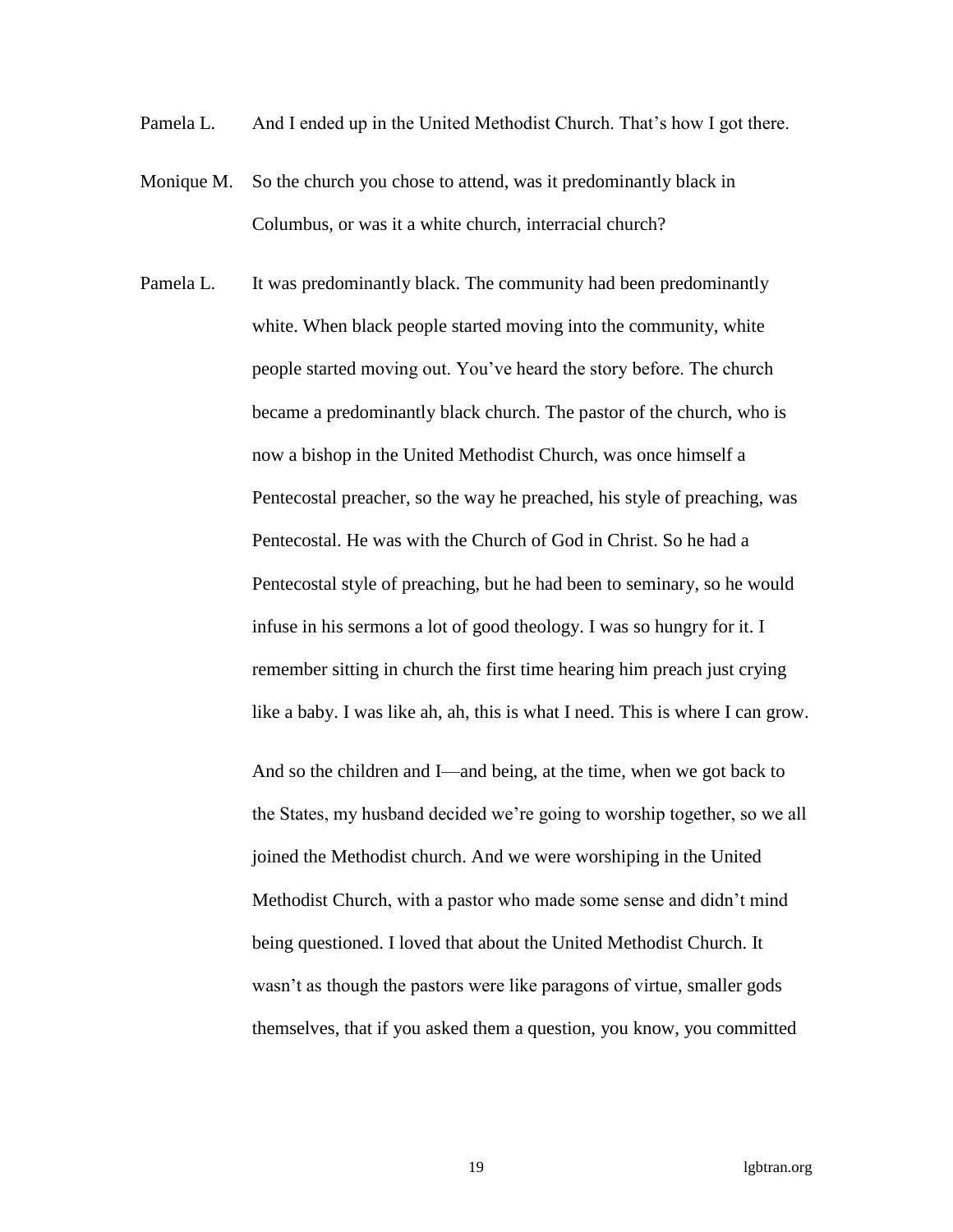some sin against God. No, this pastor was willing to answer some questions, and to say I don't know. That was good.

- Monique M. In the bio you did with Mark it noted that you divorced while in that church.
- Pamela L. I did.
- Monique M. And the church was supportive of you. Can you talk about making the decision to end that marriage, and was that also aligned with your coming to awareness of same sex attraction?
- Pamela L. Ending my marriage had nothing to do with my sexuality. The ending of my marriage had everything to do with the infidelity of my husband for many years. So his unfaithfulness started while we were in the Pentecostal church at Fort Lewis, and just kept popping up along the way. And each time I would find out about this or that I would say okay, I need to forgive. You know, very Pentecostal. You forgive 70 times seven. And the sensibility that the devil was trying to tear up my marriage, and somehow or another, that if I could only pray through this and if my husband would commit himself more deeply to God, that somehow or another we could beat the devil and we could stay together.

Now years later—he's my best friend now. I should tell you that. And years later we both agree we got married when we were what, 19? Got married at 19. I was 19. He was in his early 20s, 21. And so his times of infidelity was really his trying to figure out who he was, having married so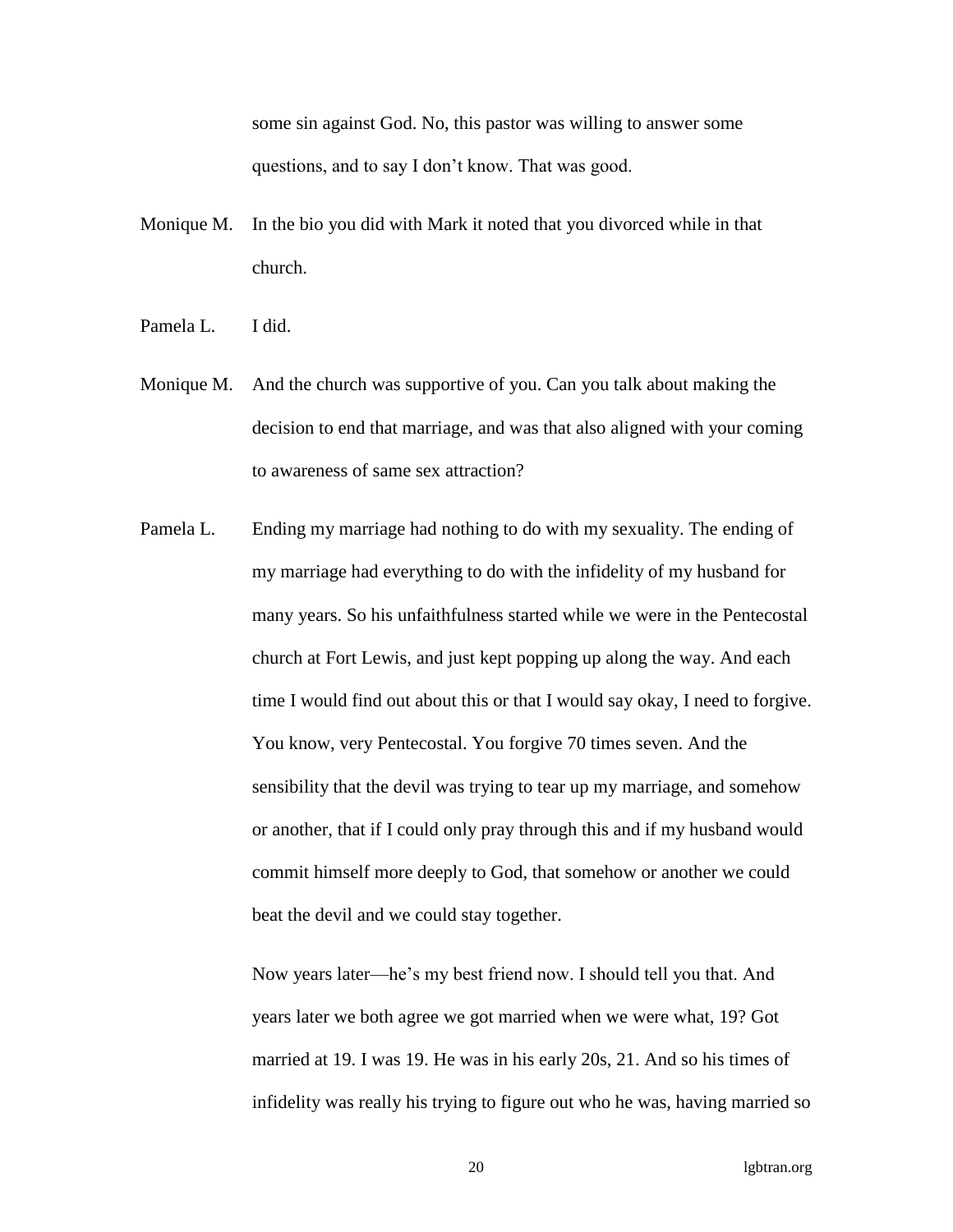young. And so after we'd been divorced, by the time he came back and apologized, I'd long since forgiven him.

And we had already determined, when we divorced, that we would remain connected and raise our children together. So we didn't have these arguments about joint parenting. The children spent time with him, spent time with me. And we did not, in front of our children, have these kind of—there was no need to have these kind of ugly arguments because we recognized we were truly in the…going through divorce we were truly committed to ensuring that our children knew that we were divorcing each other, but not them.

So yeah, it had nothing, you know, the divorce had nothing to do with my sexuality. Now once I was divorced, I tell people that was one of the most liberating moments of my life because it freed me to ask myself and to go back into my childhood and to wrestle with some things that I really, just really had denied for a long, long time. And so divorce freed me to think about Pamela.

At the same time I was taking undergraduate courses. I was working on my bachelor's in sociology. And that discipline, one of my advisors and major teachers was a bisexual Jewish man who really did good work in teaching us about human sexuality in sociology courses. You know, we'd have these great conversations. And I'd be sitting in class quietly on the inside having these aha moments. You know, aha about human sexuality.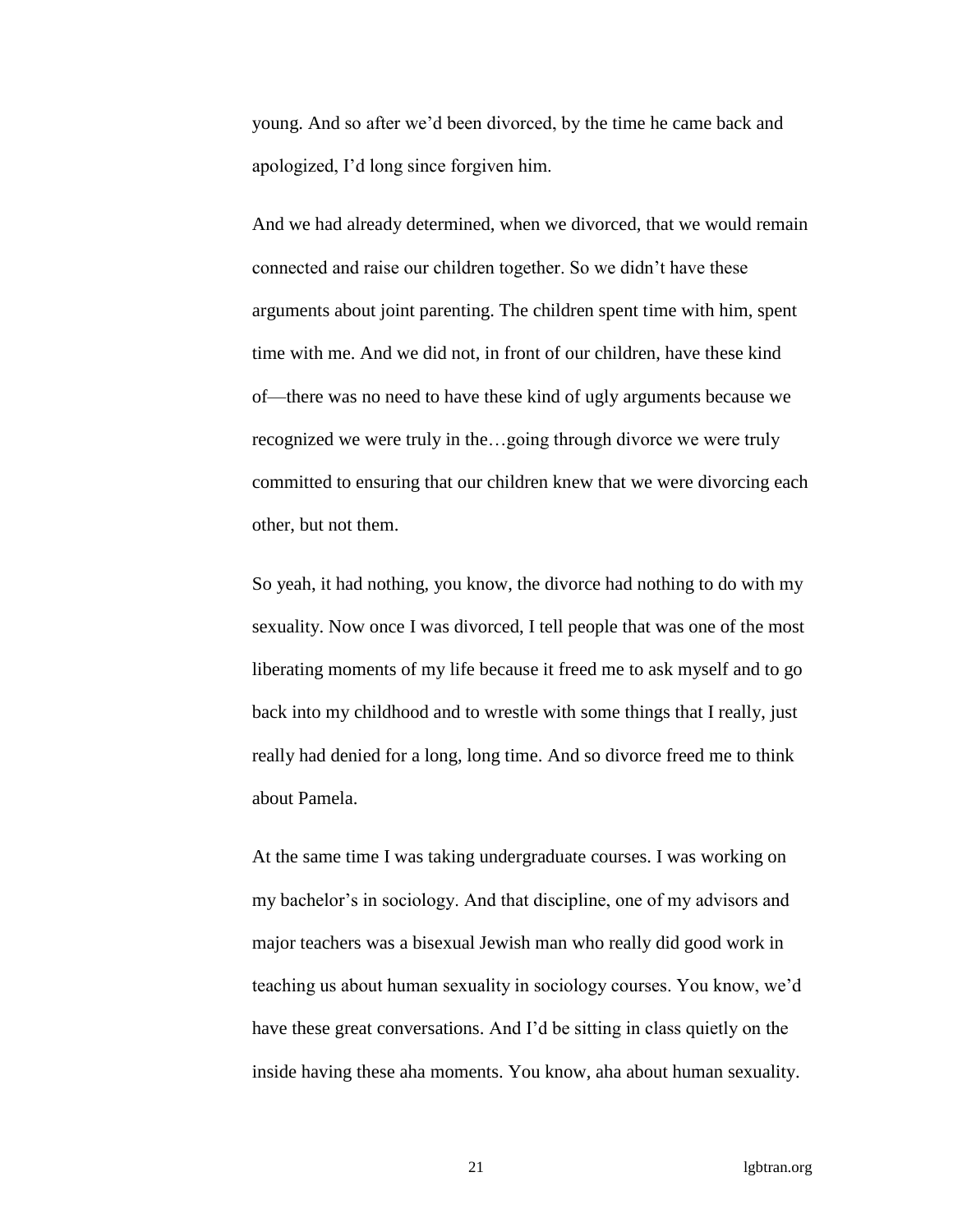And then thinking about myself and what this particular study might mean for me.

So yeah, divorce led me to figure out me. And I was also, I was dating, and as some people say, I was really getting buck wild once I got… Once I went through the divorce I decided I'm just going to...I'm going to enjoy myself. I'm going to figure out who I am. And that's what I did. Yeah.

- Monique M. Where did you go to undergrad?
- Pamela L. I went to Columbus State University. Before I went to Columbus State University I went to Chattahoochee Valley Community College for two years. Then I transferred into Columbus State from Chattahoochee Valley Community College.
- Monique M. So what led you from the BA in sociology to want to go to seminary?
- Pamela L. Just a great example that was being set by my pastor and the love of the church. So my pastor was not full of himself when it came to the pulpit. He allowed me to preach without a degree because he saw my gifts. And the church, you know, every time I preached—this was a church that was filled with very prominent African Americans. We had a Superior Court judge who was a member of our church, the first black surgeon in the community was a member of our church, teachers from across the community, very middle, upper middle class church. And yet I was allowed, so to say, to stand and preach without degree. And they loved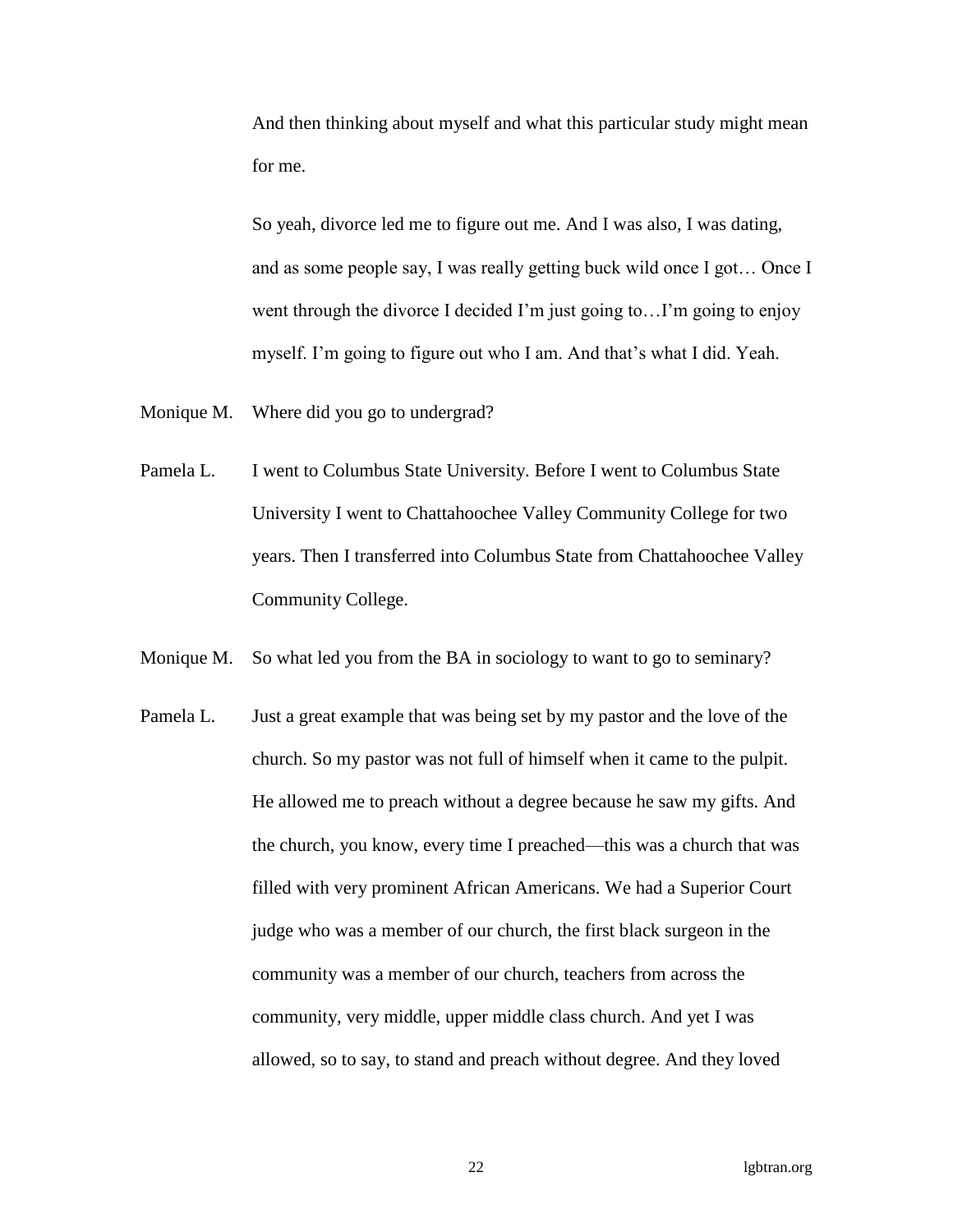me. You know, they just were just a loving group of people. St. Mary Road United Methodist Church. I love them to this day.

And when I went through divorce, the members of the church, many members of the church said we want to support you. We want to support you. And we really want you to keep going to school. We want you to go to seminary. And the staff parish [committee] encouraged me to go to seminary. So also my pastor. And I saw what a seminary education could do in the preaching moment. And I was just convinced I wanted to have as much education as I possibly could to be the best pastor, because at that time I began to think about becoming a pastor myself. So seminary, of course, was the route to do that.

I was working for the government. I worked for the government as a civil servant for 16 years, and the latter part of my career with the government I was working on my bachelor's degree. And near the end of my bachelor's degree I decided, hey, I'm here, I'm divorced now, and I saw some statistics in the census. I went to the library when I was going through the divorce and I was trying to figure out, okay, what should I do here. And the statistics showed that persons with degrees, which is almost, you know, logical, but it showed the jump in income between various degrees.

And I knew at the highest level, which was a Ph.D., that as a black woman I stood a better chance of making the kind of income that could support me and my children. So that was my aim. That was my aim. Because I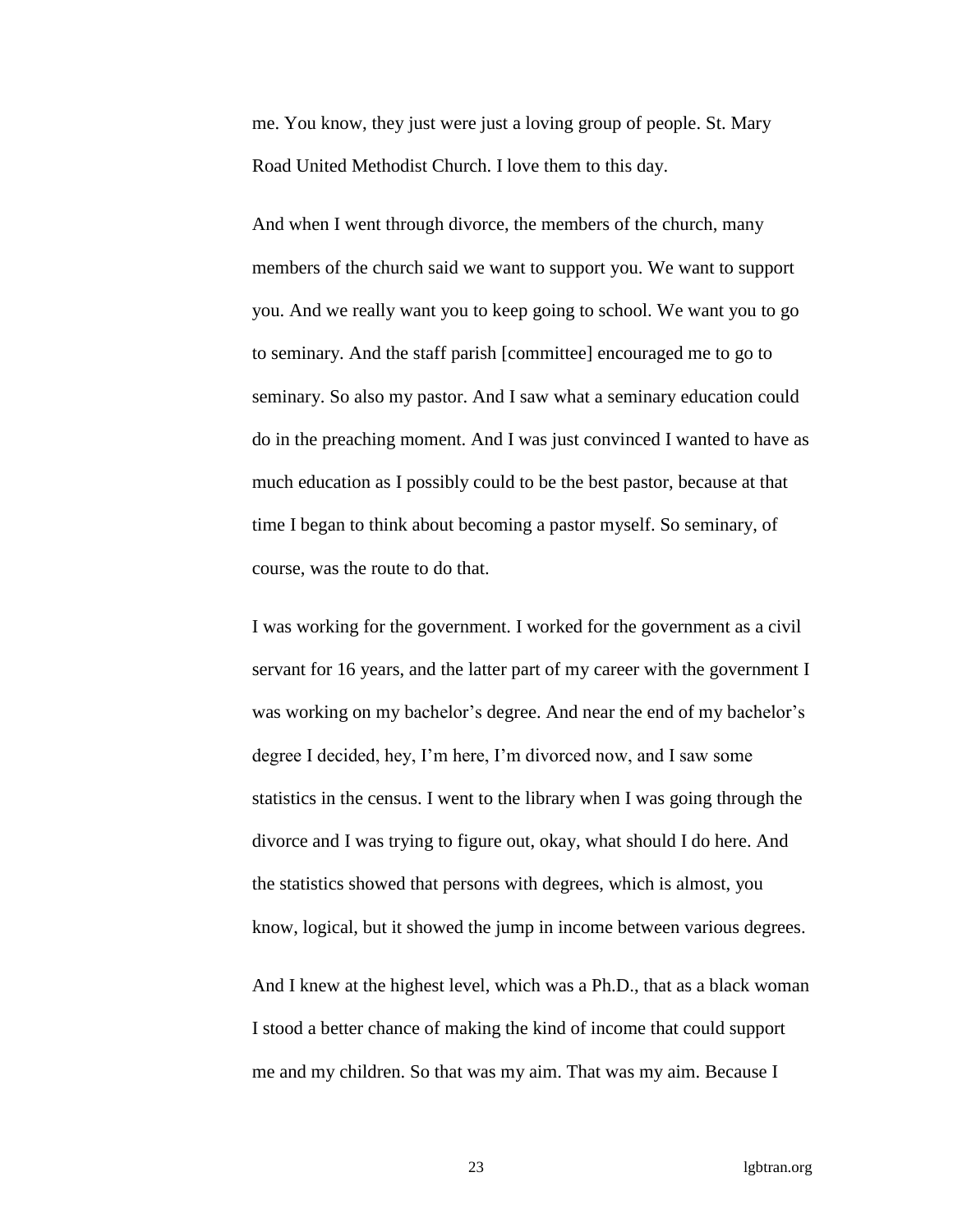wanted my children—two things I wanted for them. I wanted them to see and to live in a house with a parent who was college educated. But I also wanted them to see a black woman with a terminal degree in their mother.

And so we sat down. I remember sitting my children down. They were teenagers. I was a single parent by then. And just near, you know, right after the divorce I said to my children, I said, you know, have you ever had a dream? And they said yes, Mommy. And I said to them, I said, Mommy's had a dream for a long time. And that dream has been that Mommy could get college degrees. And I need you all to help me with my dream.

And delightful children, loving, said to me, okay, Mommy, what? And I said, I need you all to be on your best behavior while Mommy goes to school. I don't want you to get into any trouble that would cause me to have to leave class to come see about you. I want you to do what you must do, and I don't want to end my dream. I want my dream to come true. Do you want my dream to come true? And my children reached across the table and said—my daughter—yeah, Mommy, we want your dream to come true. And we prayed at that kitchen nook, and we prayed about our dreams.

Monique M. Oh.

Pamela L. Excuse me. I'm sorry. I get teared up when I think about that because that was a very…that was a rich moment for me. And my children, yes,

24 lgbtran.org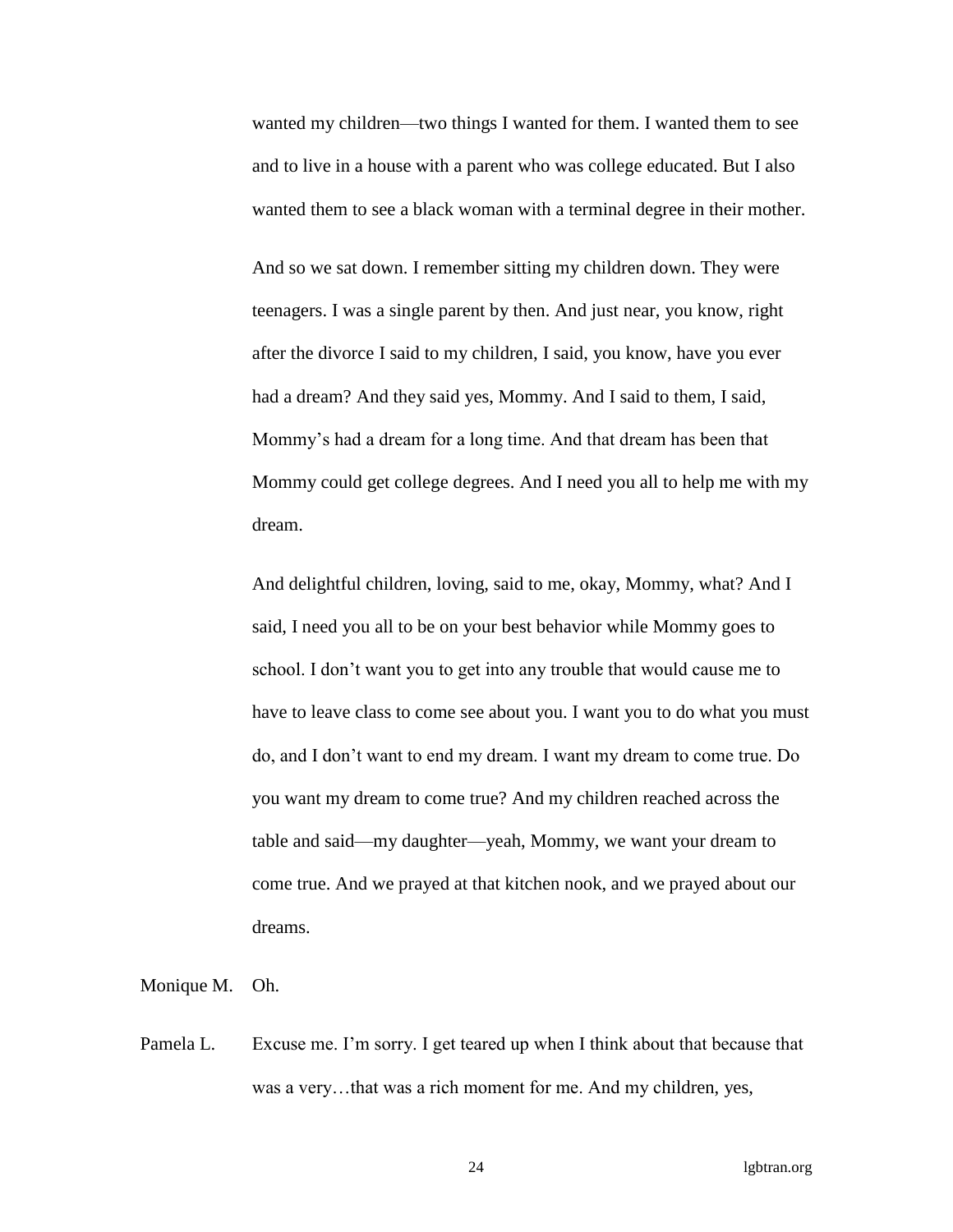were—they went through the teen years. But something they always, I mean, really, they always came back to was, Mommy, you going to class tonight? Mommy, you going to class tonight? And I would always say yeah, I'm going to class. What are you all doing? What are you all going to do?

So I had a best friend, and we traded off on babysitting. And when I was in school she'd babysit the kids, when she was in school I'd babysit her daughter. So they had a sister in my best friend's daughter, and the three of them, they had a glorious time while we two were working on our degrees. Unfortunately, while I was working on my master's degree, by the time I was working on my master's degree, my daughter had grown up, and my son moved with me to Atlanta. He was staying with his father. He wanted to experience staying at his father's place.

But while I was working on my master's degree, my best friend, who remarried, died tragically, suddenly, and her daughter became my daughter. That was a commitment. And to this day, you know, the children understand themselves as family, the three of them. But when people ask me about my children, I always say I have three.

Monique M. So what made you choose ITC when you were...?

Pamela L. I chose ITC because it was black. And I knew that the... I could have gone to Candler. But remember, I came up through the civil rights movement, was influenced by the Black Power movement, and I understood that my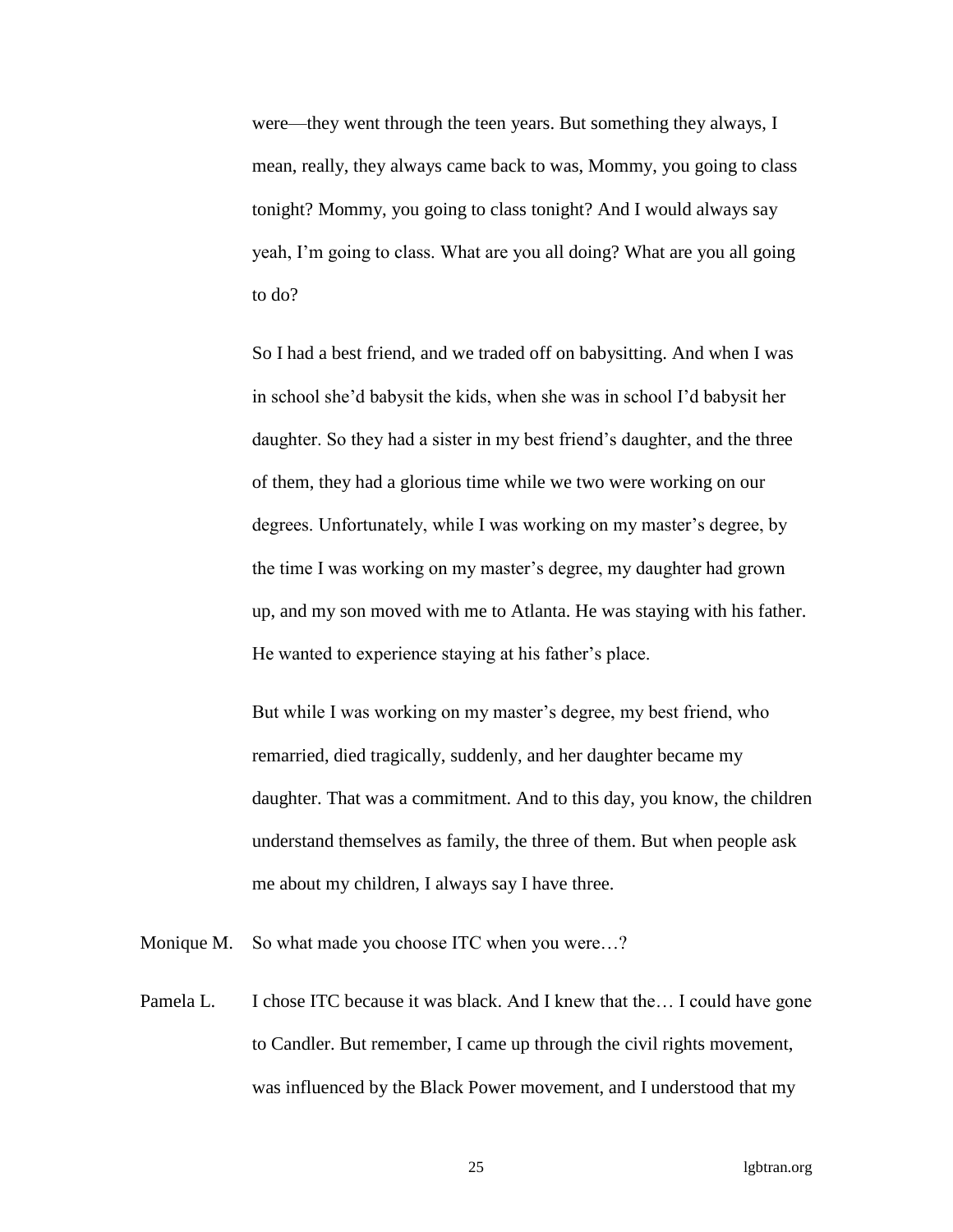ministry would largely be in black churches. I mean, this was the South. And I felt that though I might be appointed to a diverse, cross cultural appointment, as the United Methodist Church calls it, the large part of my ministry would be with black people. And the ITC is a historically black school. And also I felt that the connections that I would make at ITC would be with me for the rest of my ministry, and so it was.

And the ITC, I learned about black liberation theology, I learned about womanist theology, and I just had an excellent education at the ITC. It was par excellence. It was close, it was nurturing. It was tough. I mean, it was like—and being at ITC took me back to the segregated schools of my childhood where the teachers didn't take stuff from you, and where they really demanded excellence. And so my elementary education really gave me a strong foundation for the years to come. I mean, I had an excellent education in elementary. Likewise at the ITC. It gave me a strong foundation for what was to come in my doctoral program.

And I appreciate my professors—Randall Bailey, Jacquelyn Grant, Riggins Earl and others, but these three, very formative, who really taught me, even outside of the classroom spent time talking to me about theology, talking to me about biblical studies, so that when I went into the doctoral program at Garrett, one of the first classes we took, they were covering books that I already read in after hours with my professors at ITC.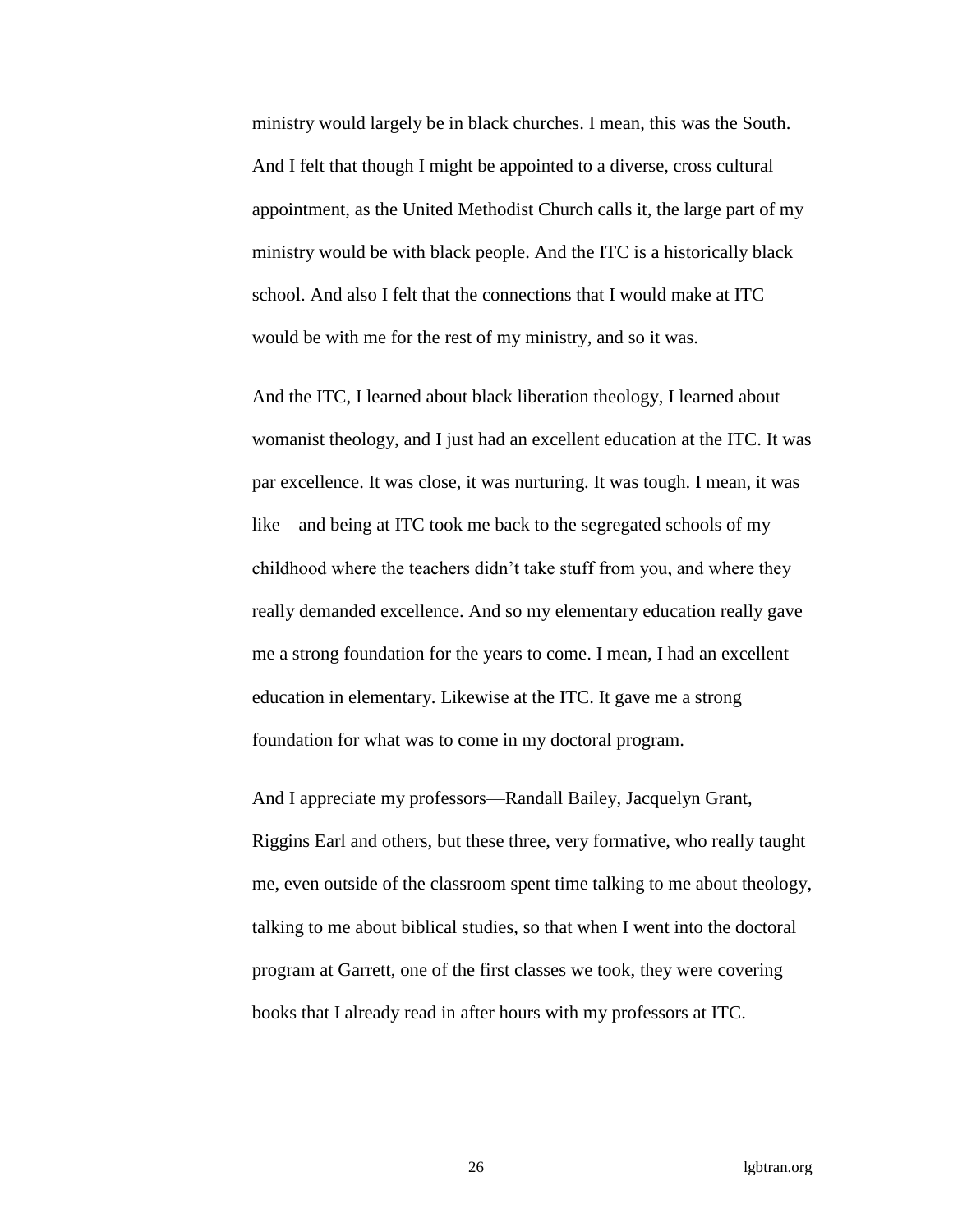- Monique M. You mentioned in your bio with Mark that at ITC, while it was very influential, you also noticed their lack of attention to LGBT concerns.
- Pamela L. Yes.
- Monique M. So can you talk a bit about your growing sensitivities in that area? Why was it that you noticed that they weren't doing this?
- Pamela L. Yes. Well, by the time I got to ITC, I understood myself as bisexual. I had had a relationship, and was also in the middle of a budding, what would soon be another relationship at the ITC. But in the classrooms and what we were learning, particularly black liberation theology, a lot of conversation about liberation for black people. No conversation about liberation for black LGBTQ persons. And we had had people who had applied to ITC as out lesbians who were denied entrance at the ITC. And I was aware of those. I was also aware of, you know, just by listening to the conversations of my peers, just kind of the ongoing homophobia that was true in the black communities in the Atlanta-Columbus area also, you know, finding its way into conversations at ITC. Very disappointing for me. Very disappointing.

In fact I had a friend at the time who was a lesbian. We were walking across campus and she said to me, she said, you need to go on the other side because if you walk with me people will think you're a lesbian, too. And I said I don't care what people think. You know, I'm grown. I've gotten past the point of what people think. Let's just keep talking, you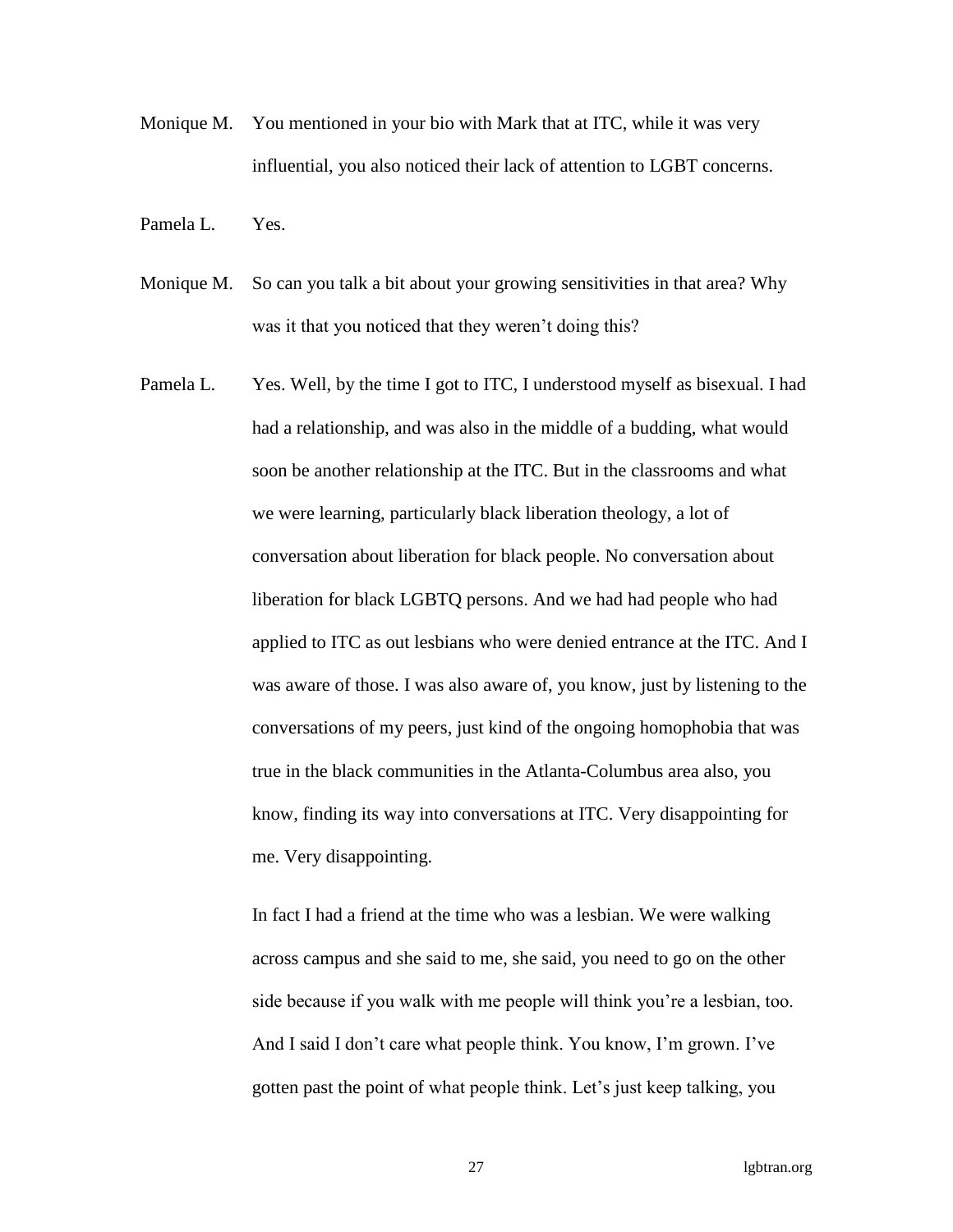know, let's keep walking and keep talking. That was strange. A place so committed to liberation. But so many people who were just anti the liberation, human rights of LGBTQ persons. And I'm not suggesting this of the faculty, but the persons who were coming from churches that would come past came with that ugliness.

- Monique M. So you moved to Chicago after this wonderful experience and some tough moments at ITC. You talked about having the Ph.D. as your goal. So why did you choose Garrett?
- Pamela L. I went to Garrett. It's another thread of my commitment to God, okay? While I was at the ITC, they asked me to have a meeting. By "they" I mean the Dean of Student Services at Gammon, asked me to have a meeting with the bishop of the Northern Illinois Conference and his cabinet. Now, in the United Methodist Church these kinds of meetings take place in seminaries across the country, where the bishop and their staff will come to speak with prospective candidates and persons that might be placed as local pastors or pastors in churches.
- Monique M. Were you ordained yet?
- Pamela L. I was ordained. Good question. So I'm one of the few. I became ordained as a deacon before I completed my M.Div. And I did that, that was like in record time. The United Methodist Church no longer ordains persons as deacons on the elders track. And I was determined to be ordained as a deacon on the elders track before they changed the requirements for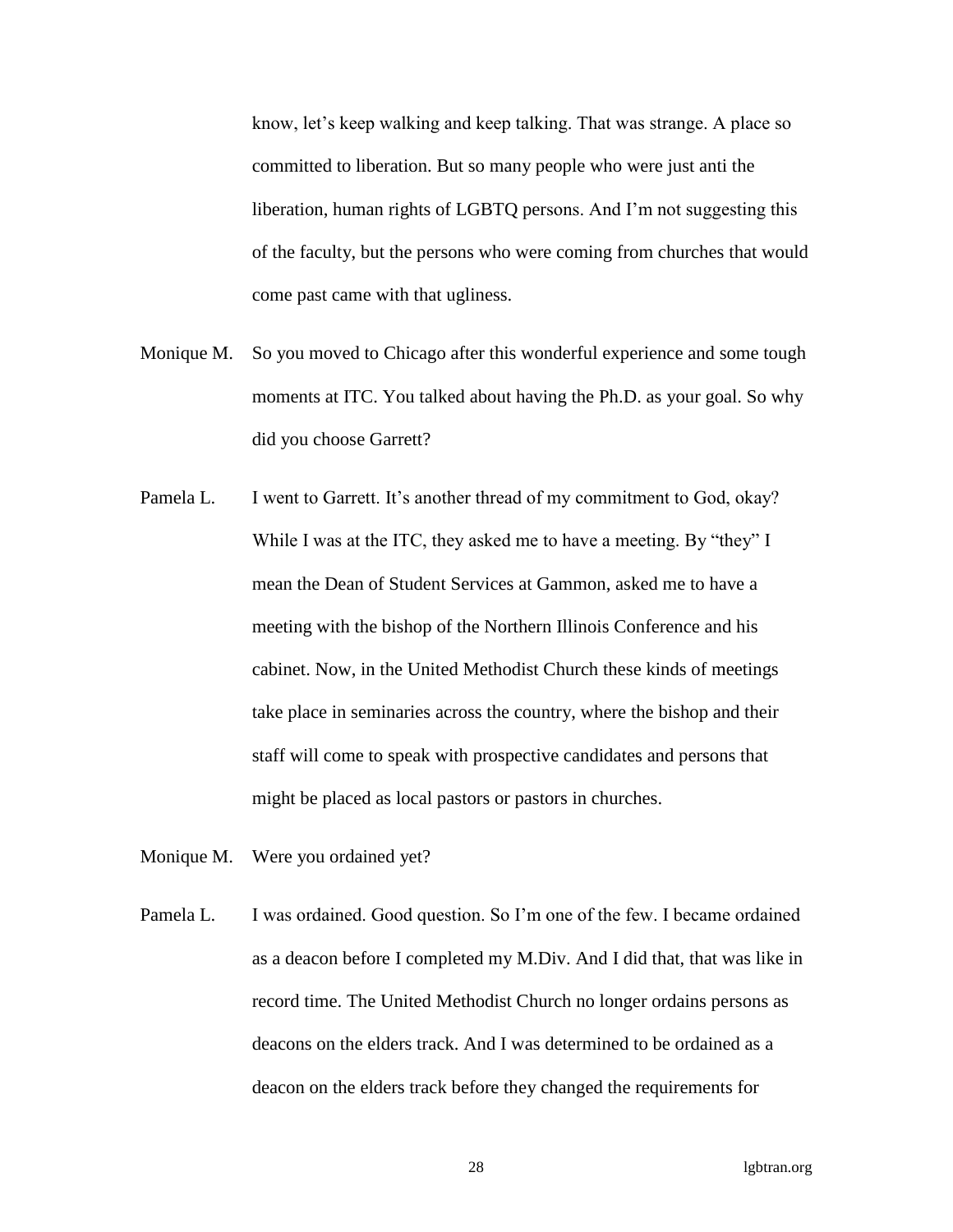ordination. So I was ordained a deacon on the elders track before I finished my M.Div., which put me in a good position to be able to take an appointment to the church.

But after I was ordained, or just a few days before I was ordained, the district superintendent at the time in the Columbus area gave me a call and said, in his own way, white man, said well now—he's a district superintendent—he said, well now, I'm gonna have you ordained, but I don't have a black church to put you in. And that stunned me, because I'd not asked to be appointed to a black church. And I said to myself—I was holding the phone—I said okay, Lightsey, be cool, don't...

So I just listened to him quietly, and hung up the phone, and made up in my mind that I would be ordained, that I would work with them so that they would give me an appointment to be a student. My appointment would be fixed within the school, which we were able to do. And also I got the appointment to serve as assistant pastor at my church in Columbus, so I would commute on the weekends. And we were able to work this out ultimately to my advantage. But from that conversation I had a bad taste in my mouth about doing ministry in the South, 'cause racism just came back up for me.

So when the bishop of the Northern Illinois Conference came, I, at that time, had no desire to go into parish ministry. I just wanted to continue with school. But the conversation with this man, Joseph Sprague, who was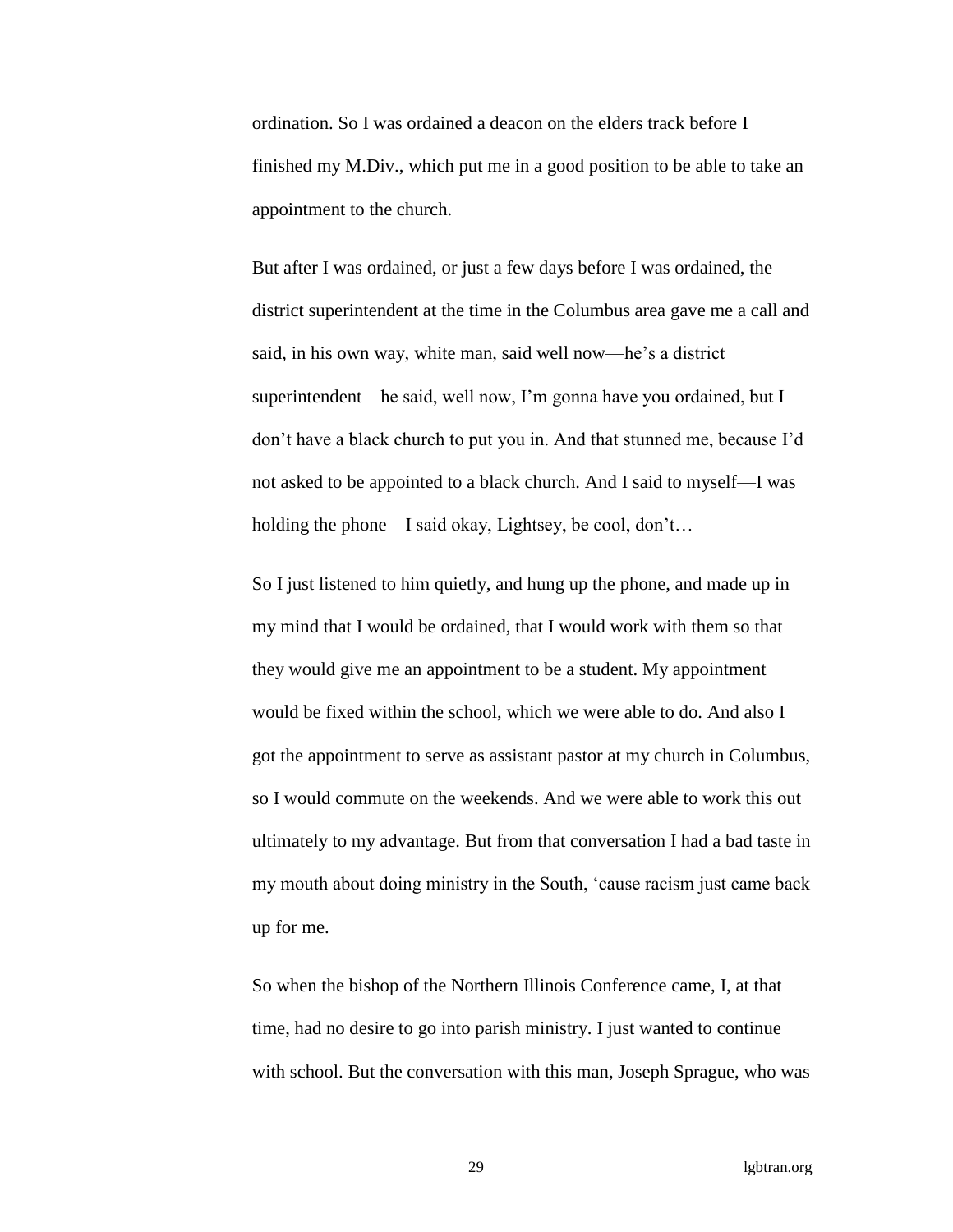an activist for LGBTQ rights, was so intriguing to me, and it was supposed to be 15 minutes and lasted an hour. He wanted to take me to Northern Illinois then. The cabinet had to convince him she must finish her degree, bishop.

So I ended up in Chicago because I made the Lord another agreement. I had submitted my application to three doctoral programs, one of which was at Garrett. And I said to the Lord, I said, Lord, if I'm supposed to be pastor at this church in Chicago, then I will get admitted to Garrett. And I guess God said girl, don't play with me. Bam, there you are. [*Laughs.*] That's how I ended up in Chicago.

- Monique M. Now, you're in Chicago. You're pastoring full-time?
- Pamela L. Mm-hmm.
- Monique M. And a student full-time.
- Pamela L. Yes.
- Monique M. So can you talk about how you're living out sort of your classroom experience in your community, your liberationist foundation, how that met with the people in the South Side of Chicago you were pastoring?
- Pamela L. First thing, person in the community, man rode up on me. I was walking down the street, 95<sup>th</sup> and Cregier, this man rolls up, rolls his window down and says, are you the pastor of that new church? I said, yeah. He said, what you gonna do about drugs here? I said, what have you done about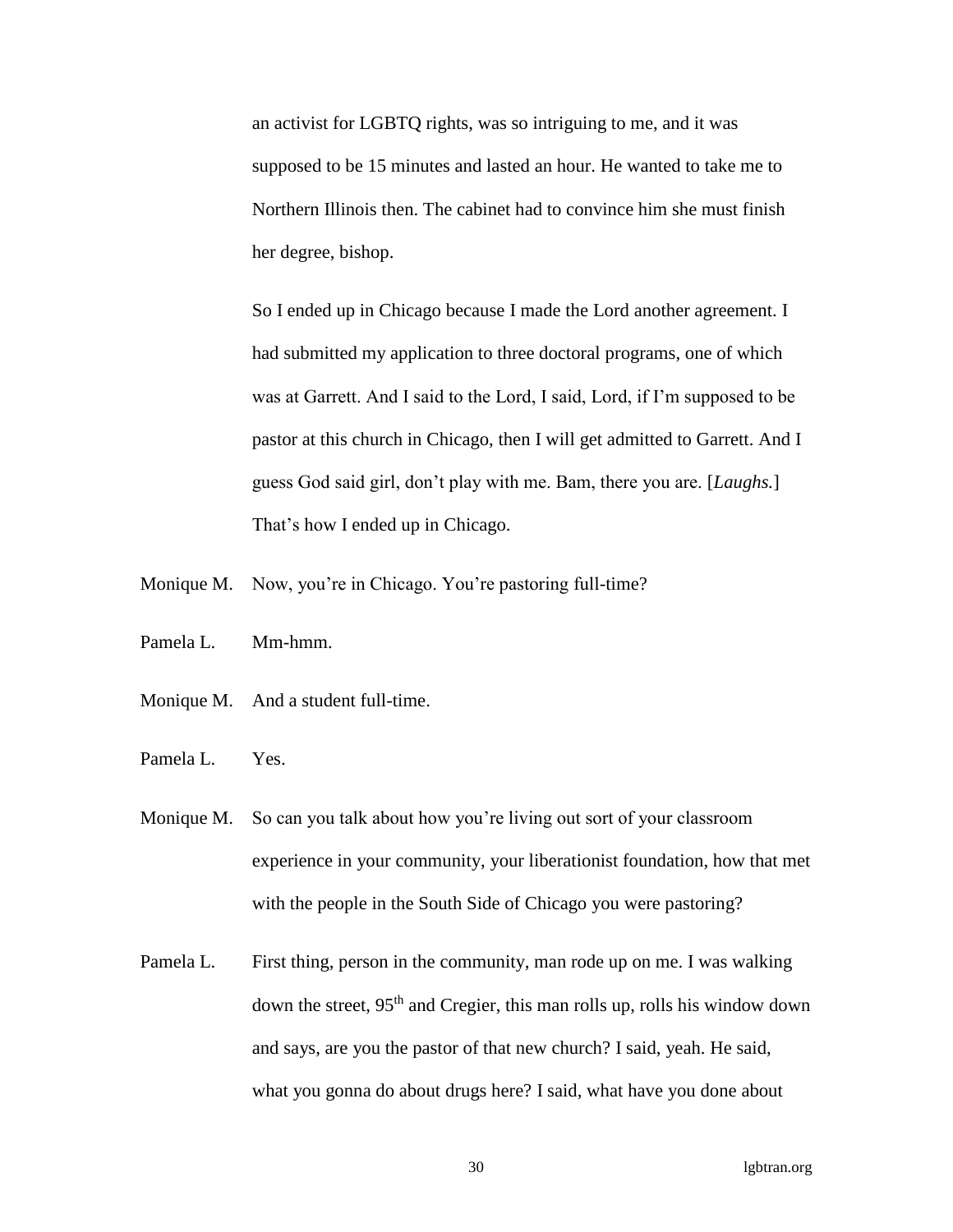drugs here? And the brother said, you're the pastor. And I said, but you've lived here. And that was the end of that conversation. But it certainly got me to thinking about the ways in which the community thought about responsibility of the pastor of this church that was located in the community.

My ministry was not drugs, you know, not related to helping to clean up the drugs in the community. Remember, I felt like I had barely escaped being convicted and incarcerated for drug trafficking, so I didn't see that as my ministry. I did see as my ministry in that area something much broader, and that was that the children from Robert Taylor Homes, Cabrini-Green were losing their places to stay because the city was tearing down these project areas, and these children were moving into what was once a very centered, middle income neighborhood, and they were moving into this neighborhood where I was pastoring. And the older members of the community were concerned, you know, about these children.

And at the same time, I was pastoring an aging church that wanted its new pastor to bring in younger people. They wanted new and younger people. So for me, I looked at what was going on and thought, wow, this is it. I'm going to do ministry with these children and their families, some of whom are trafficking drugs or taking drugs. I'm going to work with the babies. And as I work with the babies, that's my way of also working with the larger family. Little did I know that the church that said they wanted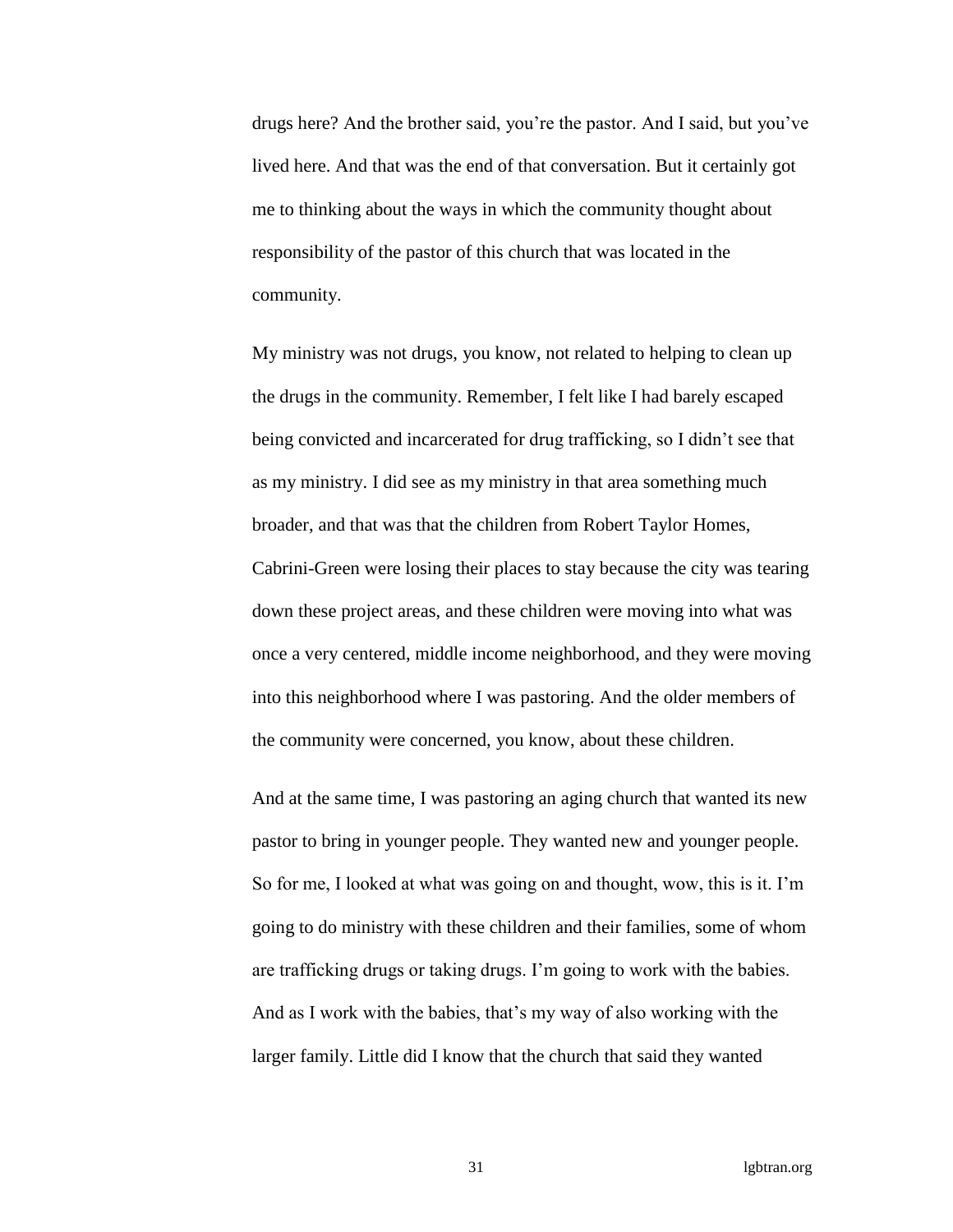young folk to come in, they didn't want those young folks, not those. [*Laughs.*] Not those babies.

So my ministry in that area was interesting. I played basketball on the streets with the gang bangers. I would cuss gang bangers out. I will tell an example. I put my purse in the hands of—I just came from the airport. Members dropped me off at my parsonage. I saw the guys hanging out on the corner. I go hand one of them—you know, they got a basketball and I hand one of them my purse and I said don't walk away with my purse. I'm gonna beat your ass if you take my purse. Oh, Reverend, oh, Reverend! What you know, what you know. Give me the ball, give me the ball. So I'm taking the ball, I'm dribbling the ball, and they go oh! You know, as black people do it. So they're fully impressed with my dribbling skills, you know.

And so that was an opportunity for me just to make, you know, keep developing this relationship with gang bangers. It was a wonderful relationship. It was a challenging relationship baptizing their babies. I ended up also going to Cook County Jail with one who was there on charges, murder charges, walking with his parents through those charges. The growth of the church with the babies and, you know, the kind of resistance with the more seasoned members, and getting them to understand that the growth they asked for was in the presence of these babies, in the presence of these young people hanging out on the streets.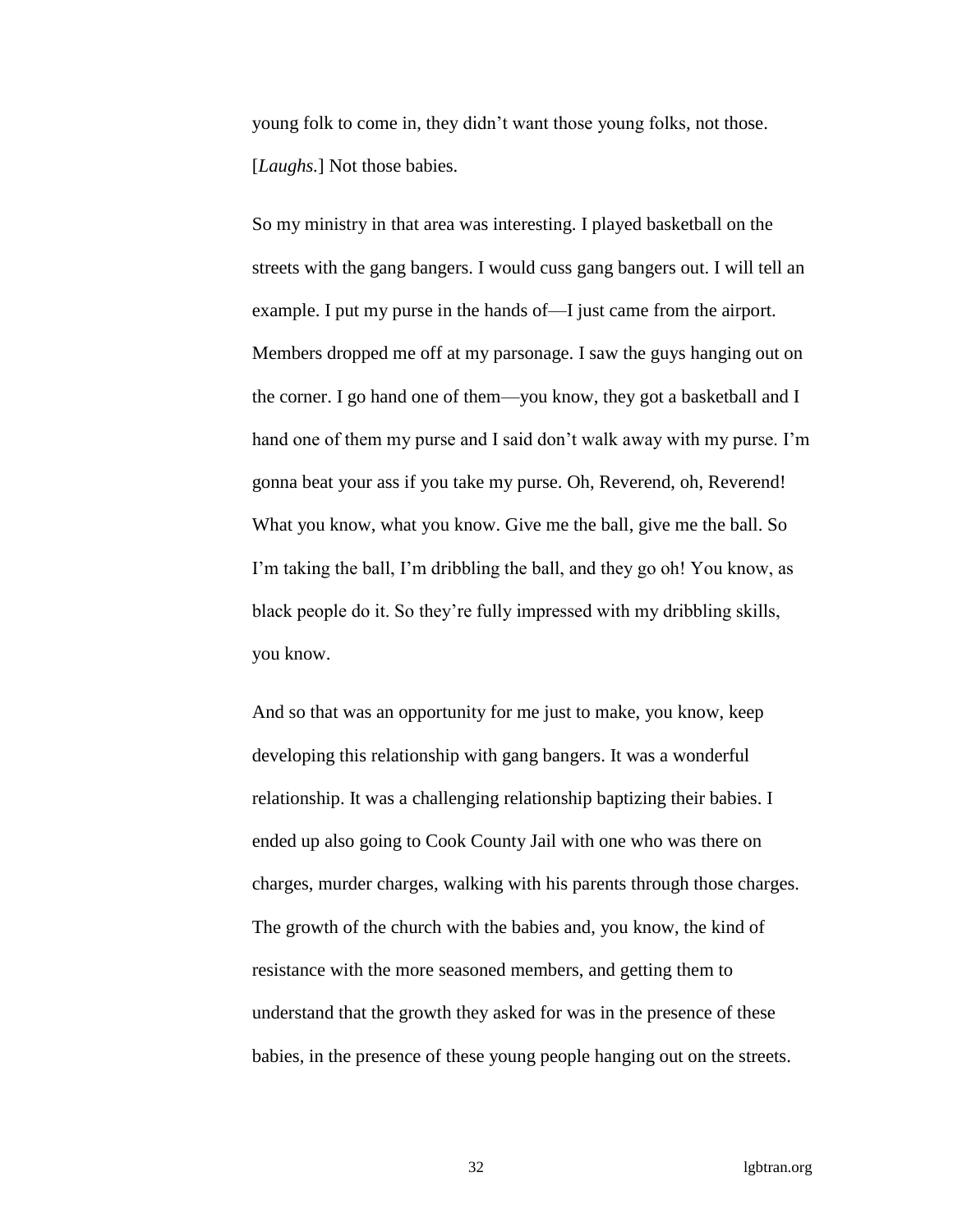Ultimately our church grew. I was awarded what's called the Denman Evangelism Award. And that award was for church growth. So ultimately they got what they wanted, but in a strange way. And I got what I needed. They got what they wanted, I got what I needed. And what I needed was that continued, deep kind of relationship with members of the black community that are often spoken ill of and are forgotten about. And it was just…it was in keeping with how I was raised, that is, stick with your people.

So while I was working on my Ph.D. I was hanging out at Cook County Courthouse, I was working with the children of the Robert Taylor Homes, I was working in the middle school across the street trying to help the babies. And in trying to help the babies I think I ultimately…I know I helped the church. But I also helped myself emotionally, psychologically. Because the Ph.D., being in the academy working on a Ph.D. has a way in which it can pull you away from who you really are as a person. That work kept me grounded with who I am as a person.

Monique M. So how did you move from that work to a very different dissertation?

Pamela L. My dissertation was on classical just war theory. It was a very personal work because my son decided to join the army. And he didn't want to move to Chicago with me when I moved to Chicago. And like my mother, I gave him a choice. I said now look, I'm not leaving you in Atlanta to hang out on the streets. You either go to college or you go to the military.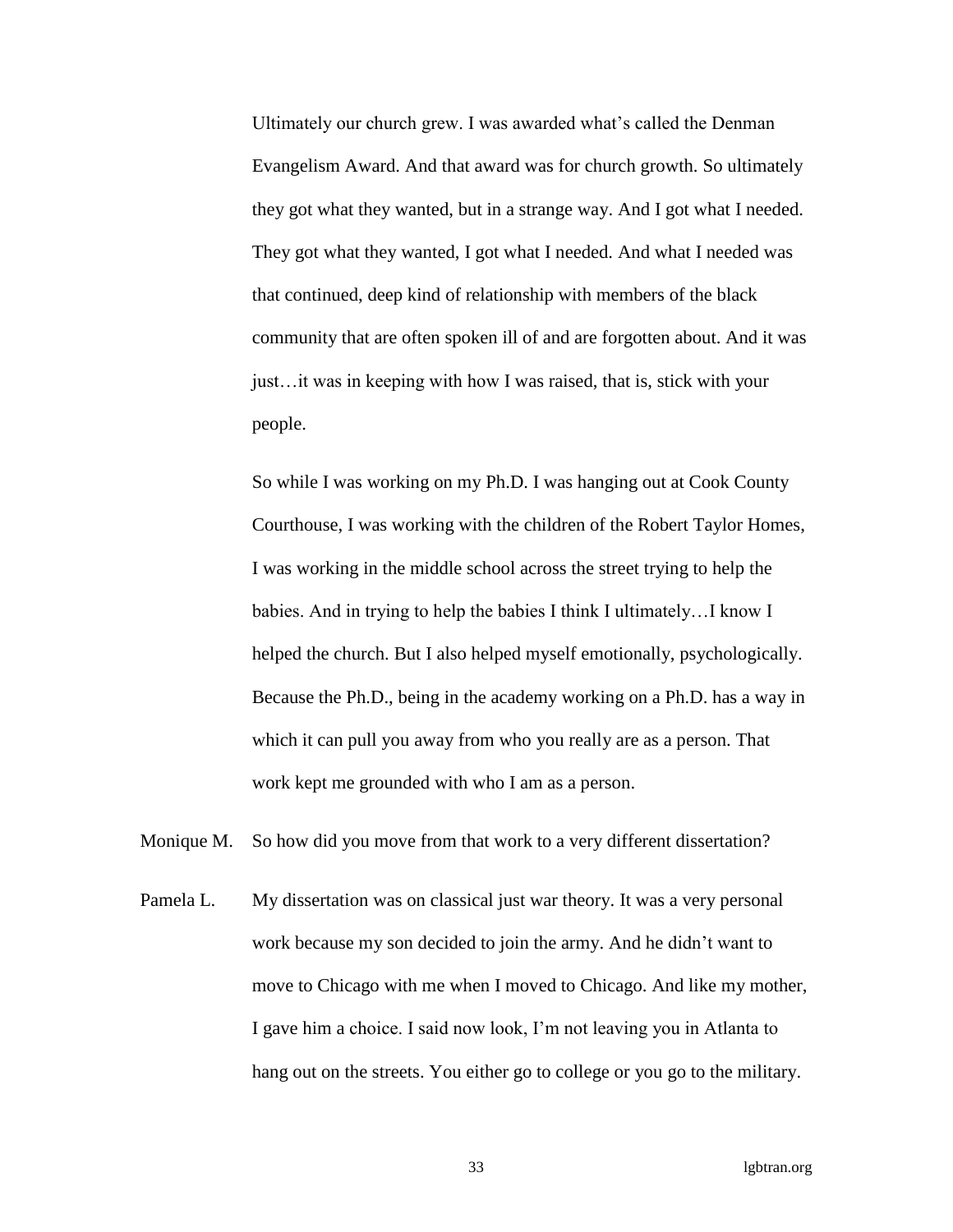That's what I knew. That's the community, those are the two communities.

Monique M. And his dad was still in Columbus?

Pamela L. His dad was in Atlanta, still in Atlanta. But his dad…his relationship with his dad was not of the sort that I really felt that leaving him in Atlanta would actually mean that he would have some structure. So he had those choices, and he looked at me. You know, he just was not ready for college, and he joined the military.

> And when 9/11 happened, I think just a few weeks after that I got a letter from my son saying that his unit might be—he was in Afghanistan and that his unit might be crossing over to Iraq. And so I was doing my doctoral work on this vicious circle called theodicy. And September the 11<sup>th</sup> changed all that because theodicy just seemed like it was just too esoteric for me to be working with. I was also looking at theodicy in light of the capture and the harm done to black children of French and German descent during Hitler's reign and their imprisonment in the camps, and I wanted to work through that on the basis of those children, persons that Hitler called Rhineland bastards.

> But with my son getting ready to cross over into Iraq, and with Bush's statements about this being a just war, I was really interested in what he meant by just war. Because I didn't consider it just. I didn't believe that there were weapons of mass destruction in Iraq. I thought they were lying.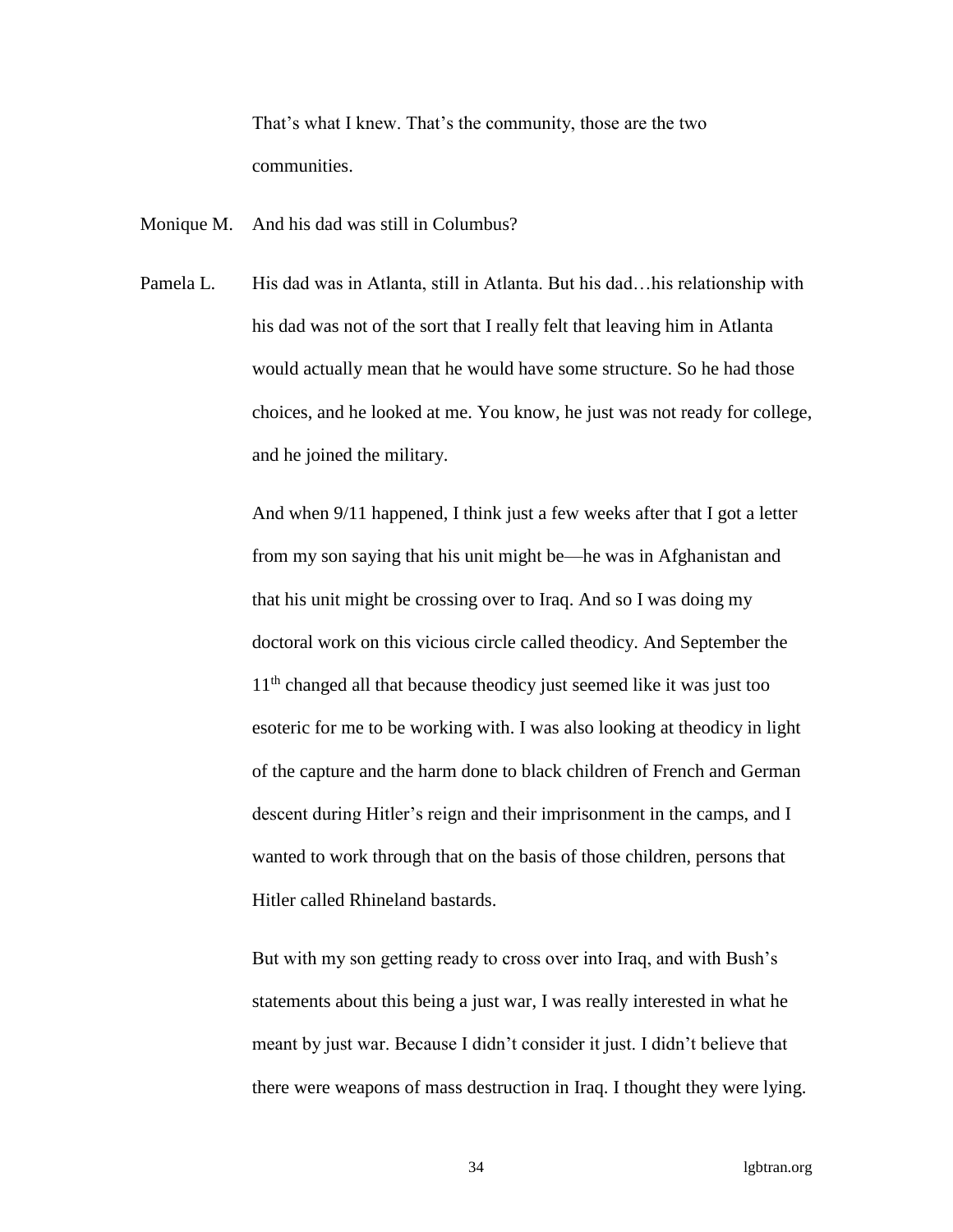And I could not, as a scholar, allow that opportunity to investigate just what is meant by just war to pass me by in light of the fact that my son's life was then in danger. So that's how I began to work on classical just war theory. A very trying time for me. I didn't sleep much during my coursework because the TV was on the news every day. And also because I couldn't tell my daughter where her brother was. My daughter didn't know that my son was in Iraq at all.

- Monique M. Wow.
- Pamela L. We couldn't tell her. We couldn't tell her because we knew she would fall apart. We knew it. And only near the end did we tell her, and she was undone. He wasn't writing her. He was writing me. And I was filtering all the information to the rest of the family. And I was sending boxes to him and I was carrying all of that. His dad knew, I knew, and we both determined we just wouldn't tell her. And we didn't. So I kept the news on all night. I just didn't sleep much. And when I slept I didn't sleep well.
- Monique M. And so you went from that, working out those intellectual concerns, theological concerns, personal concerns, to continuing ministry? Or at what point did you make a move and decide full-time pastoring isn't what I'm going to do?
- Pamela L. I think about my fourth year of ministry I began to really think about becoming a faculty member in the academy. I began to feel like I was…that my work at that local church, that I had fulfilled what my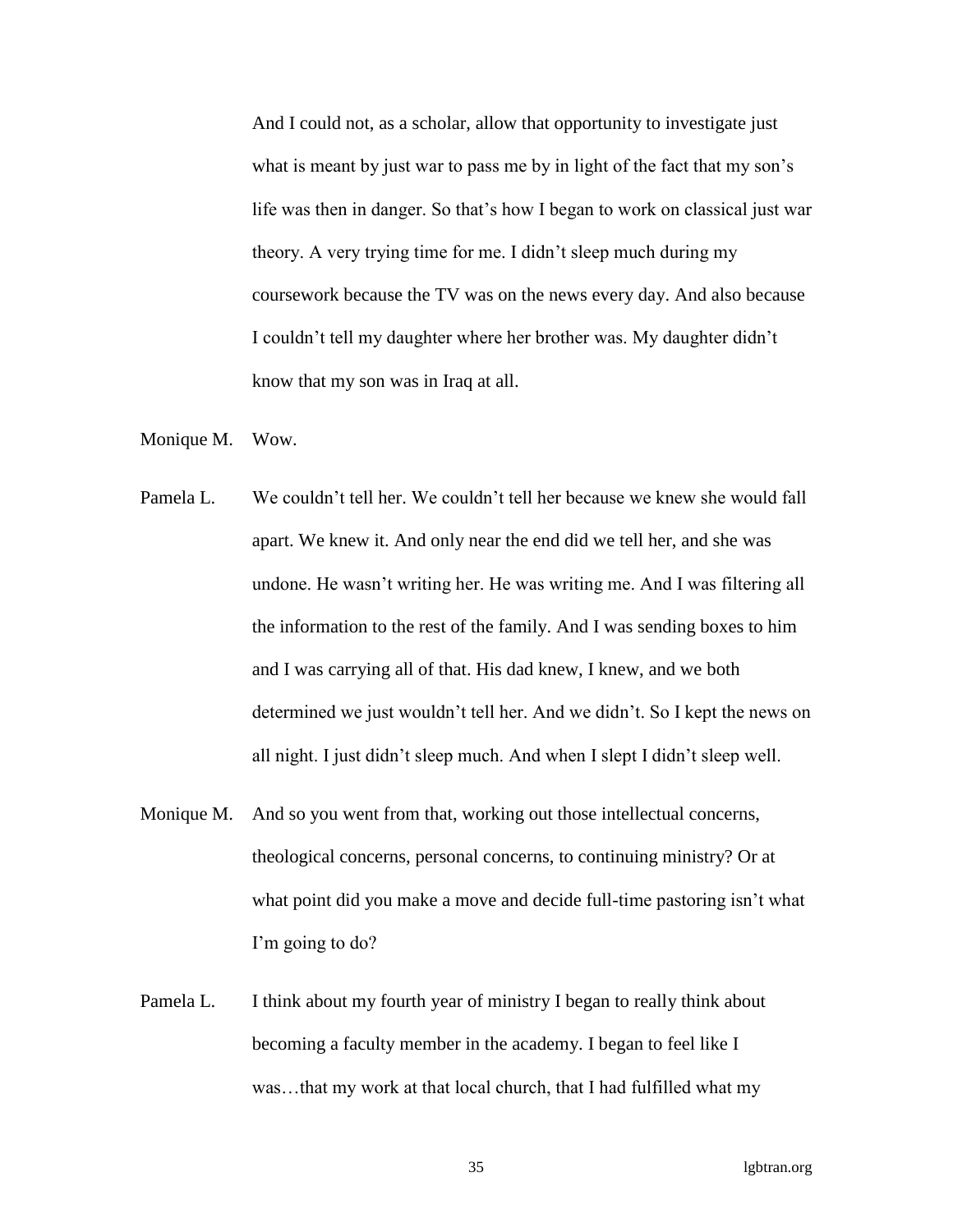calling was for that local church, and that a move was imminent. And understanding the churches, I understood the church. I wanted to control where I was going. By the time I got my doctorate, there were not that many choices within black churches for someone with a doctorate, particularly salary-wise within the United Methodist Church in Chicago.

So I was making a particular salary level at my local church. My next church was not going to be a demotion in terms of salary, so I knew it would be, you know, the logic I was working with would be that they would put me at a church that would certainly meet the kind of salary that was commensurate with the work that I had done in that church, first of all, and secondly with my particular scholarship and my abilities as a pastor. So I began to look around and think, okay, where could they put me? And in my mind I said, oh, they're going to give me a cross racial appointment.

And the more I thought about that, to be honest, I got a little…a little concerned. And the reason for that was because I felt the church was being unfair in how it was doing the cross racial appointments. Cross racial appointments usually meant that someone of color was placed into a white church, and rarely, if ever, the reverse, that someone white was placed in a predominantly black church. And in Chicago I knew of not one white pastor who was placed in a church on the South Side, a predominantly black church on the South Side of Chicago. Didn't happen. And for me that was a justice issue. So I didn't want to continue that trend. And I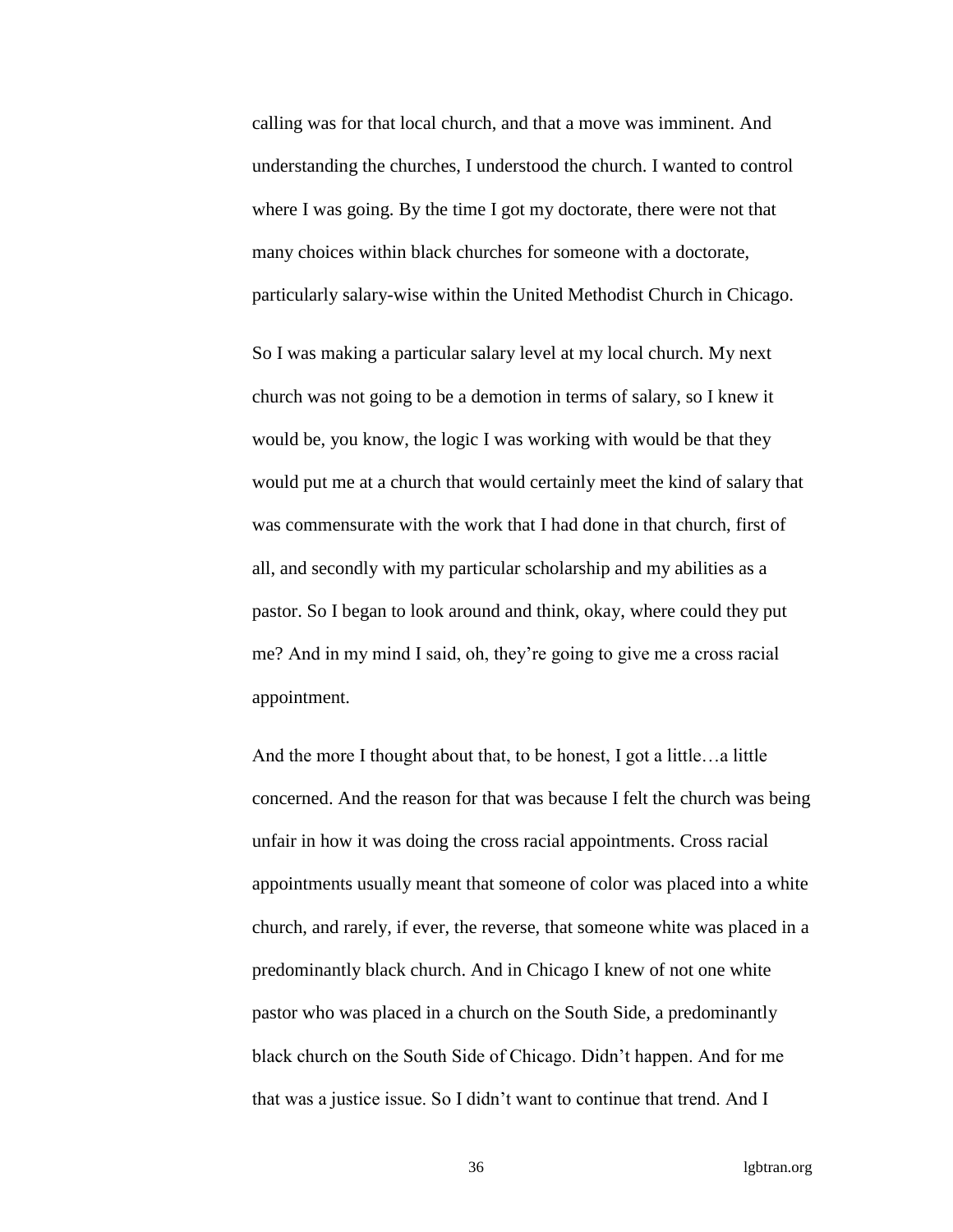knew that that might have been a possibility. Who knows what the bishops think? I don't know. But I knew that was a possibility.

With that possibility I began to think more and more about the academy. I didn't have to think too long because I presented a paper at some conference, the academic dean of Garrett saw me present the paper, saw the response, called me aside, and asked me to think about going back to Garrett as the dean of students. Ultimately that's where I ended up.

While I was at the church, just to talk a little bit about my work with the LGBTQ community, one of the things I did in ministry at that local church is we began an HIV-AIDS ministry. My brother died of AIDS, complications related to AIDS. So we worked…I did some kind of Christian education on the subject matter in the church, did some education on human sexuality at the church, and preached. And after a very powerful sermon the church decided that it would do work in that area. And I became committed, more vocal in my commitment to LGBTQ justice while at that church.

- Monique M. Can you talk about what animated that decision?
- Pamela L. On a personal level I was still kind of working out the dynamics of who I was as a sexual being. I was a single pastor, so people get snooty and nosy. And they were trying to figure out what my relationships were. In fact a group in the church accused me of being a lesbian. Well, accusation is one thing, but proof is another. And I took that occasion really to begin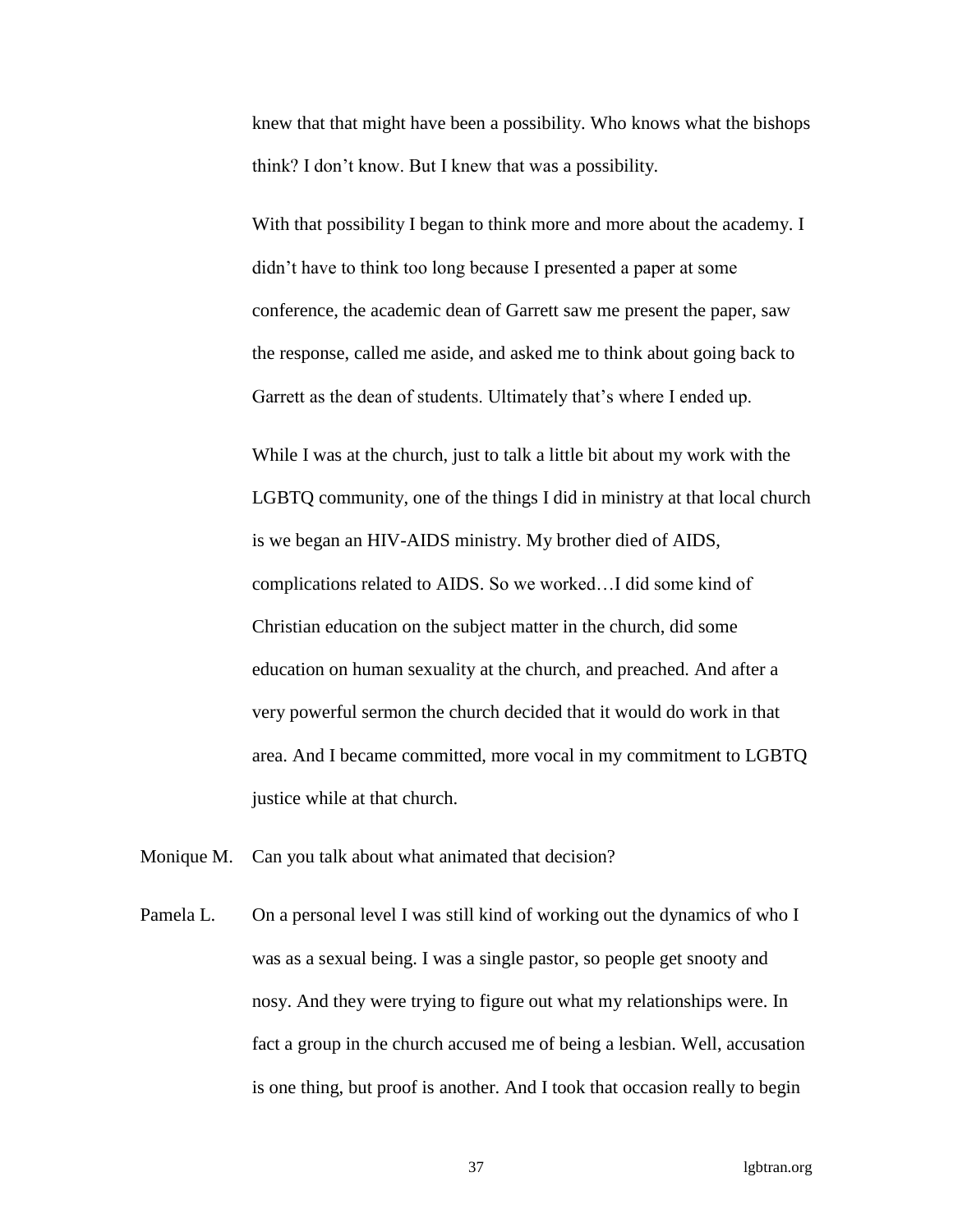to really speak more forcefully about homophobia in the church and to also speak more forcefully about LGBTQ rights.

When I went to Garrett, we had a United—there came a time where the United Methodists had a General Conference, and hearing Bishop Talbert speak out on the floor at General Conference admonishing the church to stop discriminating against LGBTQ persons really touched my heart, because I was in the closet. And I said to myself if this elderly black straight man can have the courage to stand with the LGBTQ community, why am I in the closet? What do I have to lose? What really do I have to lose? And when I thought about it, even the things that I thought I had to lose weren't worth me staying in the closet.

- Monique M. In your book you write about reaching an identity formation of black queer lesbian, and these things being always tied together as a part of your identity construct. Can you talk about that decision, where you're coming to a decision I'm not going to remain in the closet, and how that related to what you were then going to identify as when you were, quote, unquote, out?
- Pamela L. Initially, when I came out, I came out as a lesbian. No, I take that back. Initially, when I came out, I came out as queer in some corners. In other corners I came out as lesbian. When I talked to black people I often said I'm queer. And black people didn't know what the hell I was talking about. They didn't understand that language. Very few, I should say. And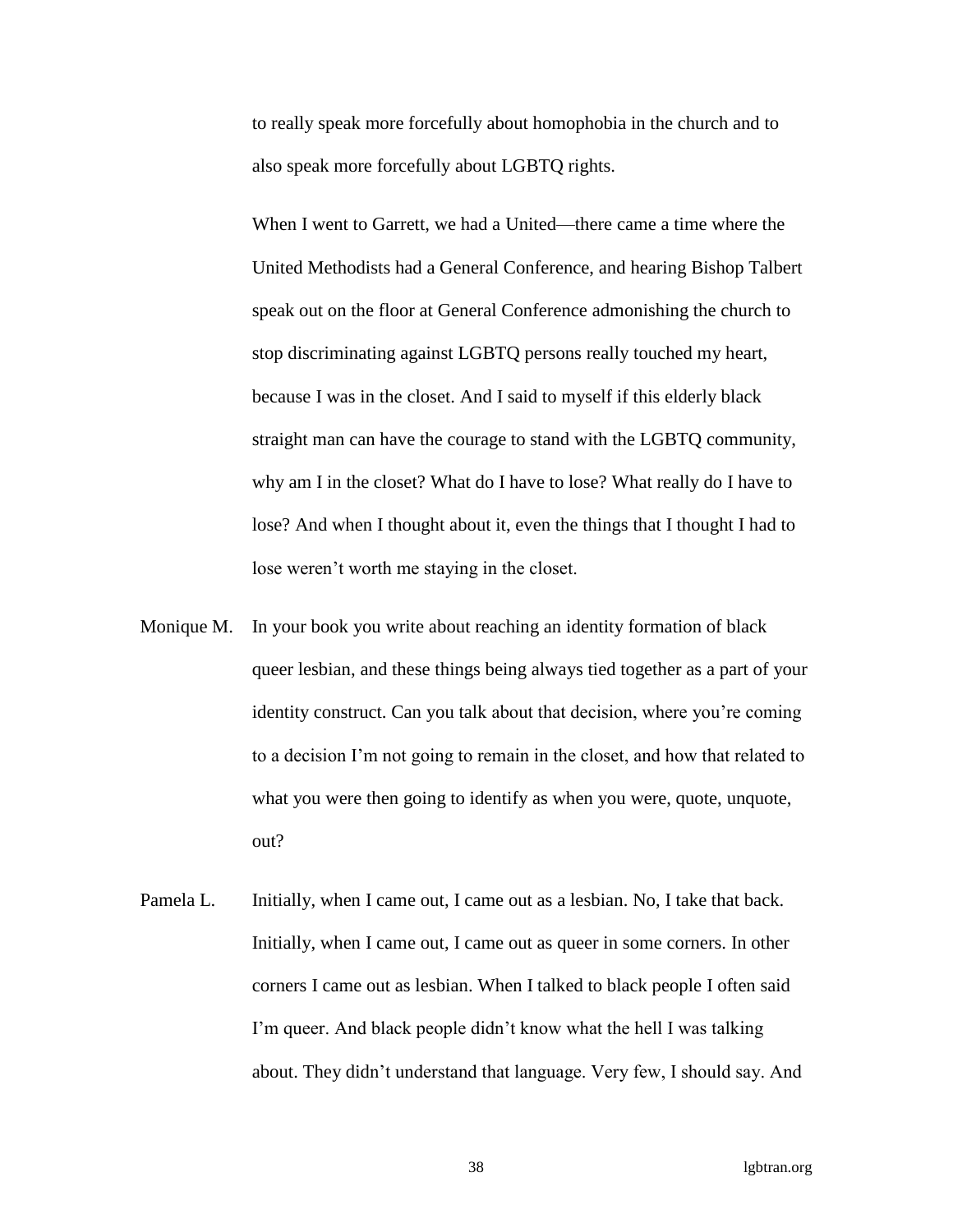it got to the point where I felt like I wasn't being understood and the ambiguity of the term queer, I really began questioning using the term queer and saying to myself are you using this term so you can remain in the closet with black people? It's ambiguous enough so that you can be out of the closet and yet remain in the closet with black people because they don't really understand.

And I decided, after a couple of these incidents where black people would say what do you mean by queer, that I would have to walk through exactly what the term meant with them, and they would end up saying, oh, so you funny, or oh, so you're lesbian. And I simply decided that the effort, that my efforts would be better used if I simply combined the two. And the reason I combine the two, one was to help people understand clearly, in the black community, that I was non-gender conforming, and also to say to the queer community that I was non-gender conforming.

So there is a way in which, if you say you're a lesbian in the queer community, they have ways in which people expect you, if you say you're a lesbian, to always be with another woman. I didn't feel like that was the case for me. I'm attracted to women, but I'm more attracted to the human spirit. And so I wanted to leave the windows open for me to love whomever I love, realizing that my strongest attraction is to women, but also really being committed in my very being to this idea of the fluidity of sexuality. So that's why I say queer and lesbian.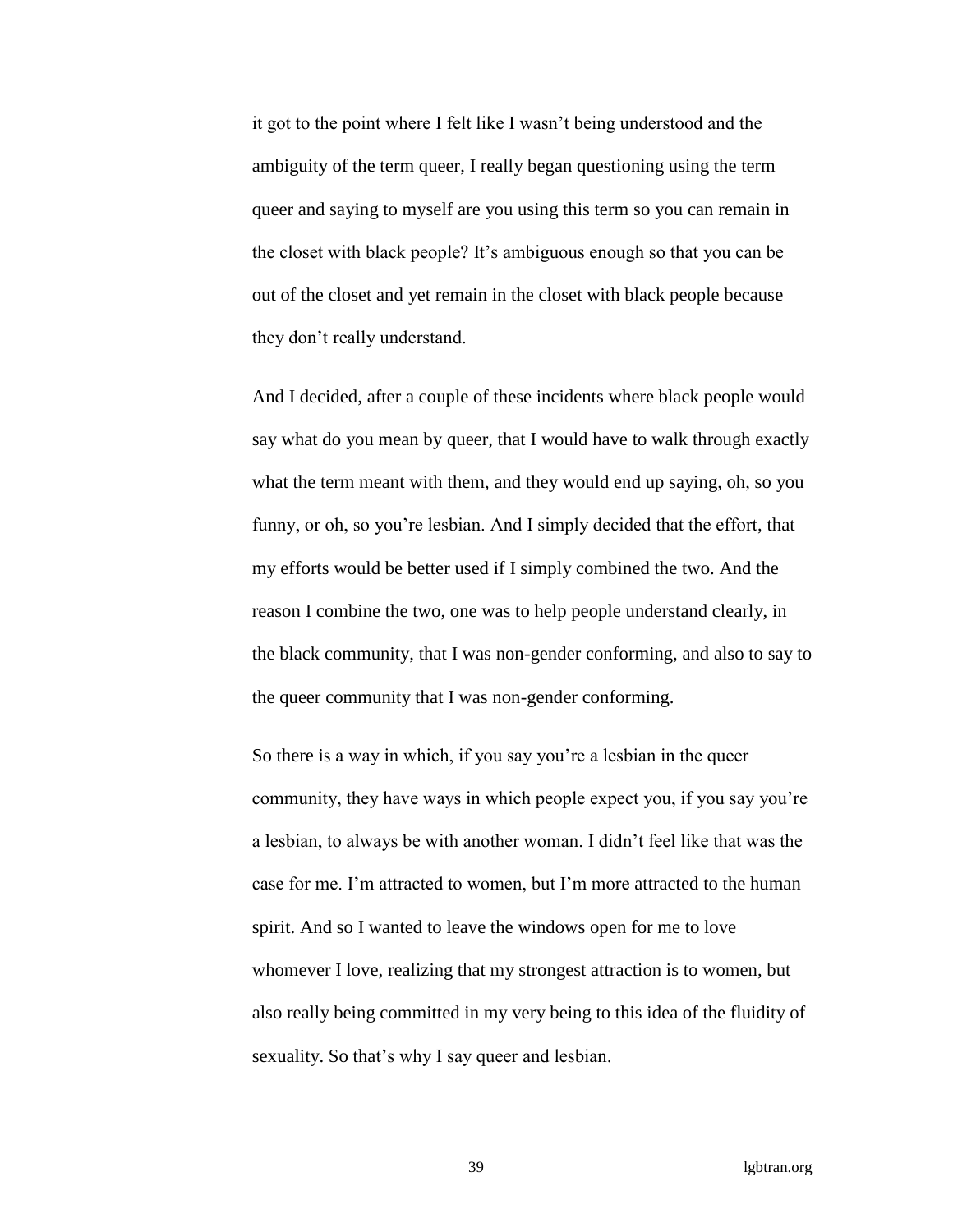Monique M. And what does that get you that bisexual didn't?

- Pamela L. When I used the term bisexual, I was really thinking about, more about bodies, you know, I'm attracted to the male body, I'm attracted to the female body. And that wasn't sufficient for me because for me, my attractions go beyond the physical and are really connected to the being, the person, in whatever physical place that lands. And bisexuality didn't do that for me.
- Monique M. Okay. I want to move to your book "Our Lives Matter," and before the book, making the decision to be an activist on the streets while being an academic, while being clergy, and what animated the decision-making to take your social organizing out into that particular community.
- Pamela L. Okay. There's something about these moments in life that happen that kind of shake you inwardly and just…they move you in ways that you do not imagine yourself moving. So seeing the body of Michael Brown on the streets of Ferguson in August, after having been so disappointed with what took place with Trayvon Martin's trial, and that moment just, it just shook me. And it shook me as I listened to the—I was listening. You know, I was so intrigued by this on YouTube that I was able to find some livestream and really hear, not to see what was going on, but hear what people were saying in the community.

And it took me back to being a young person in the civil rights movement. And I actually felt like I was having an out of body experience, like this is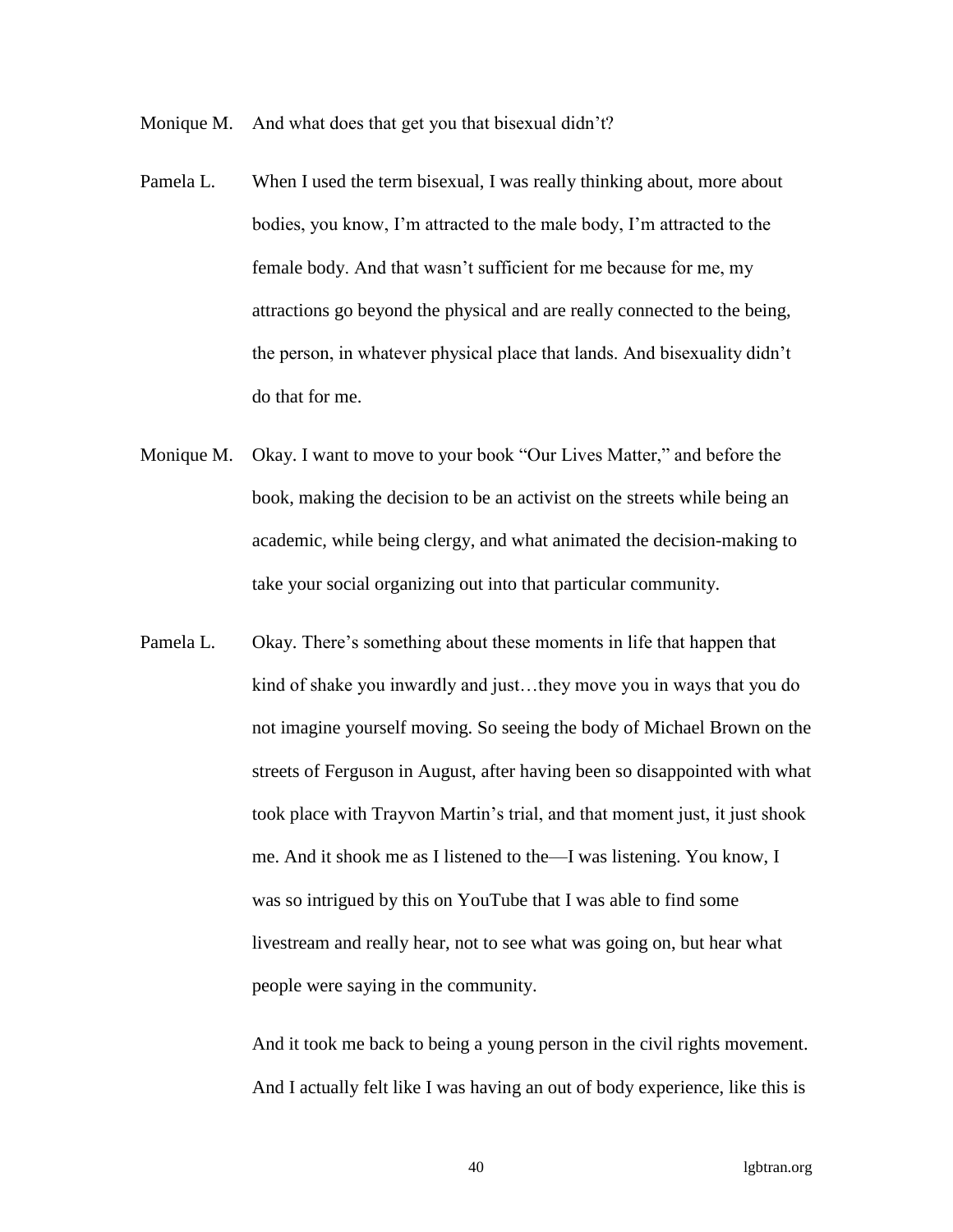happening now, but this was happening then, and then in the days to come. So I was, I mean, I was literally, literally up for hours. So this is another time in my life where I'm up for hours. I'm up for hours on end worrying about my son and war. I'm up for hours on end following various livestream broadcasts of what was happening in Ferguson. I was not getting sleep. I was just that interested and torn by this.

So that by the time there began to be these conversations about the governor sending out the National Guard, military troops, it was like that's enough. I can stay here in Boston and kind of view this from afar, or I can use my…I can put myself there and I can do something. I can be actively involved with this and I can do this with the viewpoint of someone who's been in the military, the viewpoint of someone who has lived through the civil rights movement, the viewpoint of someone who came up very impoverished. I can do this.

So I called my dean. I said, you know, I've got to go. I have to go to Ferguson. I can't…I can't stay here anymore, I need to go. And fortunately for me my dean said, well Pamela, I understand, you do what you must. You do what you must. So I just boarded a plane. I called the people from Reconciling Ministries, my colleagues there at Reconciling Ministries Network and I said I'm going to Ferguson, and oh, by the way, I think this is something you all need to be involved with because you keep talking about antiracism. This is an opportunity for us really to be about what we talk about.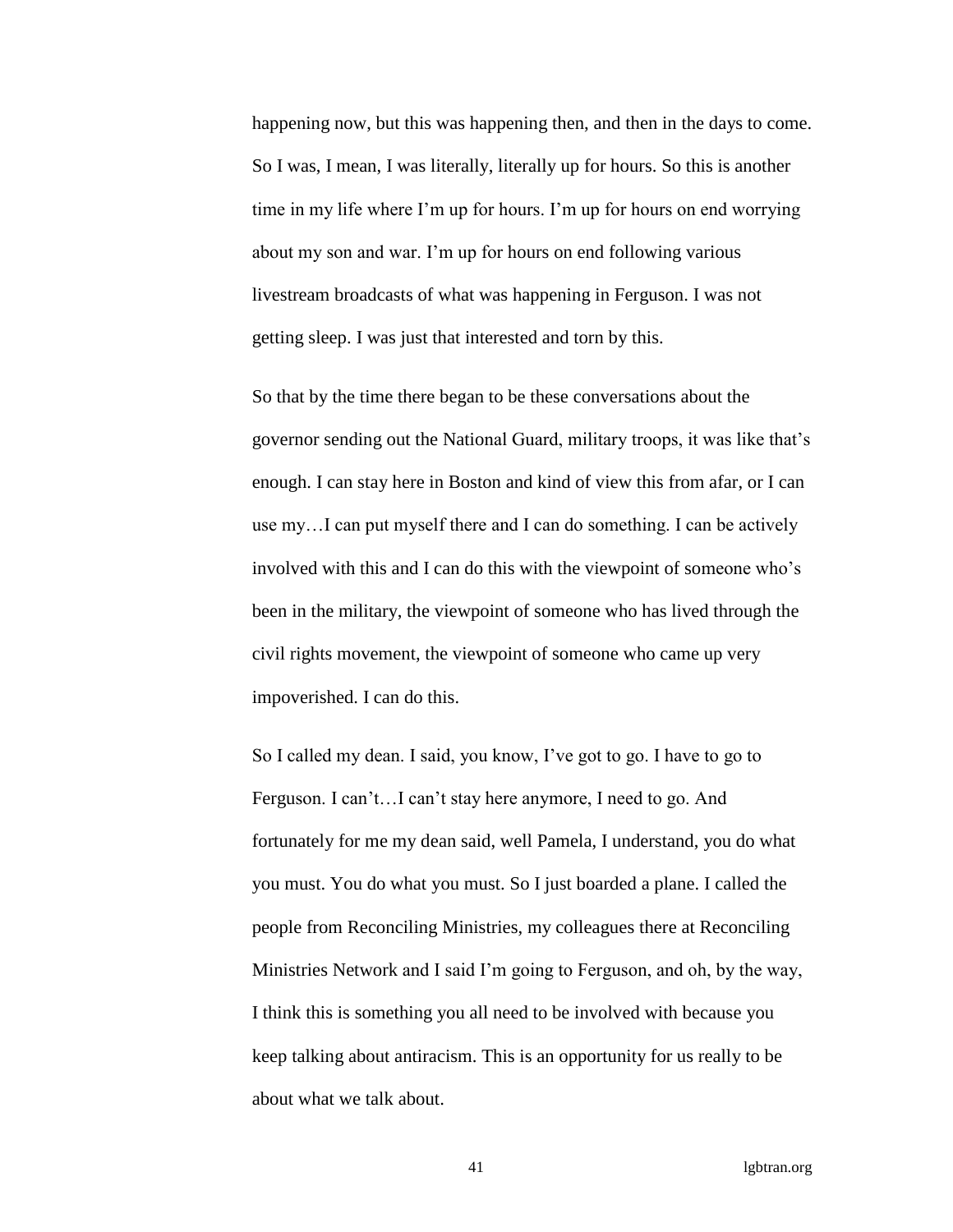And to RMN's credit, they supported me in that work by sending two persons that work with communications from RMN. So they sent two people from communications. I had been working on livestreaming, which is why I was attracted to livestreaming with Ferguson because I had been doing livestreaming for B.U. School of Theology. So they prepared a media pass for me because RMN does their own media beat. They have this web presence and everything. And we learned enough to know that the press could move on the street in ways that the average citizen couldn't. So here I am with my press pass, two communications people on West Florissant Avenue, you know.

And one of them had connections with someone with Dream Defenders, and I was also able to make connections through the United Methodist Church with a pastor in the area, not block some police station. So with our connections, we showed up in Ferguson. We really didn't have a clue. [*Laughs.*] We really didn't have a clue as to the full, I mean, to the breadth of stuff that was going on in Ferguson. But we had a sincere commitment to justice.

And once there, I decided that I would livestream so that people who maybe really wanted to know what was going on, as I wanted to know while I was in Boston, could tune into my livestream. Had hundreds of people. One broadcast it was like 5,000 people who were looking. So it was lots of people. I was really intrigued about how you can help the world see what's happening through media.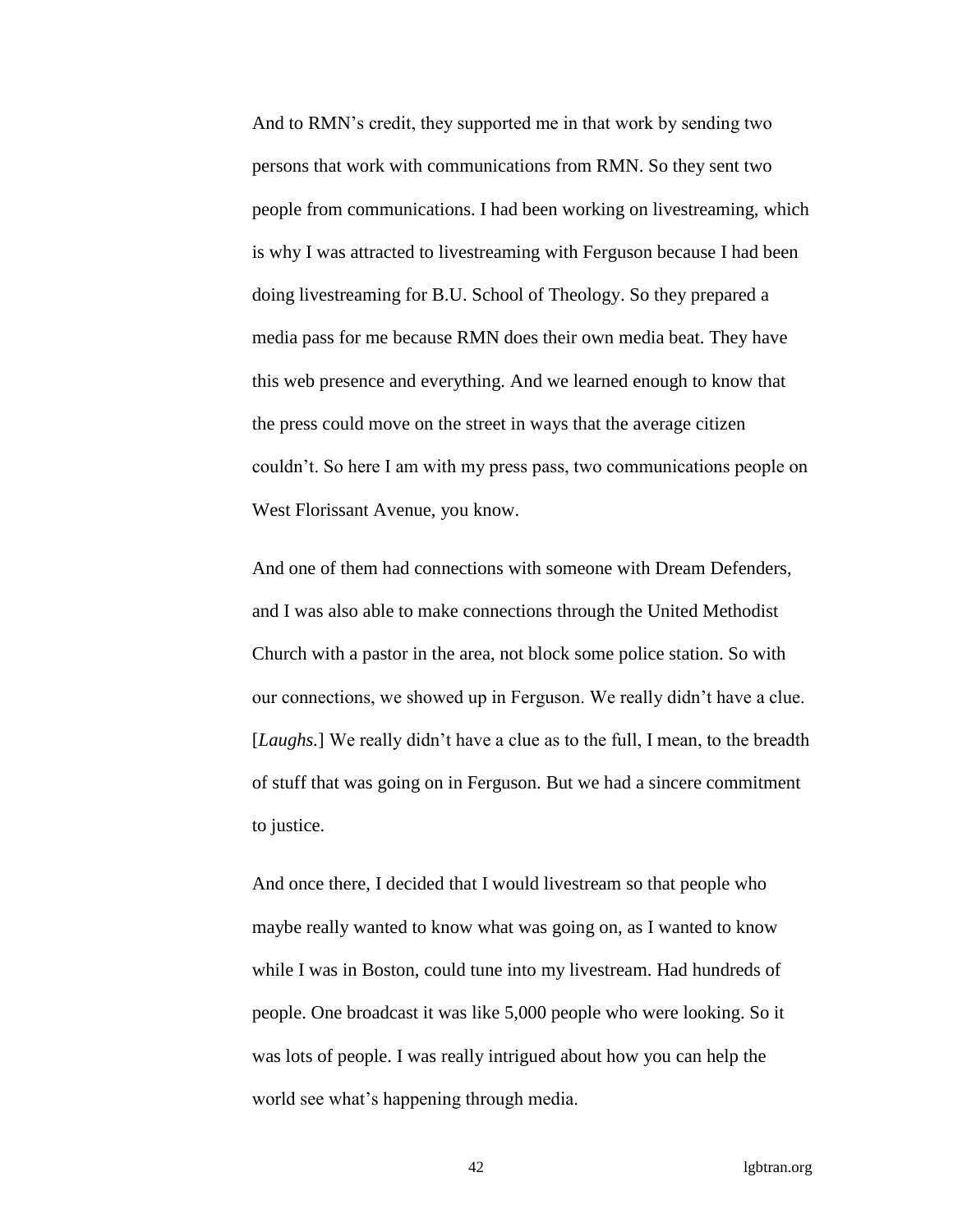I was also interested, as a woman scholar, about the ways in which women were leading in the movement compared to what had happened during the civil rights movement. So I really wanted to find the female leaders, where were the sisters who were leading, because I didn't want the story told in the future that this was a movement that was largely led by men, when in fact that wasn't the truth. So I paid particular [attention] to ways in which the women were leading, serving in leadership capacity in Ferguson as a woman. I was also wanting to know theologically what the people thought justice looked like, would look like for them. So I had all those sensibilities when I went down to Ferguson.

And fortunately, for me, the footage was really great, but beyond that, it was…I know I cannot articulate this. But the connection to black culture, you know, was so strong there. There was a commitment to the liberation of black people over and against the structural racism that was within that community and the nation that was so—it was palatable. It really was. And I just got connected and remain connected to Ferguson.

Monique M. And from that experience, I was really intrigued to hear your interest in bringing sort of the womanist desire to look at the experiences of women. Can you talk a bit about your experiences as then a black woman activist, and just give us a sense of how you've noticed challenges, how you've noticed opportunities, anything you want to get on record.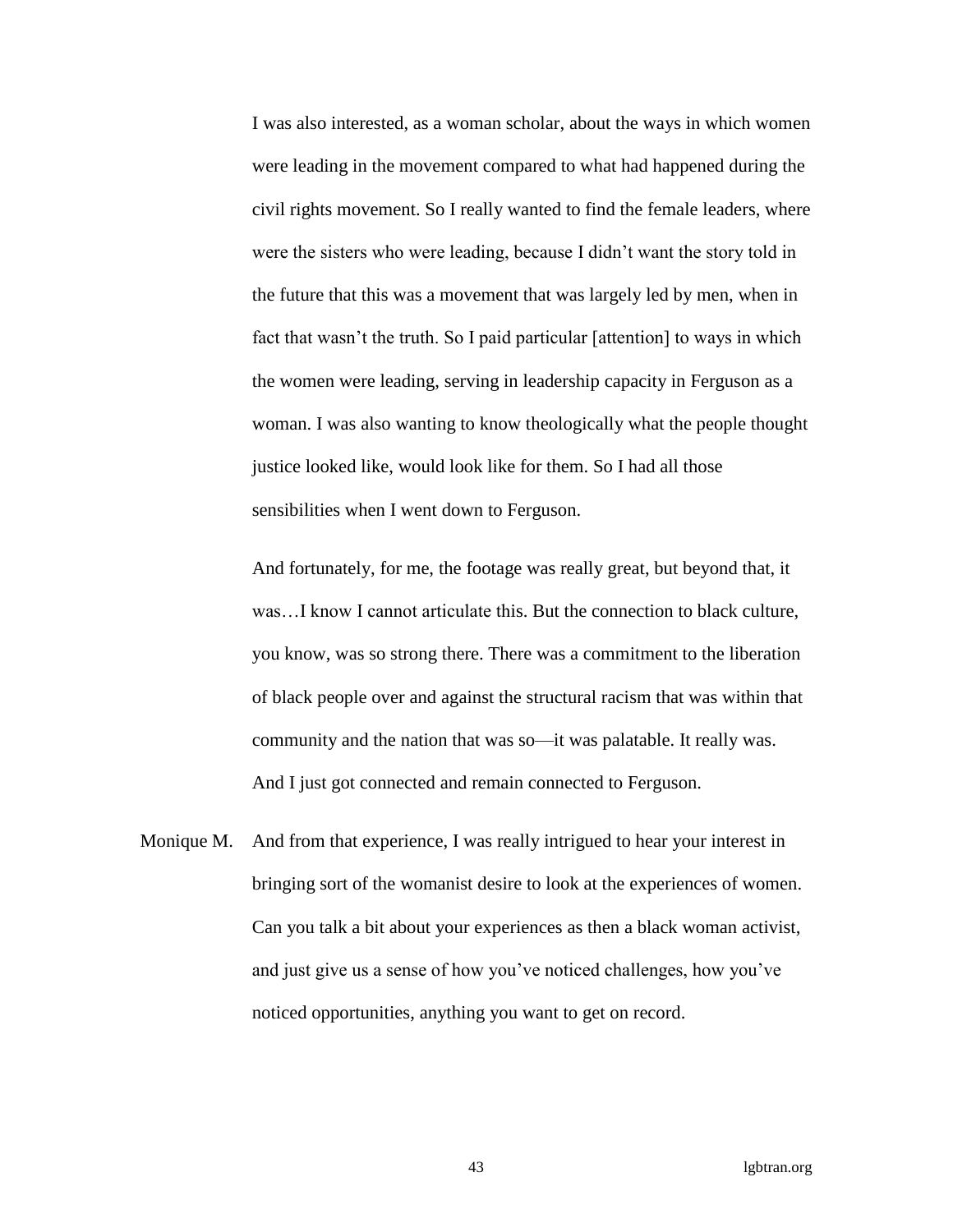Pamela L. Yeah. I will give you an example, a story that happened to me in Ferguson. Maybe this will help. So here I am, a scholar, womanist scholar. I'm on the very street where Michael Brown was killed, so I'm feeling this sense of…this attention to, you know, what a horrible event that took place there. There are people all on Canfield on this day, and they're talking. Some are waiting for Iyanla Vanzant to come, and she's late as late as late. And some are having conversations with sisters. I'm listening to the community conversations that are taking place.

> And there are two men who are having a conversation, two brothers, and they're surrounded by a deep circle of black people. And the conversation really is about black spending power, a kind of ageless conversation about how black people don't spend in black communities, or how the black dollar just goes out of the community. And they're going forth, and they're raising their voices, and they're getting real passionate in the conversation. And the brothers are going on.

> When they finished, two sisters start in. You know, they start in, beautiful conversation, and they start raising their voices likewise as the men had raised them, in the passion of the moment. And this young black brother steps in between the two sisters and says all right, calm down. Holds up his hands. Calm down, calm down. As if to say ladies, ladies, lower your voices, calm down. And I yelled out, before I could catch myself, the activist in me, the womanist in me, I said, wait! You didn't stop the men when they were talking. Why are you trying to stop the women? And in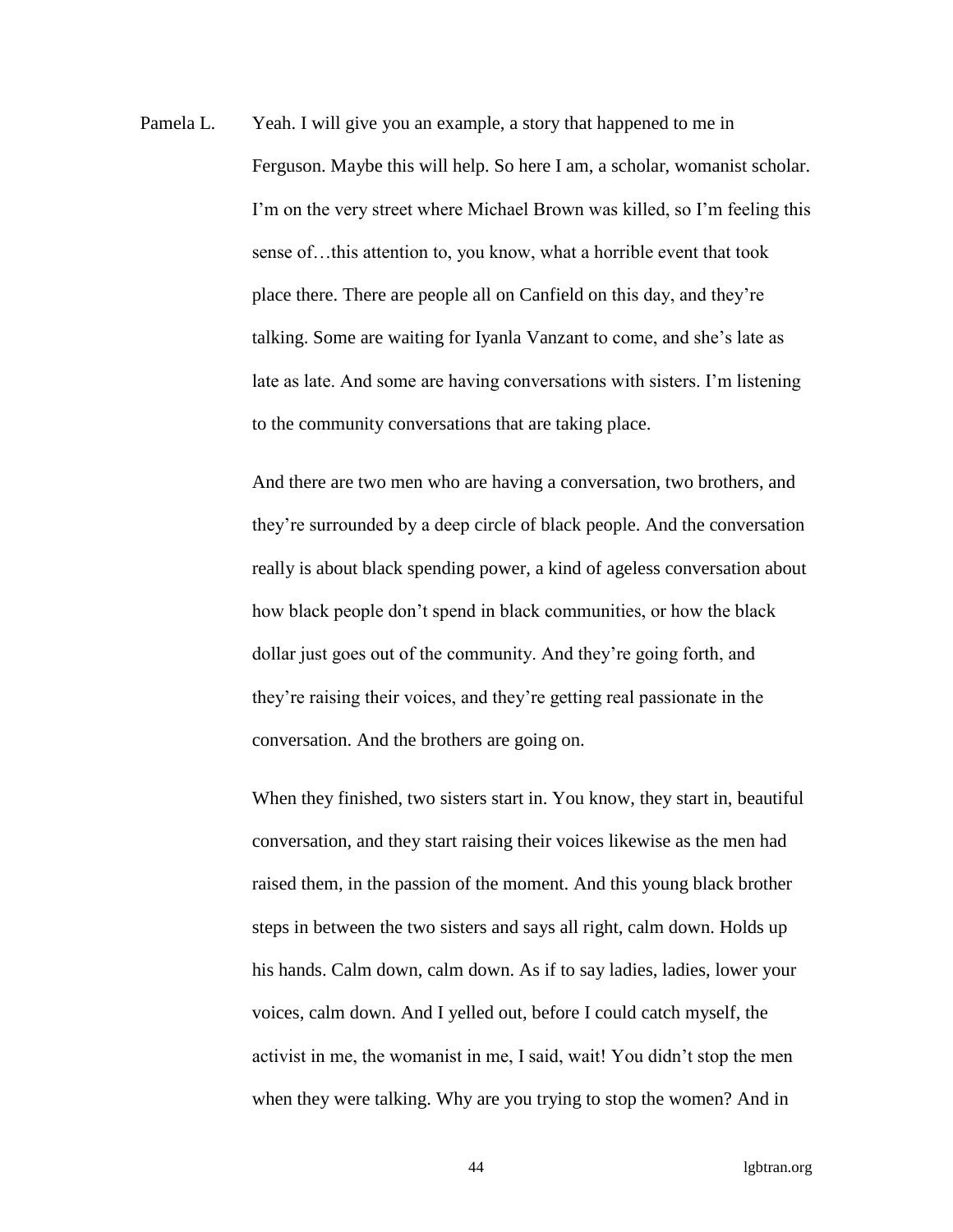another corner a sister yells out, oh, don't come down here with that feminist bullshit. And I'm struck by this, you know. Then I come back to myself. I said now Lightsey—within my mind I'm like these are your people, but these ain't your people, you know.

Monique M. [*Laughs.*]

Pamela L. And my body begins to shake until another sister says, oh no, she right, she right, she right, she right. Well, by then I'd had all of these kind of quick internal conversations in my head about context, you know, about my own privilege, you know, my own privilege, and how, you know, I opened a door and stepped, you know, how I stepped into, put myself into the community that was my community, but not my community, you know.

> So as an activist, that moment reminds—I go back to that moment in my mind because it helps me to teach people about privilege, about class privilege, helps me to teach people about sexism. It helps me to talk to people about the difference between womanist and feminist. Right there on the street, you know, all of that came into being. And I stepped away from that moment committed, for the rest of my time in Ferguson, one, that I would have a conversation with the brother who stepped between those two sisters, because for me there is a necessity that we remain connected though we may disagree. And I was able to have that conversation with him.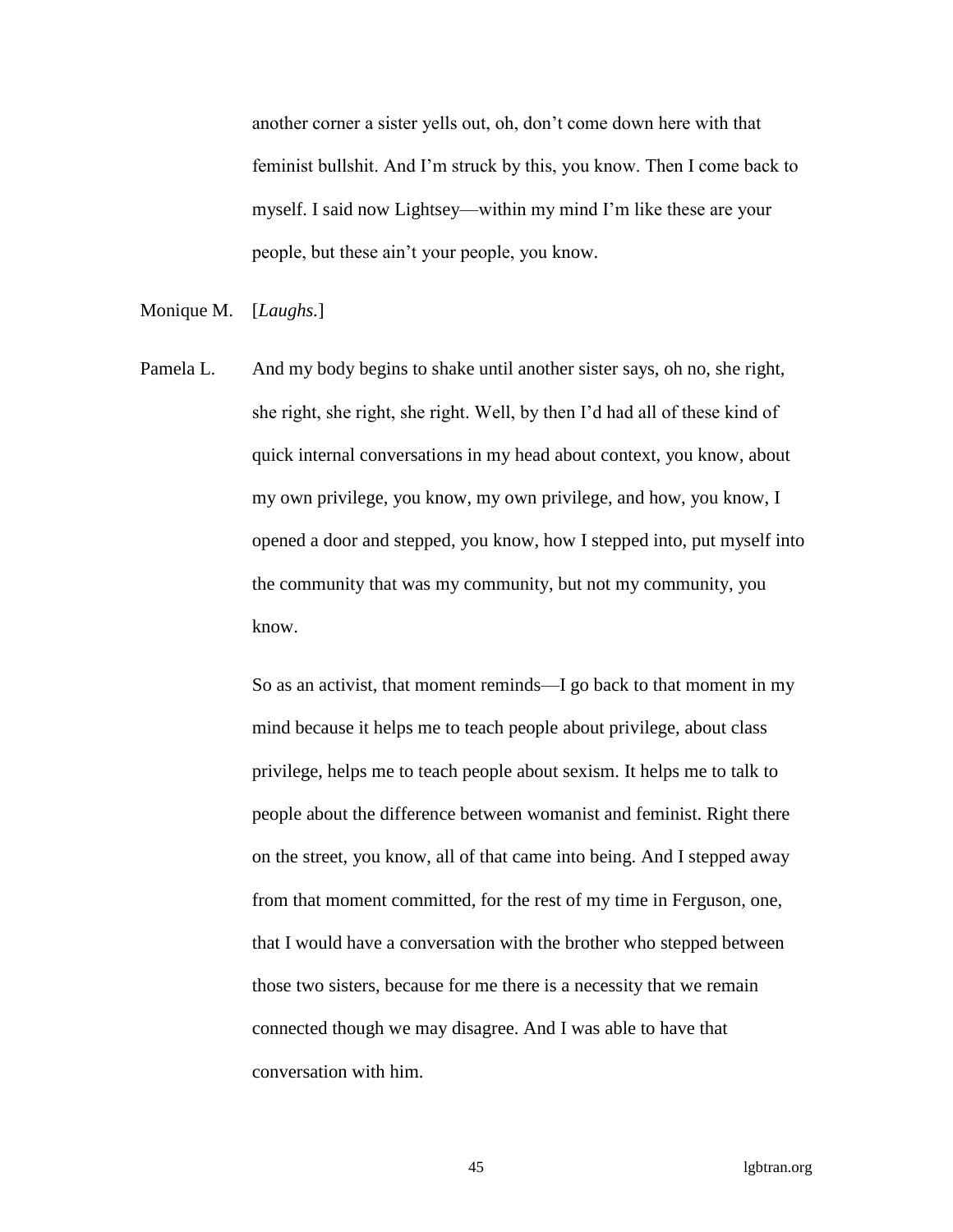Secondly, that that moment reminded me of why I really should be there, and what the presence of a scholar, and the immediacy, what being immediately connected as a scholar, as a theologian in protest movements can and must do. And the danger of doing that, too, you know, the danger of doing that. So by inserting myself I'm, you know, just a response, inserting myself brought a conversation for the community about sexism. And that was good. It was a dangerous moment for me, but it allowed them to continue that conversation about women, black women.

- Monique M. Can you close the loop then in how that activist animation then moves into the scholarly production? It then made you decide this should be a book that gets disseminated and put into the academy and into the populace, because it's very easy to read. So I can imagine it being something that I could have taught in my Sunday School or taught at the community center.
- Pamela L. So I was writing my book while I was in Ferguson with no intention to include Ferguson in the book. But each night when I would go back to my hotel room, I would kind of replay the conversations that were happening on the streets. And I realized that my people would benefit from the very book that I was writing. But I also, from that experience, I knew that the book could not be written in such a way that it would be inaccessible to my community. So I made some very quick commitments. One, that the book would be small. Two, that the language in the book would not be the kind of language where people would not…that it would not be so dense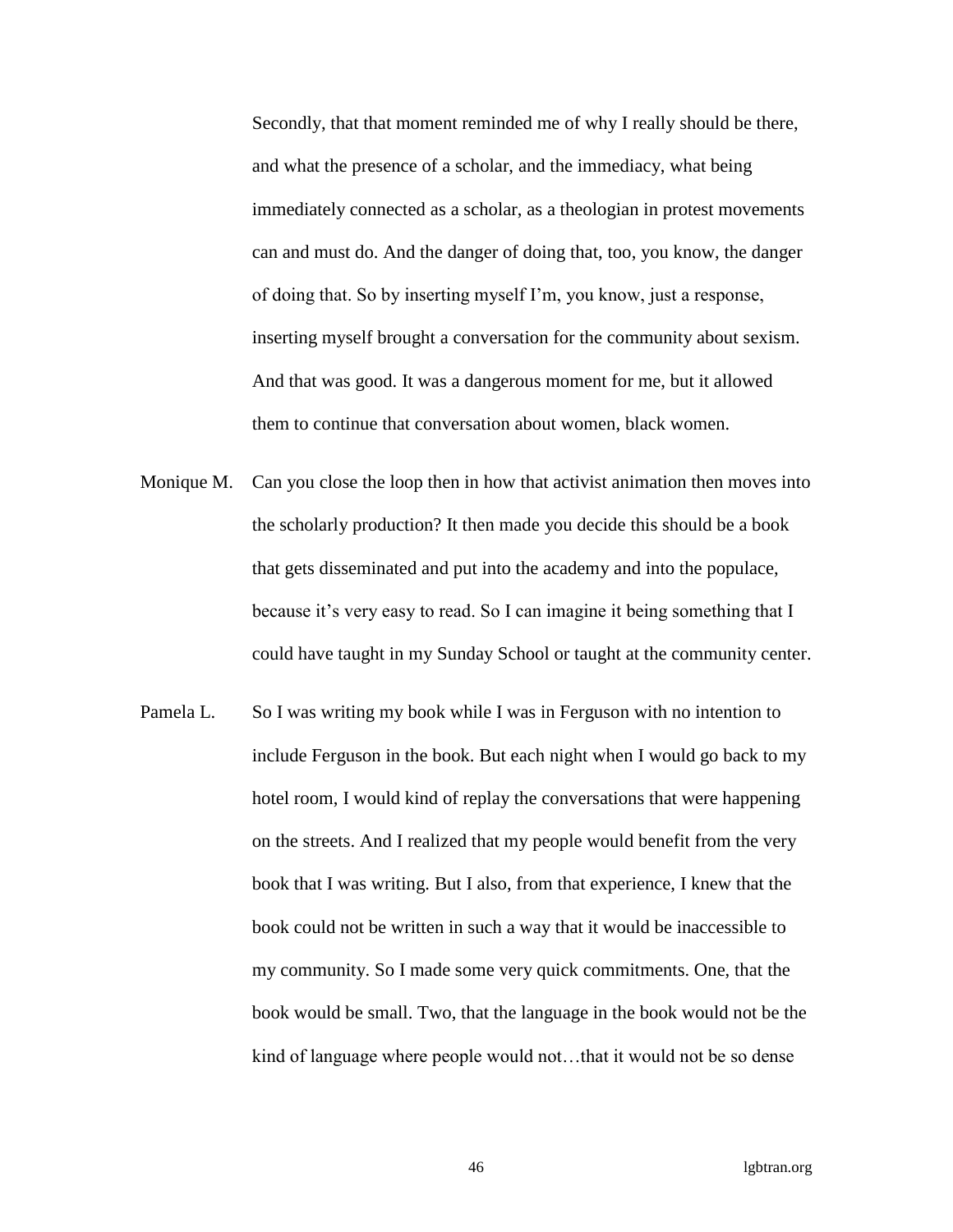that people would just say I can't read this, I don't understand what she's talking about, it doesn't make any sense and it's not useful for me.

So I wanted it to be useful for young activists, for activists. I wanted it to be useful for the LGBTQ community. I wanted it to be critical, even, of the LGBTQ community and the black community. But also, not most of all, but also I wanted the book to be, I wanted people to be able to purchase the book because, you know, your first book out there's this temptation to sign a contract with this—there's a particular publisher who will, who I know signs with scholars, but the book is so expensive, and it's usually a hard copy.

Nothing blesses my heart more so than to have an activist whom I've given the book to take the book, read through the book, highlight the book, then fold the book up and put it in his pocket as he was going out to protest, then come back to me and ask me questions about it. He could literally take my book out on the streets with him. And so I tore up, I tell people I tore up about 700 pages to write that small book. And that was intentional. And the book is being used in classrooms across the country. It's being read by clergypersons and it's being read by activists. And I get letters from LGBTQ persons quite often telling me just what the book means to them.

Monique M. Excellent. So I'm going to end with the question that I end with, which is a question that I ask about, you know, look through your life span and to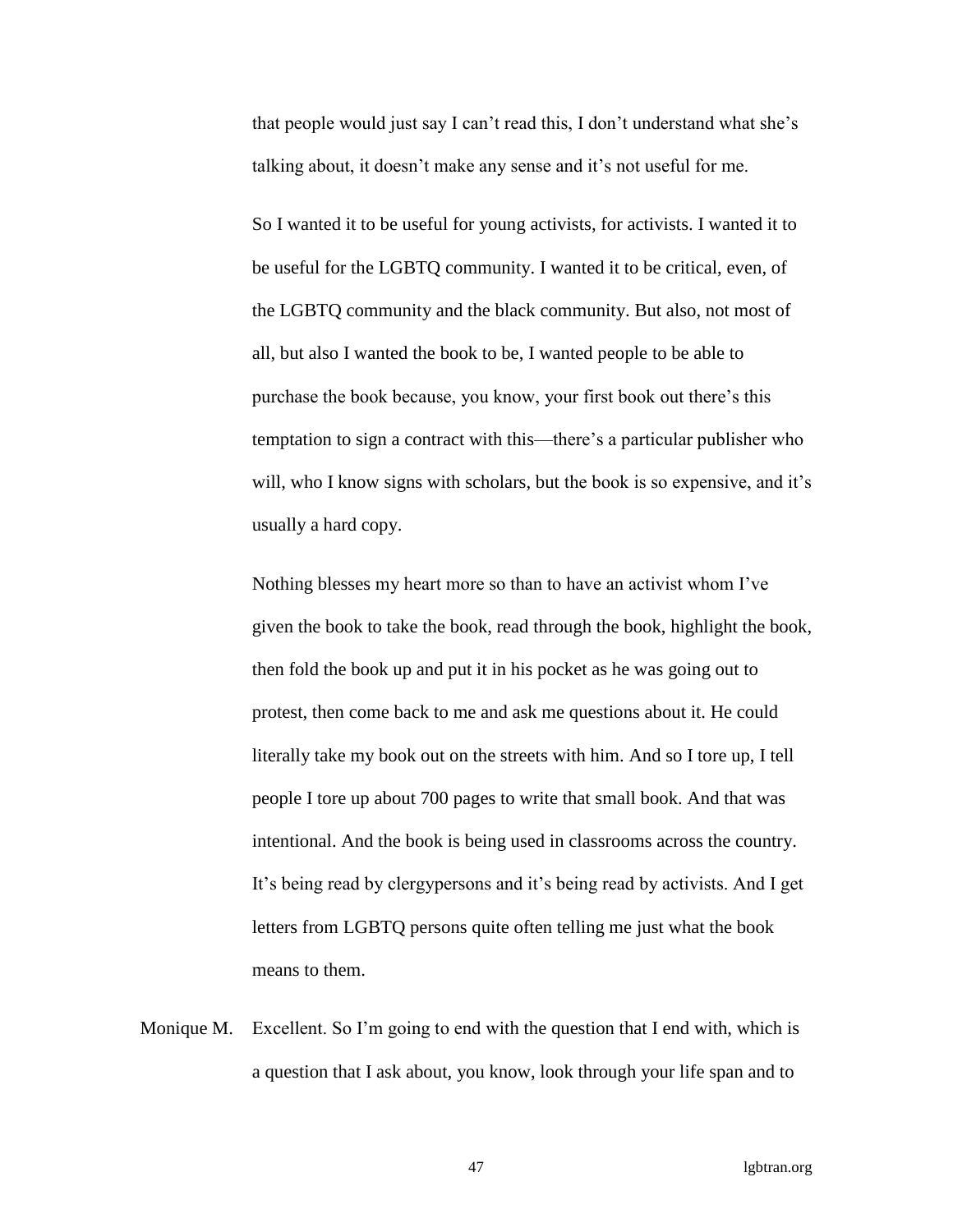think about what you're most proud of and to talk about moments and experiences where you find joy and fulfillment.

Pamela L. So I'm most proud of the fact that I have maintained a deep relationship with black communities. That's important to me because I don't want to get removed from my people. I'm also proud that my children have watched my life and they themselves have gotten college degrees, and they themselves are young activists, so it's being passed on.

> I'm proud, I'm very proud of the work that I've been doing in the United Methodist Church to pull out discriminatory language in the Book of Discipline, to include protesting on the floor of our General Conference last year. I'm proud that we had a Black Lives Matter protest on General Conference floor. That was a…I mean… And the work that I've done making available for people all across the world to see what's been happening, the harm that's been done to black persons and to LGBTQ persons, I'm proud of that work.

- Monique M. Okay. And joy. Some people talk about relationships, pottery, dogs, whatever brings you joy.
- Pamela L. This is the hardest question you asked. Asking about my work, I can just easily say, you know, this, this, this. I think it's so hard to talk about joy because I don't intentionally… Joy happens in unintentional ways for me. So conversations with my children, subject matters that come up in those conversations bring me joy.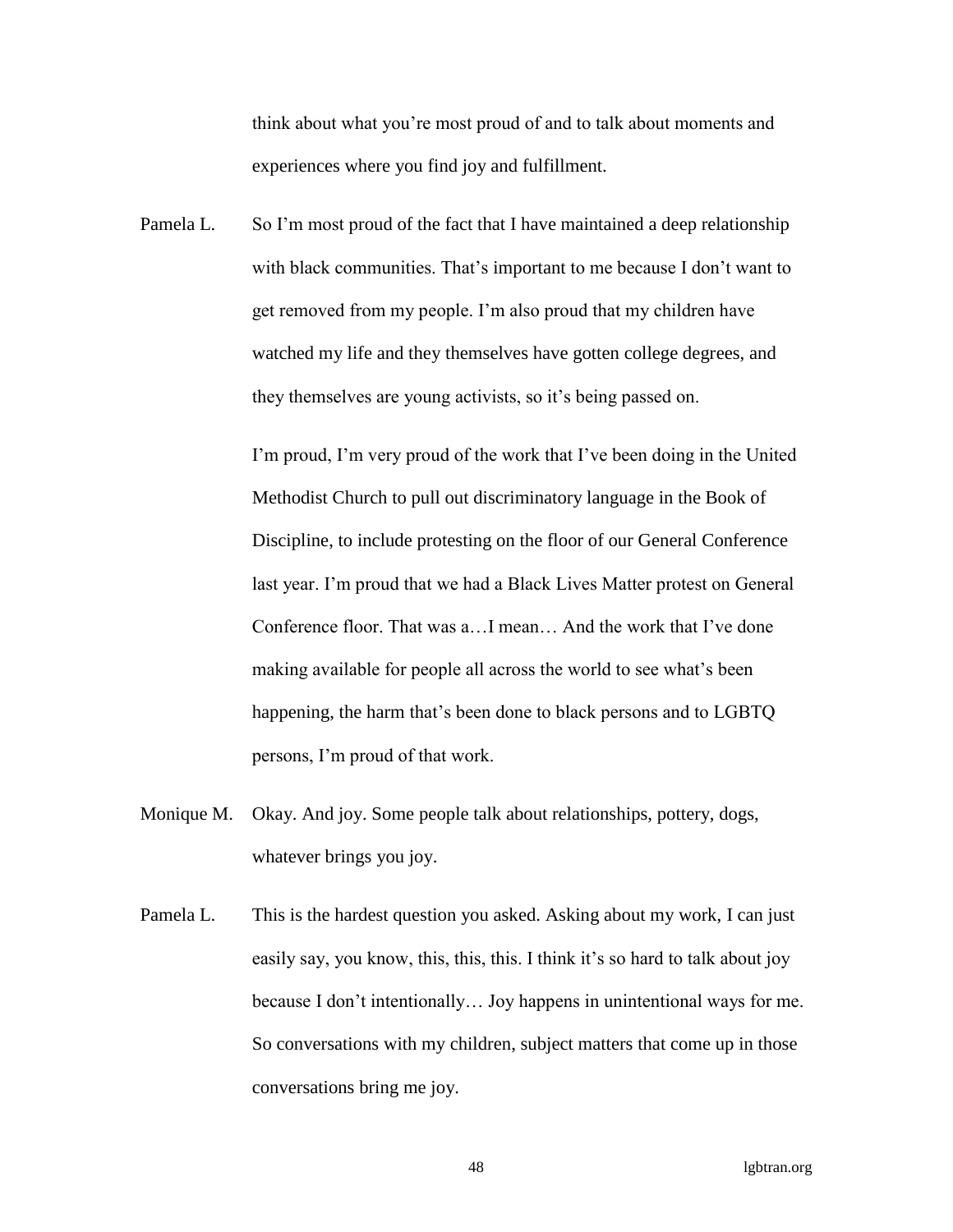My family sending me text messages from their group text that ping off my iPhone all through the day. They aggravate me, but they also bring me joy. You know, to see 68 text messages, you know, my iPhone and my watch. It's so aggravating, but it's so wonderful to know that my family's so loving towards one another, because I know it doesn't have to be that way. Especially for me as a black queer lesbian, because there are families that disown you. But my family loves me. And that brings me joy.

- Monique M. I would typically stop us right there, but I realize in your answer to the question that we didn't get on record any of the reasons why you have been so activist oriented in the United Methodist Church around changing the Book of Discipline. So I don't want to leave the record without having you include some of your own thoughts about why take up this cause.
- Pamela L. I took up the cause of LGBTQ activism in the United Methodist Church because I felt that I have the cover to do so. Let me explain what I mean by cover. First of all, the United Methodist Church has already repented of its discrimination against black people, so as a black person and queer and lesbian, the United Methodist Church, I mean, the right wing of the United Methodist Church I felt would be taking its chances to attack a black woman. They already take their chances, horribly so, to attack LGBTQ persons.

But I'm a…you know, the church has been good to me. I'm one of the few ordained elders, black ordained elders in the United Methodist Church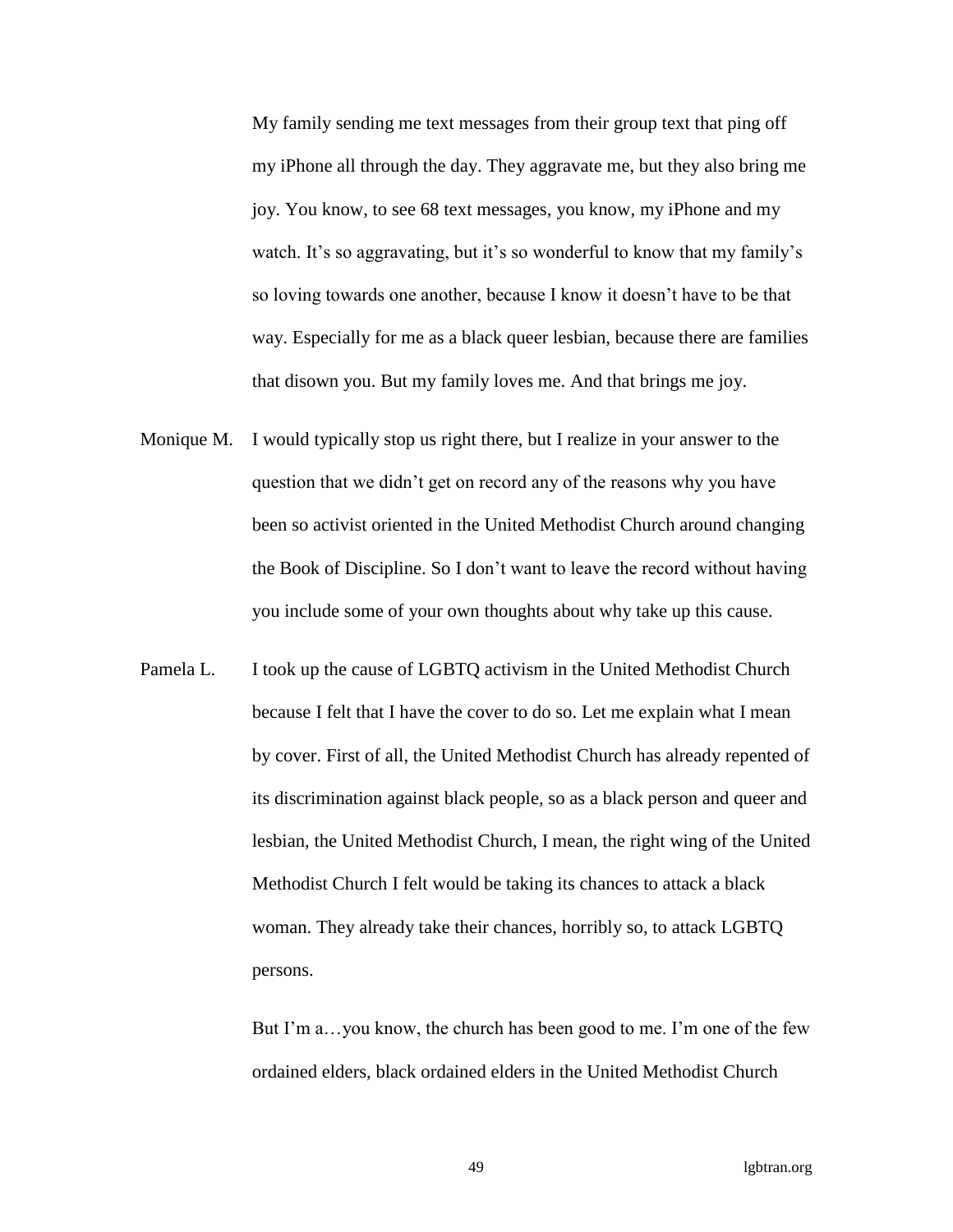with a Ph.D. Not a D.Min., but a Ph.D. So I wanted to use my achievement, my accomplishments that have been supported by the church to help make the very church that supported my education better. And I thought it important for me to do that. This is my way of thanking the church for being committed to helping to improve the lives of its lay people, it's clergypersons. So what better way than to help the church live out the principles that it articulates.

Secondly, I do this because I want black clergy in the United Methodist Church and black people in the United Methodist Church to understand that homophobia is illogical, is an illogical place to lay their hat, to hang their hat as people who have been oppressed. I mean, come on, black people…being homophobic? Yeah, it happens, but why should we? We of all people ought not be oppressing people. So I use my theological education to make that point.

And I use what clout I have in the church. But you only get so many minutes of fame, you know, and so I'm trying to use my few minutes of fame to make life better, not just for our church members, but for people who have been hurt by the church and who walked away from the church. I want them to know that God loves them. And unfortunately, when people talk about LGBTQ persons, in the black community I've heard it too often where they say that's a white man's problem. I'm trying to help people to understand that black people are part of the LGBTQ community. And I'm also committed to saying and we really do matter.